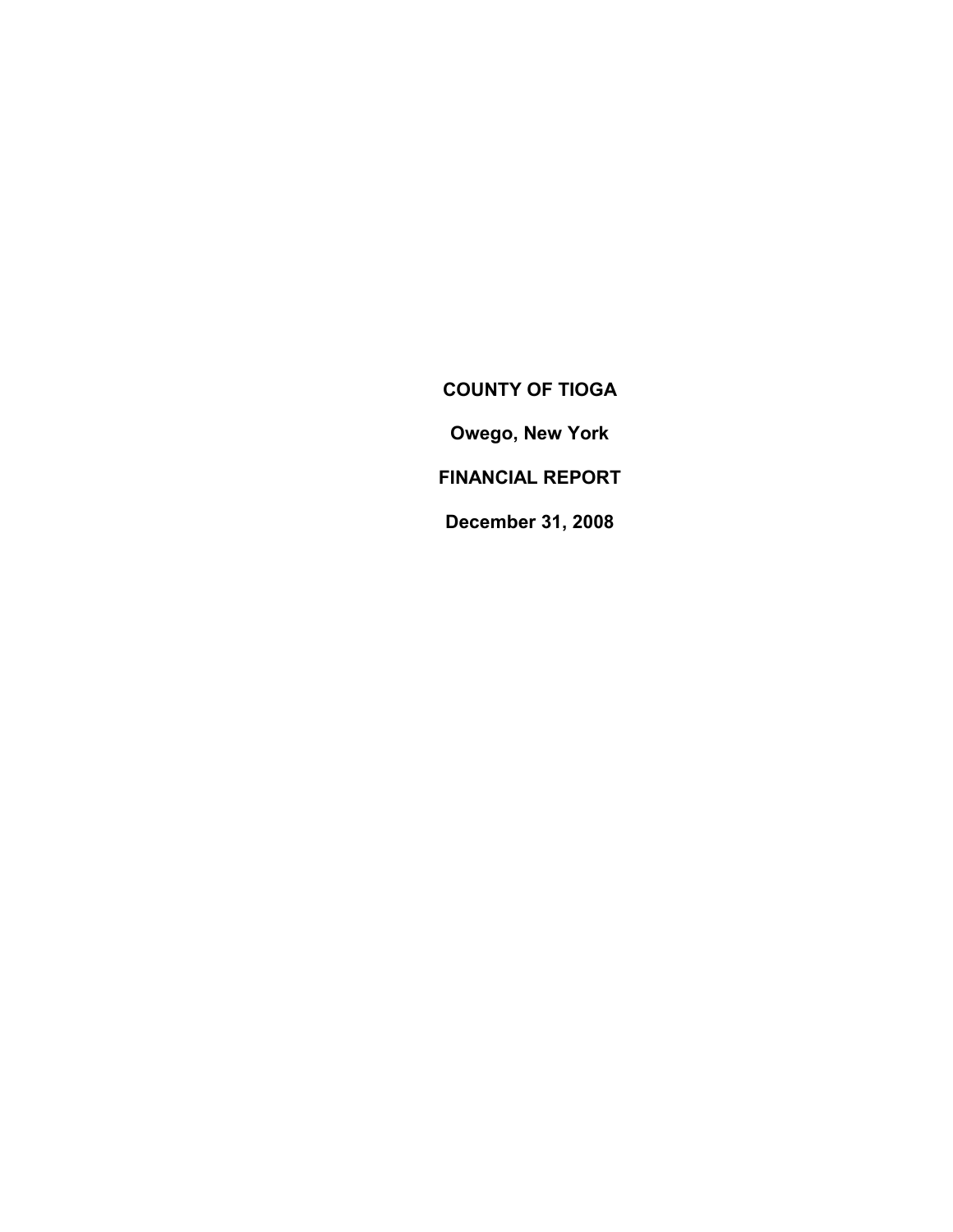# COUNTY OF TIOGA FOR THE YEAR ENDED DECEMBER 31, 2008

|                                                                                              | $1-1a$         |
|----------------------------------------------------------------------------------------------|----------------|
| Required Supplementary Information                                                           | $2-2i$         |
| <b>Basic Financial Statements</b>                                                            |                |
| Government-wide Financial Statements                                                         |                |
|                                                                                              | 3              |
|                                                                                              | 4-4a           |
| Governmental Fund Financial Statements                                                       |                |
|                                                                                              | 5              |
| Reconciliation of Governmental Funds Balance Sheet to the Statement of Net Assets            | 6              |
| Statement of Revenues, Expenditures, and Changes in Fund Balances -                          |                |
|                                                                                              | $\overline{7}$ |
| Reconciliation of Governmental Funds Statement of Revenues, Expenditures, and Changes        |                |
|                                                                                              | 8              |
|                                                                                              | 9              |
| Statement of Revenues, Expenses, and Changes in Fund Net Assets -                            |                |
|                                                                                              | 10             |
|                                                                                              | 11             |
|                                                                                              | 12             |
|                                                                                              | 13             |
|                                                                                              | 14-36          |
| Required Supplementary Information                                                           |                |
|                                                                                              | 37             |
|                                                                                              | 38             |
|                                                                                              | 39             |
|                                                                                              |                |
| Supplementary Information                                                                    |                |
| Combining Statement of Revenues, Expenditures, and Changes in Fund Balances -                |                |
|                                                                                              |                |
|                                                                                              |                |
| Report Required Under Government Auditing Standards                                          |                |
| Report on Internal Control Over Financial Reporting and on Compliance and Other Matters      |                |
| Based on an Audit of Financial Statements Performed in Accordance with                       |                |
|                                                                                              | 42-43          |
| Reports Required Under the Single Audit Act (OMB Circular A-133)                             |                |
| Report on Compliance with Requirements Applicable to Each Major Program and Internal Control |                |
|                                                                                              | 44-45          |
|                                                                                              | 46-47          |
|                                                                                              | 48             |
|                                                                                              | 49-51          |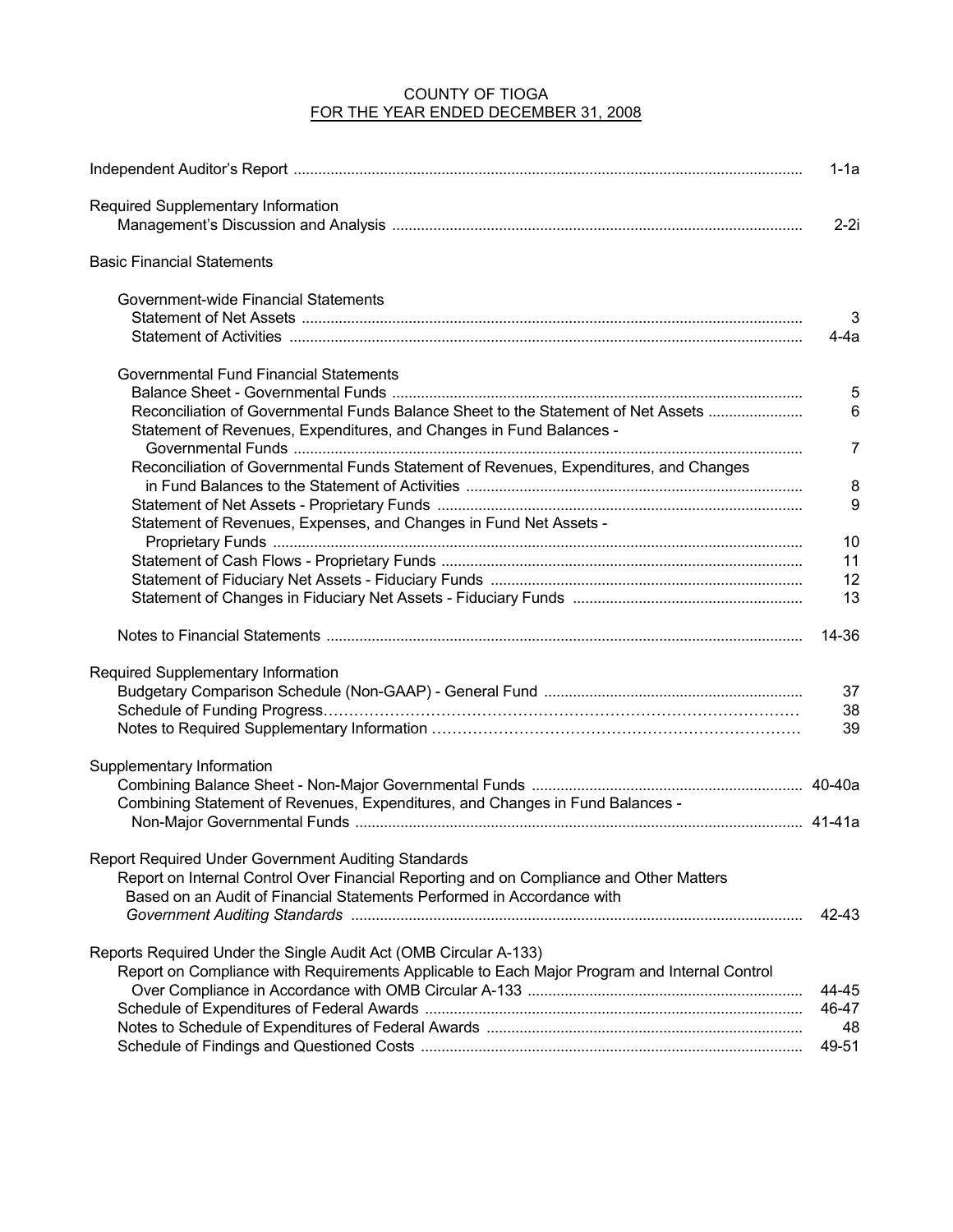John H. Dietershagen, C.P.A. Jerry E. Mickelson, C.P.A. Thomas K. Van Derzee, C.P.A. Debbie Conley Jordan, C.P.A. Patrick S. Jordan, C.P.A. Duane R. Shoen, C.P.A. Lesley L. Horner, C.P.A. D. Leslie Spurgin, C.P.A.



# **Ciaschi Dietershagen Little Mickelson & Company, LLP**

*Certified Public Accountants and Consultants*

Frederick J. Ciaschi, C.P.A.

# INDEPENDENT AUDITOR'S REPORT

The Chairman and Members of the County Legislature County of Tioga Owego, New York

We have audited the accompanying financial statements of the governmental activities, the aggregate discretely presented component units, each major fund, and the aggregate remaining fund information of the County of Tioga, as of and for the year ended December 31, 2008, which collectively comprise the County's basic financial statements as listed in the table of contents.

We did not audit the financial statements of the Tioga Tobacco Asset Securitization Corporation, the Tioga County Soil and Water Conservation District or the Tioga County Industrial Development Agency. The Tioga Tobacco Asset Securitization Corporation represents 2.0% and 1.1% respectively, of the assets and revenues of the Governmental Activities. The Tioga County Soil and Water Conservation District and the County of Tioga Industrial Development Agency represent 11.1% and 88.9%, and 63.0% and 37.0%, respectively, of the assets and revenues of the component units. The financial statements of the Tioga Tobacco Asset Securitization Corporation, the Tioga County Soil and Water Conservation District and the Tioga County Industrial Development Agency were audited by other auditors whose reports, issued in accordance with auditing standards generally accepted in the United States of America, have been furnished to us. Our opinions, insofar as they relate to the amounts included in the Tioga Tobacco Asset Securitization Corporation, the Tioga County Soil and Water Conservation District and the Tioga County Industrial Development Agency, are based on the reports of the other auditors. The financial statements are the responsibility of the County of Tioga's management. Our responsibility is to express opinions on these financial statements based on our audit.

We conducted our audit in accordance with auditing standards generally accepted in the United States of America and the standards applicable to financial audits contained in *Government Auditing Standards*, issued by the Comptroller General of the United States. Those standards require that we plan and perform the audit to obtain reasonable assurance about whether the financial statements are free of material misstatement. An audit includes examining, on a test basis, evidence supporting the amounts and disclosures in the financial statements. An audit also includes assessing the accounting principles used and significant estimates made by management, as well as evaluating the overall financial statement presentation. We believe that our audit and the report of other auditors provide a reasonable basis for our opinions.

In our opinion, based on our audit and the report of other auditors, the financial statements referred to above present fairly, in all material respects, the respective financial position of the governmental activities, the aggregate discretely presented component units, each major fund, and the aggregate remaining fund information of the County of Tioga as of December 31, 2008, and the respective changes in financial position and the cash flows, where applicable, thereof for the year then ended, in conformity with accounting principles generally accepted in the United States of America.

During the year ended December 31,2008, the County implemented Governmental Accounting Standards Board (GASB) Statement Number 45, "Accounting and Financial Reporting by Employers for Postemployment Benefits Other than Pensions."

39 Church Street Cortland, New York 13045 607-753-7439 *fax 607-753-7874*

401 East State Street ~ Suite 500 Ithaca, New York 14850 607-272-4444 *fax 607-273-8372* **w[ww.cdlm.com](www.cdlm.com)**

**CORTLAND ITHACA WATKINS GLEN**

108 West Fourth Street Watkins Glen, New York 14891 607-535-4443 *fax 607-535-6220*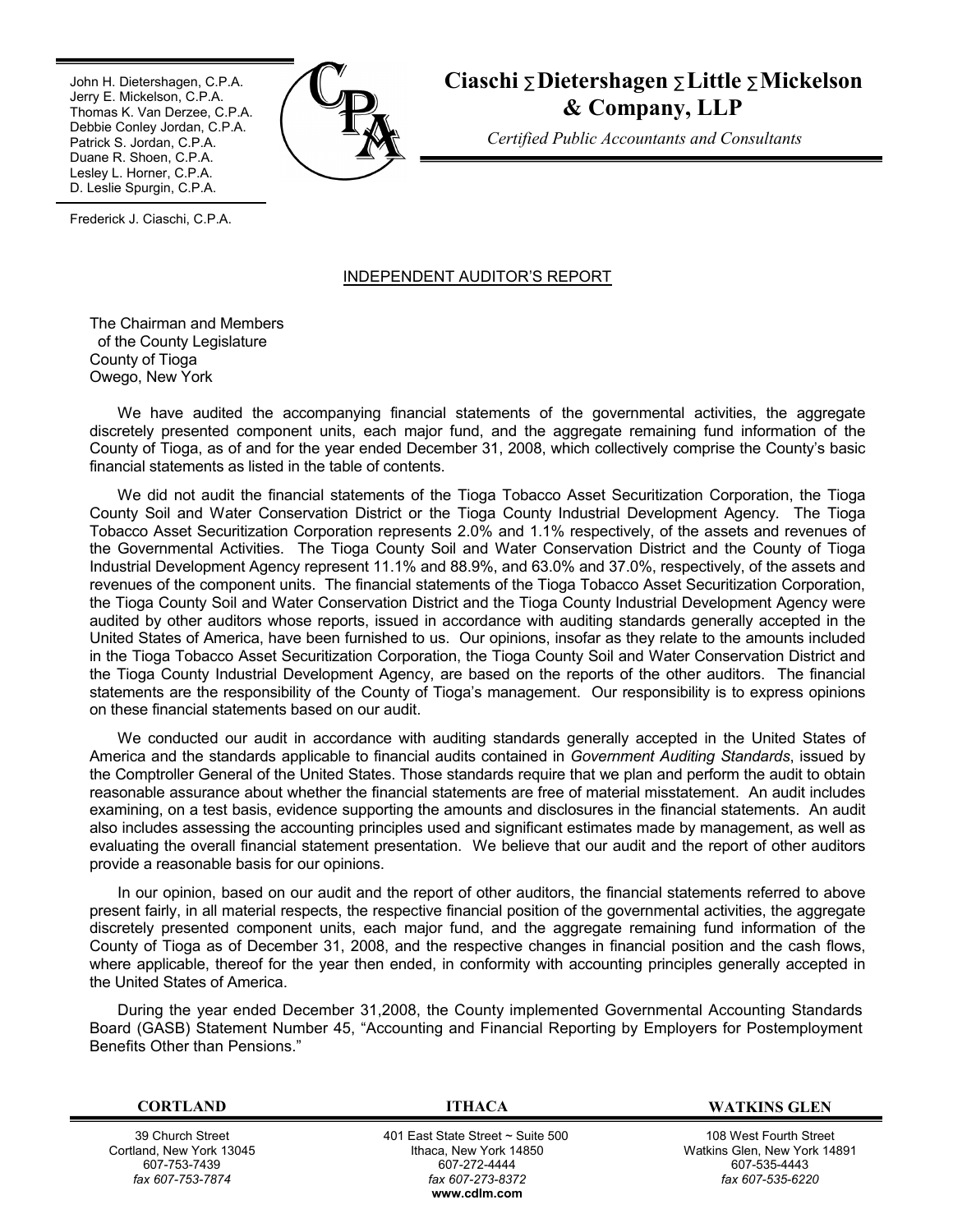In accordance with *Government Auditing Standards*, we have also issued our report dated September 8, 2009 on our consideration of the County of Tioga's internal control over financial reporting and our tests of its compliance with certain provisions of laws, regulations, contracts, and grant agreements and other matters. The purpose of that report is to describe the scope of our testing of internal control over financial reporting and compliance and the results of that testing, and not to provide an opinion on the internal control over financial reporting or on compliance. That report is an integral part of an audit performed in accordance with *Government Auditing Standards* and should be read in conjunction with this report in considering the results of our audit.

The Management's Discussion and Analysis, Budgetary Comparison Schedule and Schedule of Funding Progress on pages 2-2i, 37 and 38, respectively, are not a required part of the basic financial statements but are supplementary information required by accounting principles generally accepted in the United States of America. We have applied certain limited procedures, which consisted principally of inquiries of management regarding the methods of measurement and presentation of the required supplementary information. However, we did not audit the information and express no opinion on it.

Our audit was conducted for the purpose of forming opinions on the financial statements that collectively comprise the County of Tioga's basic financial statements. The supplementary information on pages 40 through 41a is presented for purposes of additional analysis and is not a required part of the basic financial statements of the County of Tioga. The accompanying Schedule of Expenditures of Federal Awards is presented for purposes of additional analysis as required by U.S. Office of Management and Budget Circular A-133, *Audits of States, Local Governments, and Non-Profit Organizations*, and is not a required part of the basic financial statements of the County of Tioga. Such information has been subjected to the auditing procedures applied in the audit of the basic financial statements and, in our opinion, is fairly stated, in all material respects, in relation to the basic financial statements taken as a whole.

Cinschi, Dicturlagn, Little, Mickelson & Co., LLP

September 8, 2009 Ithaca, New York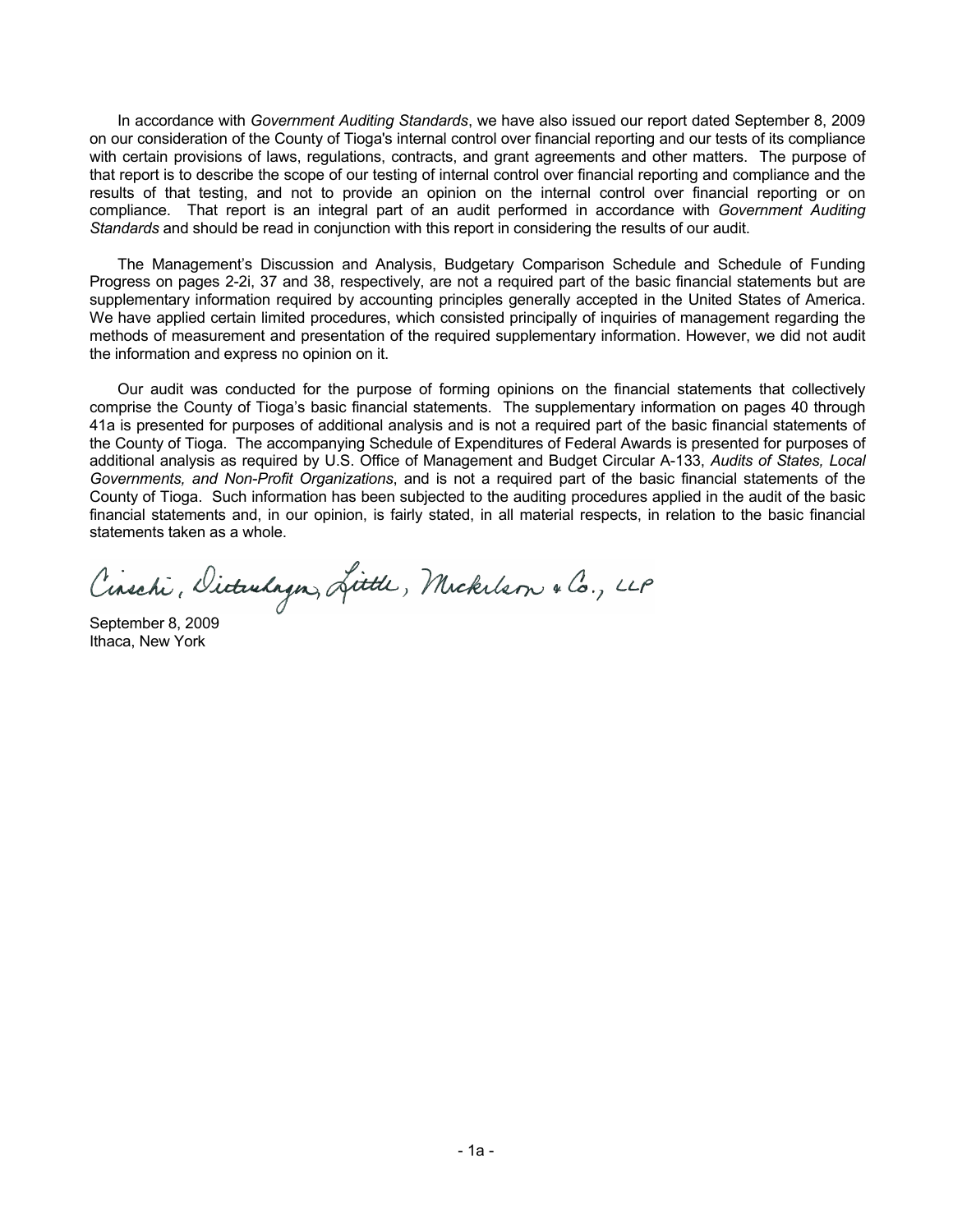Our discussion and analysis of the County of Tioga's financial performance provides an overview of the County's financial activities for the fiscal year ended December 31, 2008. Please read this information in conjunction with the County's financial statements, which begin on page 3.

- The assets of the County exceeded its liabilities at the close of the most recent fiscal year by \$48,196,944 l, (net assets) compared to \$53,056,998 in 2007. Reasons for this were the implementation of GASB Statement Number 45 which required the recognition of other postemployment benefits and an increase in the health insurance and workers compensation costs.
- Of total net assets, \$8,553,416 (unrestricted net assets) may be used to meet the government's ongoing  $\epsilon$ obligations to citizens and creditors.
- $\mathbf{r}$ As of December 31, 2008, the County's Governmental Funds reported combined fund balances of \$17,200,535. Approximately 77.1% of the combined fund balances, or \$13,253,803, is available to meet the County's current and future needs (unreserved fund balance).
- The General Fund ended the year with a fund balance of \$11,296,585. Of this, \$992,817 is in reserved fund balance, and \$4,600,000 is designated for the subsequent year's expenditures.

# **USING THIS ANNUAL REPORT**

This annual report consists of a series of basic financial statements. The Statement of Net Assets and the Statement of Activities (on pages 3 through 4a) provide information about the County as a whole and present a longer-term view of the County's finances. Governmental Fund financial statements start on page 5. For Governmental Activities, these statements tell how these services were financed in the short term, as well as what remains for future spending. Governmental Fund financial statements also report the County's operations in more detail than the Government-wide financial statements by providing information about the County's most significant funds. The remaining statements provide financial information about activities for which the County acts solely as a trustee or agent for the benefit of those outside the government. Following these statements are notes that provide additional information that is essential to a full understanding of the data provided in the financial statements.

In addition to the basic financial statements, the annual report contains other information in the form of: (1) combining schedules for those funds that are not considered Major Funds and, therefore, are not presented individually in the basic financial statements, and (2) a budgetary comparison schedule for the General Fund.

## **Reporting the County as a Whole**

Analysis of the County as a whole begins on page 3, with the Government-wide financial statements. The Statement of Net Assets and the Statement of Activities report information about the County as a whole and about its activities in a way that helps answer the question of whether the County, as a whole, is better off or worse off as a result of the year's activities. These statements include *all* assets and liabilities using the *accrual basis of accounting*, which is similar to the accounting used by most private-sector companies. All of the current year's revenues and expenses are taken into account regardless of when the cash is received or paid.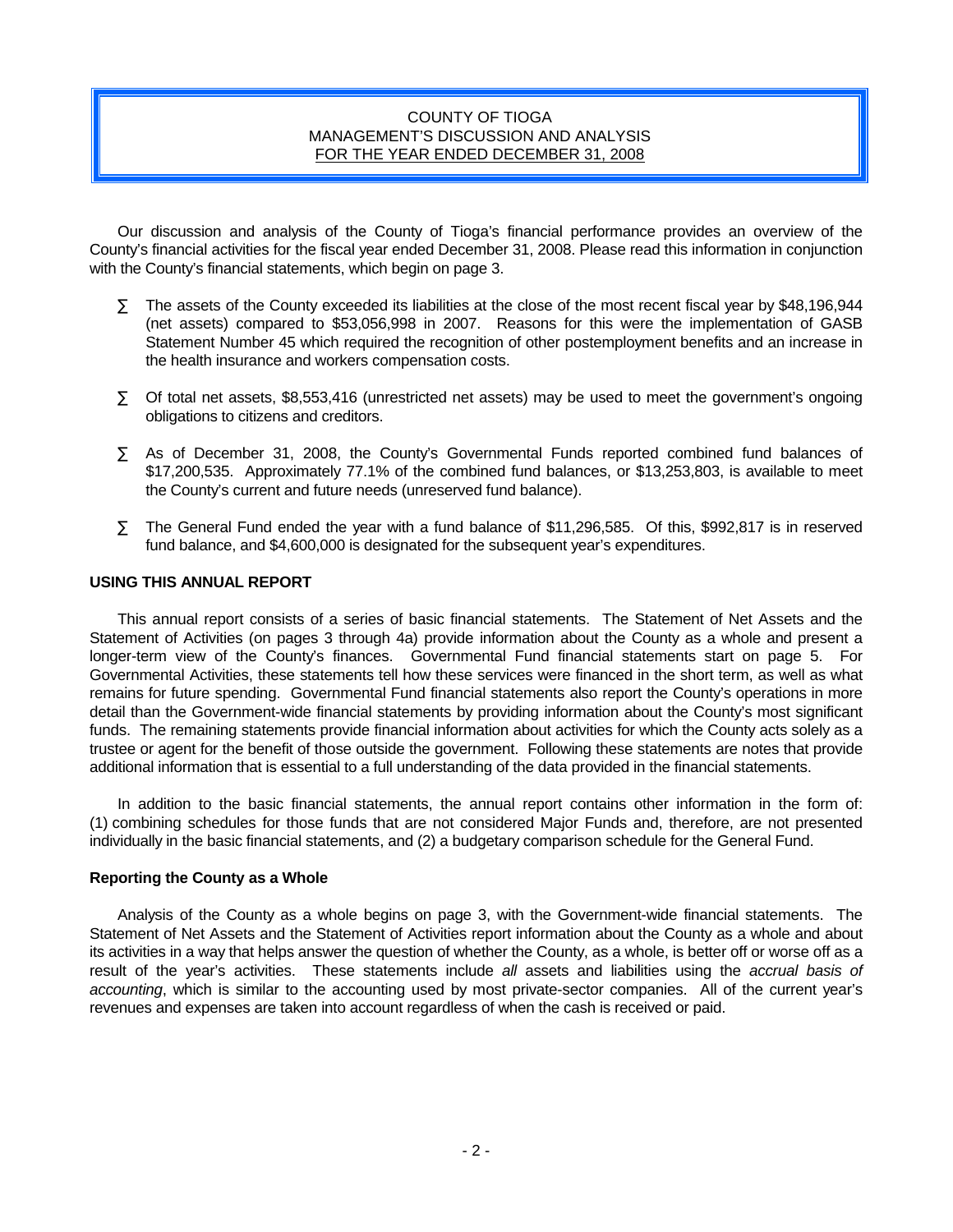These two statements report the County's net assets and changes in them. The County's net assets, the difference between assets and liabilities, are one way to measure the County's financial health, or financial position. Over time, increases or decreases in the County's net assets are one indicator of whether its financial health is improving or deteriorating. One needs to consider other non-financial factors, however, such as changes in the County's property tax base and the condition of the County's roads, to assess the overall health of the County.

In the Statement of Net Assets and the Statement of Activities, the County is separated into two kinds of activities:

**Governmental Activities:** Most of the County's services are reported in this category, including public safety, public health, economic assistance, transportation, and general administration. Property and sales taxes, and state and federal grants finance most of these activities.

**Component Units:** The County includes three separate legal entities in its report - the Tioga Tobacco Asset Securitization Corporation, the Tioga Soil and Water Conservation District and Tioga County Industrial Development Agency. Although legally separate, these component units are important because the County is financially accountable for them. The Tobacco Asset Securitization Corporation is reported as a blended component unit. The Soil and Water Conservation District and the Industrial Development Agency are reported as discrete component units. Complete financial statements for the Tioga Tobacco Asset Securitization Corporation and the Tioga County Industrial Development Agency can be obtained from their administrative offices at 56 Main Street, Owego, New York 13827. Financial statements for the Tioga Soil and Water Conservation District can be obtained from their administrative office at 183 Corporate Drive, Owego, New York 13827.

## **Reporting the County's Most Significant Funds**

#### **Fund Financial Statements**

Analysis of the County's Major Funds begins on page 5. The Governmental Fund financial statements provide detailed information about the most significant funds - not the County as a whole. Some funds are required to be established by State law. However, management establishes many other funds to help it control and manage money for particular purposes or to show it is meeting legal responsibilities for using certain taxes and grants. The County's three kinds of funds - Governmental, Proprietary and Fiduciary - use different accounting approaches.

**Governmental Funds:** All of the County's services are reported in the Governmental Funds which focus on how money flows into and out of those funds and the balances left at year end that are available for spending. These funds are reported using an accounting method called *modified accrual accounting* which measures cash and all other financial assets that can be readily converted to cash. The Governmental Fund statements provide a detailed short-term view of the County's general governmental operations and the basic services it provides. Governmental Fund information helps determine whether there are more or fewer financial resources that can be spent in the near future to finance the County's programs. The relationship (or differences) between Governmental *Activities* (reported in the Government-wide financial statements) and Governmental *Funds* is explained in a reconciliation following the fund financial statements.

**Proprietary Funds:** When the County charges customers for the services it provides - whether to outside customers or to other units of the County - these services are generally reported in Proprietary Funds. Proprietary Funds are reported in the same way that all activities are reported in the Statement of Net Assets and the Statement of Activities. Internal Service Funds (a component of Proprietary Funds) are used to report activities that provide supplies and services for the County's other programs and activities such as the administration of workers' compensation obligations.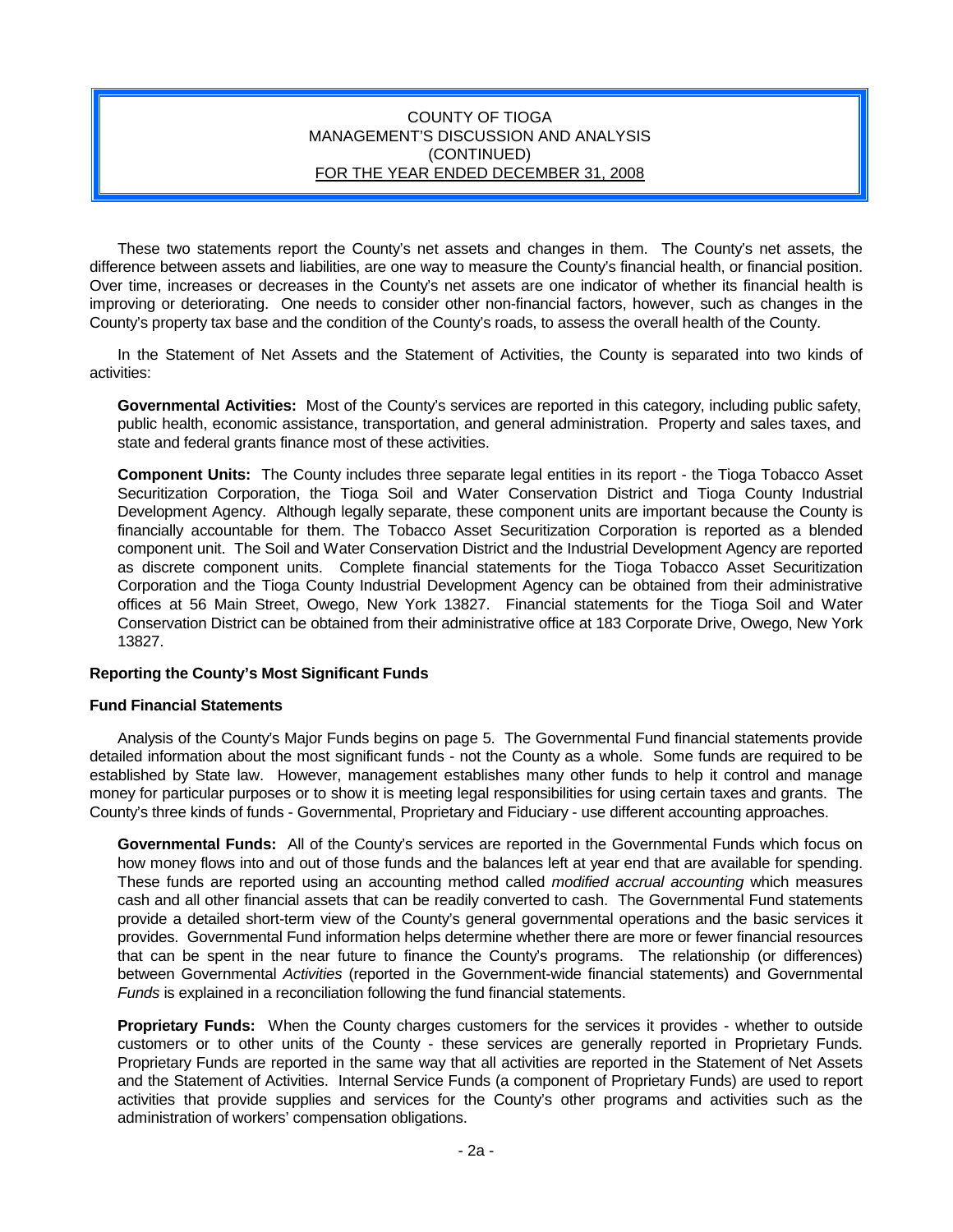**The County as Trustee:** The County is the trustee, or fiduciary, for other assets that, because of a trust arrangement, can be used only for the trust beneficiaries. All of the County's fiduciary activities are reported in a separate Statement of Fiduciary Net Assets on page 12. We exclude these activities from the County's other financial statements because the County cannot use these assets to finance its operations. The County is responsible for ensuring that the assets reported in these funds are used for their intended purposes.

# **THE COUNTY AS A WHOLE**

The County's net assets for fiscal year ended December 31, 2008 decreased \$(4,860,054), from \$53,056,998 to \$48,196,944. In contrast, last year net assets increased by \$4,368,207.

The largest portion of the County's net assets of \$38,143,461 (79.1%) reflects its investment in capital assets (e.g. land, buildings, machinery & equipment and infrastructure) less any related debt used to acquire those assets still outstanding. The County uses these capital assets to provide services to citizens; consequently, these assets are not available for future spending. Although the County's investment in capital assets is reported net of related debt, it should be noted that the resources needed to repay this debt must be provided by other sources, as the capital assets themselves cannot be used to liquidate these liabilities.

A portion of the County's net assets of \$1,500,067 (3.1%) represents resources that are subject to external restrictions on how they may be used and are reported as restricted net assets. These net assets consist of \$775,969 for debt service payments, \$606,496 for community development, and \$117,602 for grants from State and Federal agencies.

The remaining category of total net assets, unrestricted net assets of \$8,553,416 (17.7%) may be used to meet the government's ongoing obligations and services to creditors and citizens.

Our analysis below focuses on the net assets (Figure 1), and changes in net assets (Figure 2), of the County's Governmental Activities. See Note 5 to the financial statements for details of the restatement of 2007 net assets. *Figure 1 - Net Assets*

| <b>Figure 1 - Net Assets</b>            |    |                                |    |            |                       |  |  |
|-----------------------------------------|----|--------------------------------|----|------------|-----------------------|--|--|
|                                         |    | <b>Governmental Activities</b> |    |            | <b>Percent Change</b> |  |  |
|                                         |    | 2007                           |    |            |                       |  |  |
|                                         |    | <b>Restated</b>                |    | 2008       | 2007 - 2008           |  |  |
| Current assets                          | \$ | 32,791,758                     | \$ | 32,182,561 | $-1.9%$               |  |  |
| Capital assets, net                     |    | 53,985,407                     |    | 56,748,306 | 5.1%                  |  |  |
| Other noncurrent assets                 |    | 1,409,281                      |    | 1,375,439  | $-2.4%$               |  |  |
| <b>Total Assets</b>                     |    | 88,186,446                     |    | 90,306,306 | 2.4%                  |  |  |
| <b>Current liabilities</b>              |    | 11,279,129                     |    | 13,639,766 | 20.9%                 |  |  |
| Noncurrent liabilities                  |    | 23,850,319                     |    | 28,469,596 | 19.4%                 |  |  |
| <b>Total Liabilities</b>                |    | 35,129,448                     |    | 42,109,362 | 19.9%                 |  |  |
| Invested in capital assets, net of debt |    | 36,648,115                     |    | 38,143,461 | 4.1%                  |  |  |
| <b>Restricted net assets</b>            |    | 1,625,813                      |    | 1,500,067  | $-7.7%$               |  |  |
| Unrestricted net assets                 |    | 14,783,070                     |    | 8,553,416  | $-42.1%$              |  |  |
| <b>Total Net Assets</b>                 | S  | 53,056,998                     | \$ | 48,196,944 | $-9.2%$               |  |  |

Current assets showed a decrease of \$(609,197), primarily due to the timing of payments and receipts. Additionally, a one time Social Services receivables for claims for maintenance in lieu of rent related to the department's new facilities was collected in 2007. Capital assets, net of accumulated depreciation, of \$56,748,306 at December 31, 2008 increased by \$2,762,899, primarily a result of transportation projects. The detail of capital assets, including the current year activity, is disclosed in the notes to the financial statements.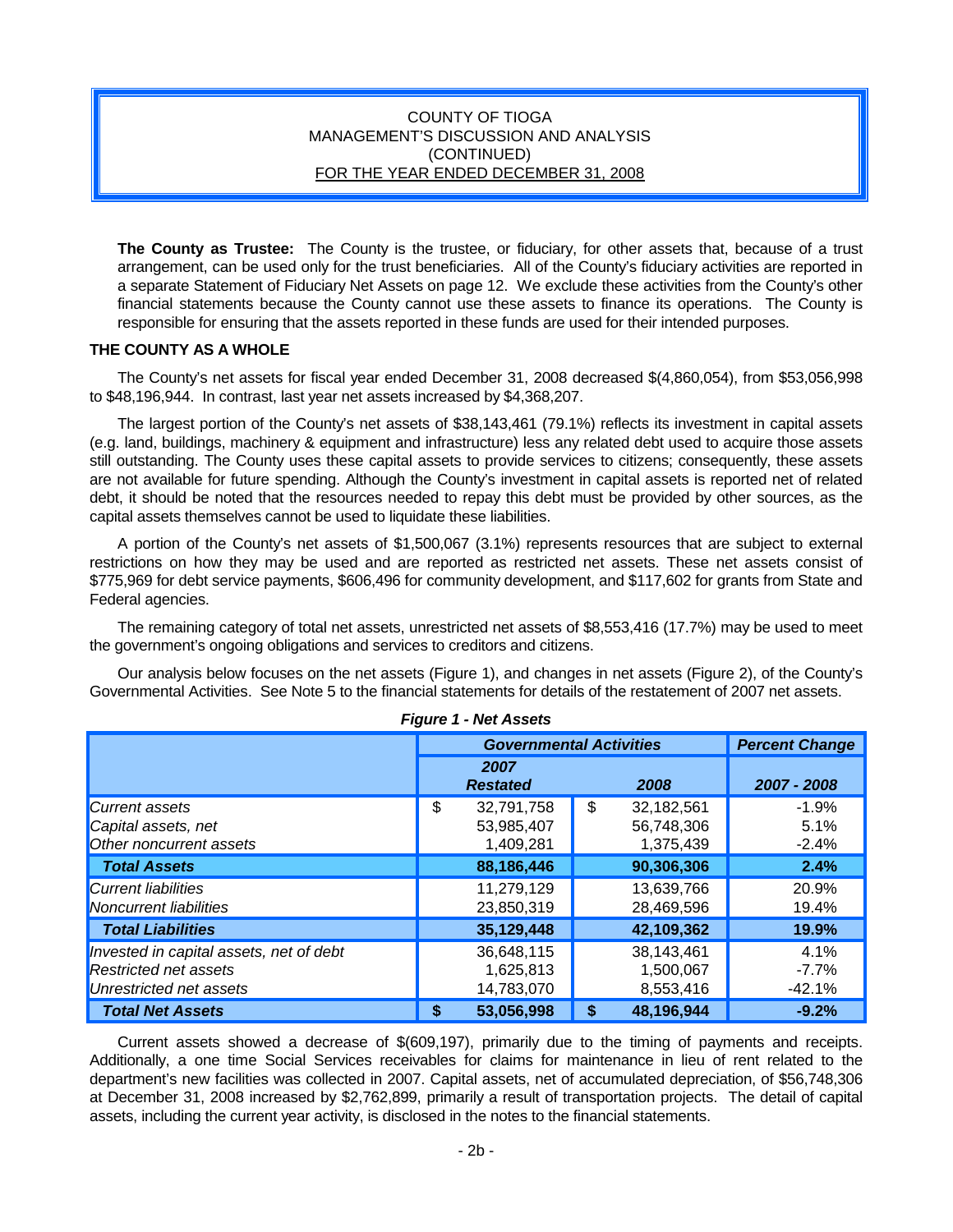The increase in current liabilities is primarily due to the change in recording certain liabilities, which had been netted against receivables in prior years, and an increase in the liability for insured but not reported health insurance liabilities. The change in noncurrent liabilities reflects the addition of the other postemployment liability of \$5,375,677 as a result of implementing GASB Statement Number 45.

The change in the amount invested in capital assets, net of related debt, is due to the change in capital assets, and debt associated therewith, offset by the change in unspent bond proceeds.

The County's total revenues decreased by 1.0%, while the total cost of all programs and services increased 12.4%, due to the addition of the other postemployment benefits liability noted above and an increase in health insurance and workers' compensation costs. Our analysis in Figure 2 considers the operations of Governmental Activities.

|                                     | <b>Governmental Activities</b> | <b>Percent</b><br><b>Change</b> |           |
|-------------------------------------|--------------------------------|---------------------------------|-----------|
|                                     | 2007                           | 2007 - 2008                     |           |
| <b>REVENUES</b>                     |                                |                                 |           |
| Program Revenues:                   |                                |                                 |           |
| Charges for services                | \$<br>10,791,562               | \$<br>12,232,287                | 13.4%     |
| Operating grants and contributions  | 18,560,993                     | 15,698,286                      | $-15.4%$  |
| Capital grants and contributions    | 2,183,567                      | 2,543,634                       | 16.5%     |
| General Revenues:                   |                                |                                 |           |
| Property taxes and tax items        | 20,151,565                     | 20,703,987                      | 2.7%      |
| Sales and other taxes               | 18,035,271                     | 19,030,794                      | 5.5%      |
| Tobacco settlement                  | 796,652                        | 872,187                         | 9.5%      |
| Use of money and property           | 1,301,899                      | 587,769                         | $-54.9%$  |
| Other                               | 1,150,232                      | 583,972                         | $-49.2%$  |
| <b>Total Revenues</b>               | \$<br>72,971,741               | \$<br>72,252,916                | $-1.0%$   |
| <b>PROGRAM EXPENSES</b>             |                                |                                 |           |
| General government                  | 15,682,639                     | 18,391,428                      | 17.3%     |
| Education                           | 4,223,240                      | 4,542,975                       | 7.6%      |
| Public safety                       | 8,821,114                      | 11,097,935                      | 25.8%     |
| Public health                       | 8,830,867                      | 10,374,741                      | 17.5%     |
| Transportation                      | 5,401,028                      | 6,197,565                       | 14.7%     |
| Economic assistance and opportunity | 22,174,490                     | 23,301,286                      | 5.1%      |
| Culture and recreation              | 216,440                        | 234,024                         | 8.1%      |
| Home and community                  | 1,998,469                      | 1,935,836                       | $-3.1%$   |
| Interest on debt                    | 1,255,247                      | 1,037,180                       | $-17.4%$  |
| <b>Total Expenses</b>               | \$<br>68,603,534               | \$<br>77,112,970                | 12.4%     |
| <b>INCREASE IN NET ASSETS</b>       | \$<br>4,368,207                | \$<br>(4,860,054)               | $-211.3%$ |

# *Figure 2 - Changes in Net Assets*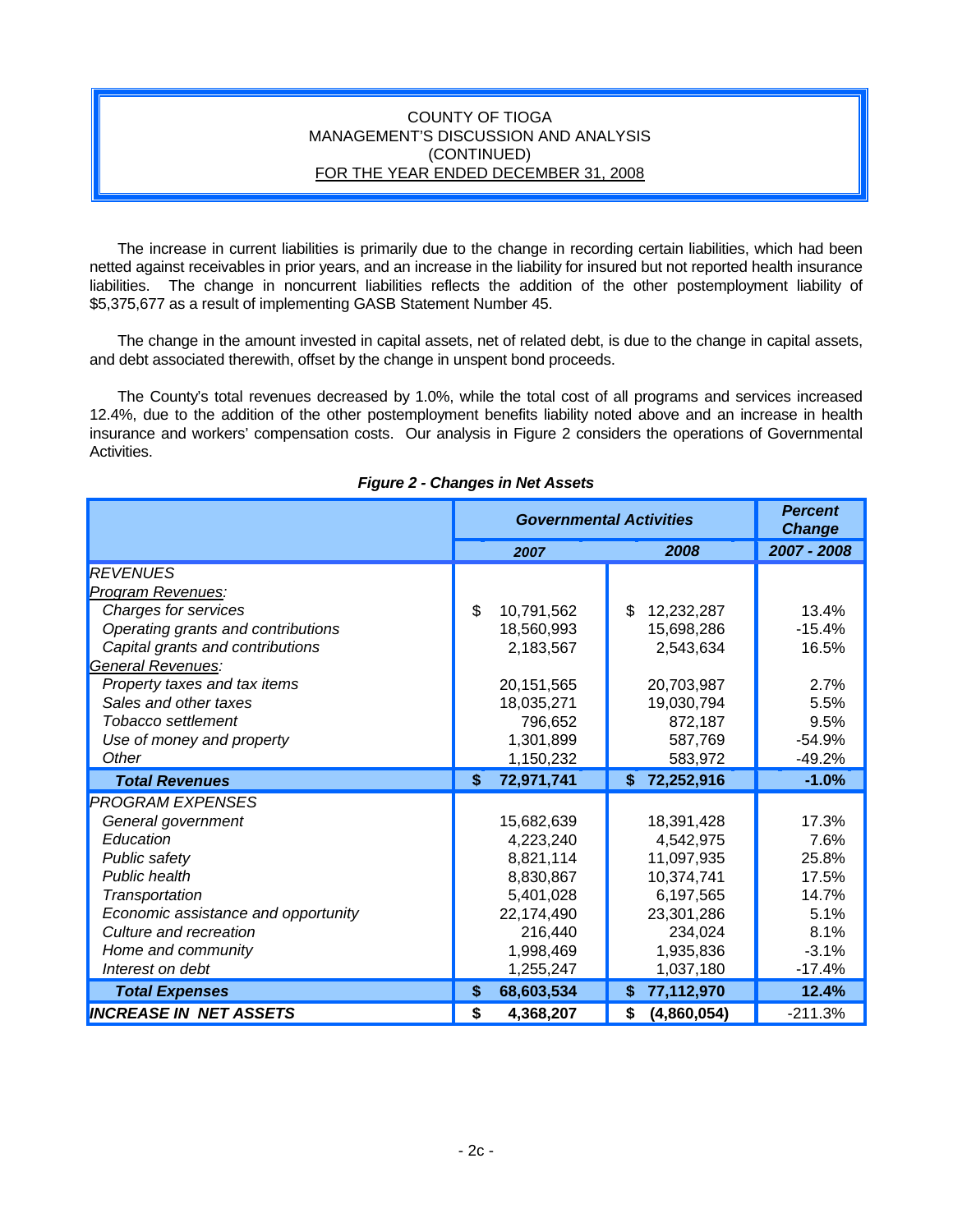# **Governmental Activities**

## *Revenues*

- Charges for services increased in almost all areas. Home nursing fees represented an increase in Public Health of \$1 million. Social Services repayments were up over \$.4 million. In general government, self-insurance fees were up over \$.3 million.
- Operating grants declined over \$2.86 million in 2008 from the prior year. A large portion due to the change in reimbursement for heating assistance. There was a \$.2 million increase in Transportation for the Mass Transit program.
- Capital grants were higher due to an increase in the CHIPS funding, Marchiselli bridge projects and a one-time award of \$225,000 from the NYS Senate for the purchase of equipment.
- Property tax and tax items increased approximately 2.7%; \$742,000 was the gain on the sale of tax acquired property. There was high bidding interest due to the potential gas lease signing.
- The majority of non-property tax items are sales and use taxes; showing a \$1 million increase in 2008.  $\blacksquare$
- The decrease in use of money and property revenue, most of which is interest earnings, reflects the  $\cdot$ lower interest rates which occurred in the last half of 2008.
- Miscellaneous revenue decreased due to lower OTB revenue and the fact that 2007 included a large amount of insurance recoveries from the flood of 2006.

## *Expenses*

- All functions except two had an increase in 2008 due to the implementation of GASB 45 with the other postemployment benefits (OPEB) liability.
- General government expenses increased by approximately \$2.7 million. Included in general government expenses are payment to other municipalities of \$4,814,801 in 2008 and \$4,552,558 in 2007 for sales tax revenue shared by the County. It should be noted that revenue associated with these payments is recorded in the general revenues which does not offset the cost of general government expenses.
- Increase in Education of Handicapped Children of over \$.3 million due to an increase in demand for these services.
- Home and community service was lower in 2008 due to a one-time community development grant program in 2006/2007.
- Interest on debt decreased by \$.2 million due to less interest on the Public Safety Bonds and the interest on the TTASC's capital appreciation bonds.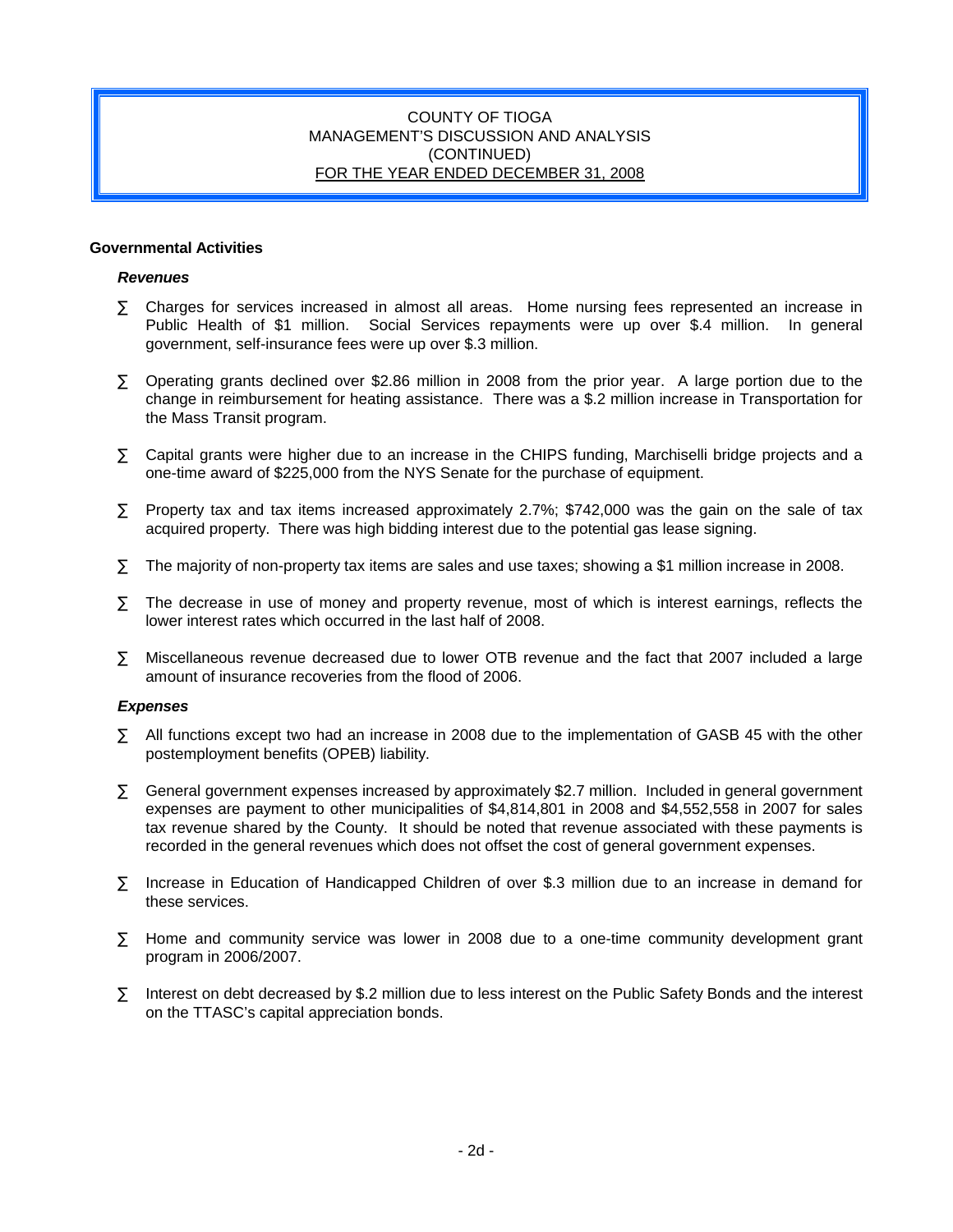Figures 3 and 4 show the percent of the sources of revenues for 2008 and 2007.



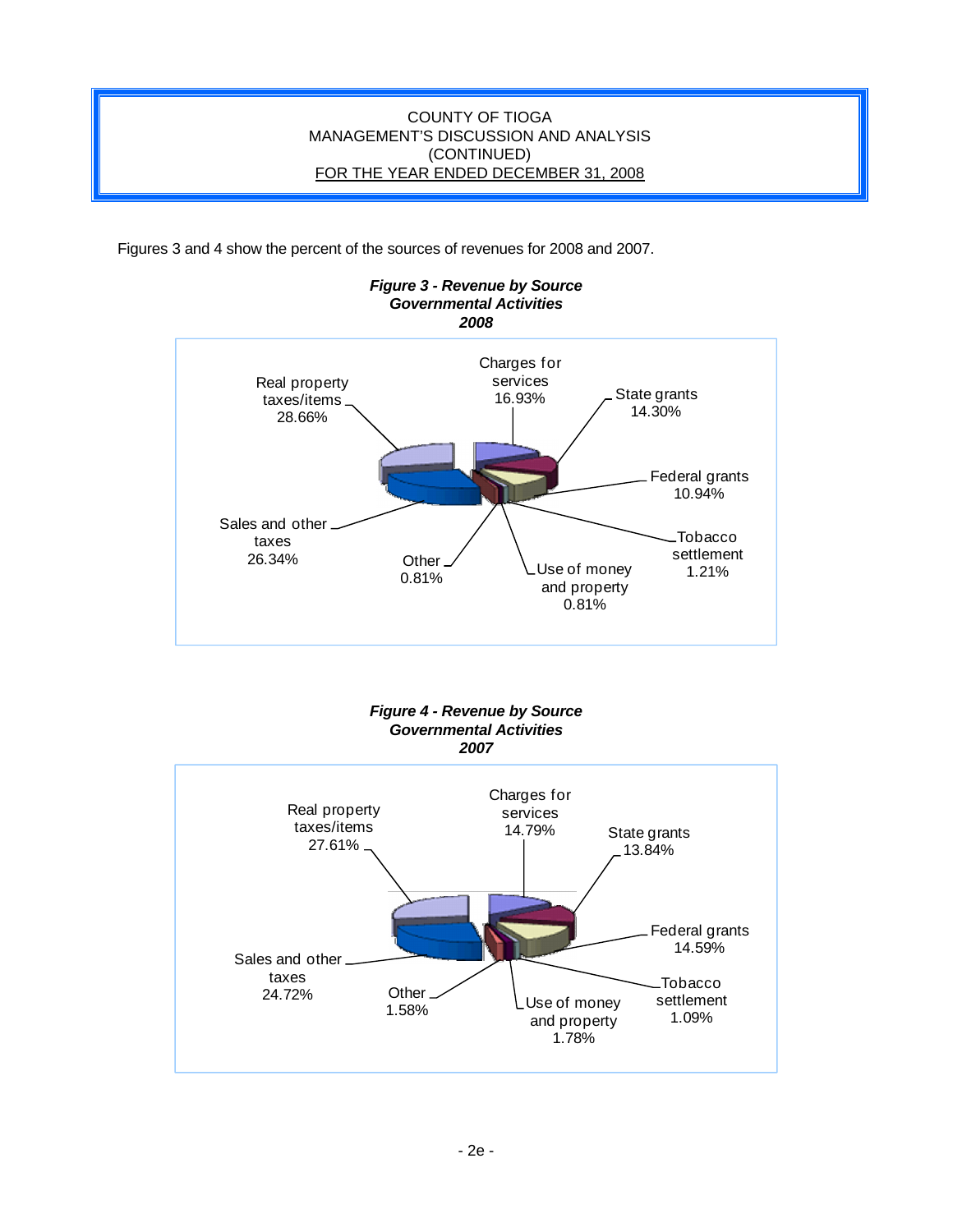!"#\$ %& '()\*)+,#-.)\$/ 0&1&2& !)++3 4& 5(67)8, "\$/ 0&1&2&  $9#$ ":-, ;& <-\$ ')+=))/ 0&1&2&  $\frac{1}{2}$  = () 0"\$8)3 !"+?-\$/0&1&2&  $1 - (-67)$  @& !"+?-\$/0&1&2&  $(A-$)$  B&  $@#$ ")\$/0&1&2&  $C$ ), 8) 3  $C$ & %"+\$) +/ 0& 1& 2& '& C), 8() @DA+.(\$/0&1&2&

# !012340 (05657241859%066:503<5:2=9  $> I = ?$  @ 19AB %%C

 $!$ "#\$%&%"' ()\*+%, -,,,)/\$0/\$1 0/'  $!/1$ )+\$0/\$1

 $E+$ ?)+(67 !& 0(-,6#(/ 0&1&2&

#### 

 $9#)$  0#-(+:-\$ -\$? 5):>)+,  $\vert$  \*#) 0"A\$\*3 C).(,8-\*A+) 0"A\$\*3 "[9(".- $YI)."$  / H)I  $J''+7$ 

!"#\$%&'(

(\$) #-\) -A?(\*)? \*#) -66":D-\$3(\$. [(\$-\$6(- 8, \*-\*):)\$\*, "[ \*#) ."\)+\$:)\$\*-8 -6\*(\(\*(),/ \*#) -..+).-\*)  $?(.6+)$ <sup>\*</sup>)83 D+).)\$\*)? 6":D"\$)\$\* A\$(\*,/)-6# :-]"+ [A\$?/ -\$? \*#) -..+).-\*) +):-(\$(\$. [A\$? (\$["+:-\*("\$ "[ \*#) 0"A\$\*3 "[9(".- /-, "[-\$? ["+ \*#) 3)-+ )\$ ?)? ')6):>)+ FK/ WLLR / I#(6# 6"88)6\*(\)83 6":D+(,) \*#) 0"A\$\*3Z, >-,(6  $[(\$-\$6(-8, *-*))\$ \*, -, 8(,\*)? (\$ \*#) \*->8) "[6"\$\*)\$\*,&

S) ?(? \$"\* -A?(\* \*#) [(\$-\$6(-8 ,\*-\*):)\$\*, "[ \*#) 9(".- 9"> -66" 2,,)\* @)6A+(\*(=-\*("\$ 0"+D"+-\*("\$/ \*#) 9(".- $0''A\$ <sup>\*</sup>3  $@''(8-$  - \$? S-\*)+  $0''$ \$.)+\-\*("\$ '(.\*+(6\* "+ <sup>\*</sup>#) 9(" - 0"A\$\*3 V\$?A,\*+(-8 ')\)8"D:)\$\* 2.)\$6 3& 9#) 9(" - $9" > -66"$  2,,)\* @)6A+(\*(=-\*("\$ 0"+D"+-\*("\$ +)D+),)\$\*, W&L^ -\$? K&K^ +),D)6\*(\)83' "[ \*#) -,,)\*, -\$? +)\ )\$A), "[ \*#)  $T''\$  +\$:) \$\*-8 26\*(\(\*(), & 9#) 9(" - 0"A\$\*3 <sup>^</sup> @"(8 -\$? S-\*)+ 0"\$,)+\-\*("\$ '(,\*+(6\* -\$? \*#) 0"A\$\*3 <sup>"</sup>I' 9(" - $V$?A.*+(-8)/8"D:)$ \$\* 2.)\$63  $+$ )D+),) $\frac{2}{3}$ \* KK&K- $\frac{2}{3}$ ? RR&G - $\frac{2}{3}$ ? OF&L - $\frac{2}{3}$ ? FP&L / +),D)6\*(\)83/ "[\*#) -,,)\*, - $\frac{2}{3}$ ? +)\)\$A), "[ \*#) 6":D"\$)\$\* A\$( \*,&\_9#) [(\$-\$6(-8 ,\*-\*):)\$\*, "[ \*#) 9(".- 9">-66" 2,,)\* @)6A+(\*(=-\*("\$\_0"+D"+-\*("\$/<br>\*#) 9(".- 0"A\$\*3 @"(8 -\$? S -\*)+ 0"\$,)+\-\*("\$ '(,\*+(6\* -\$? \*#) 9(".- 0"A\$\*3 V\$?A,\*+(-8 ')\)8"D:)\$\* 2.)\$6  $-A$ ?(\*)? >3 "\*#)+ -A?(\*"+, l#",) +)D"+\*,/ (,,A)? (\$ -66"+?-\$6)  $\left[\binom{*}{+}$  -A?(\*(\$, ,\*-\$?-+?, .)\$)+-883 -66)D\*)? (\$ \*#)  $X\$(^*)$ ? @\*-\*), "[2:)+(6-/ #-\) >))\$ [A+\$(,#)? \*" A,& YA+ "D(\$("\$,/ (\$,"[-+ -, \*#)3 +)8-\*) \*" \*#) -:"A\$\*, (\$68A?)?  $($ \$\*#) 9(" - 9">-66" 2,,)\* @)6A+(\*(=-\*("\$ 0"+D"+-\*("\$/ \*#) 9(" - 0"A\$\*3 @"(8 -\$? S -\*)+ 0"\$ ,)+\-\*("\$ '(,\*+(6\* -\$? \*#) 9(".- 0"A\$\*3 V\$?A,\*+(-8 ')\)8"D:)\$\* 2.)\$6 3/ -+) >-,)? "\$ \*#) +)D"+\*, "[ \*#) "\*#)+ -A?(\*"+,& 9#) [(\$-\$6(-8 \*-\*):)\$\*, -+) \*#) +),D"\$,(>(8(\*3 "[ \*#) 0"A\$\*3 "[ 9(".- Z, :-\$-.):)\$\*& YA+ +),D"\$,(>(8(\*3 (, \*" )\_D+),, "D(\$("\$, "\$ \*#),)  $[(\$$ -\$6(-8, \*-\*):) $\$$ \*, >-,)? "\$ "A+ -A?(\*&

S) 6"\$?A6\*)? "A+ -A?(\* (\$ -66"+?-\$6) I(\*# -A?(\*(\$.,\*-\$?-+?, .)\$)+-883 -66)D\*)? (\$ \*#) X\$(\*)? @\*-\*), "[ 2: )+(6- -\$? \*#),\*-\$?-+?, -DD8(6->8) \*" [(\$-\$6(-8 -A?(\*, 6"\$\*-(\$)? (\$ -./0123024 56784829 :4"27"17; / (,,A)? >3 \*#) 0":D\*+"88)+ T)\$)+-8 "[ \*#) X\$(\*)? @\*-\*),& 9#",) ,\*-\$?-+?, +)`A(+) \*#-\* I) D8-\$ -\$? D)+["+: \*#) -A?(\* \*" ">\*-(\$ +)-,"\$->8) -,,A+-\$6) ->"A\* l#)\*#)+ \*#) [(\$-\$6(-8, \*-\*):)\$\*, -+) [+)) "[:-\*)+(-8 :(,,\*- $*$ :) $\frac{25}{4}$  -A?(\* (\$68A?), )\_-:(\$(\$./ "\$ - \*),\* >-,(,/ )\(?)\$6) ,ADD"+\*(\$. \*#) -:"A\$\*, -\$? ?(,68",A+), (\$ \*#) [(\$-\$6(-8 ,\*-\*):)\$\*,& 2\$ -A?(\*  $-8$ ," (\$68A?),  $-$ <sub>1</sub>,,,(\$. \*#)  $-66''A$ \$\*(\$. D+(\$6(D8), A,)?  $-$ \$?,(.\$([(6-\$\*),\*(:-\*), :-?) >3 :-\$-.):)\$\*/ $-$ , 1)88 -)\ -8A-\*(\$. \*#) "\)+-88 [(\$-\$6(-8 ,\*-\*):)\$\* D+),)\$\*-\*("\$& S ) >)8()\) \*#-\* "A+ -A?(\* -\$? \*#) +)D"+\* "[ "\*#)+ -A?(\*"+,  $D+$ "\(?) - +)-,"\$->8) >-,(, ["+ "A+ "D(\$("\$, &

V\$ "A+ "D(\$("\$/b-,)? "\$ "A+ -A?(\* -\$? \*#) +)D"+\* "[ "\*#)+ -A?(\*"+, / \*#) [(\$-\$6(-8, \*-\*):)\$\*,  $+)[++)]$ ? \*" ->"\) D+),)\$\* [-(+83/ (\$ -88 :-\*)+(-8 +),D)6\*,/\*#) +),D)6\*(\) [(\$-\$6(-8 D",(\*("\$ "[ \*#) ."\)+\$:)\$\*-8 -6\*(\(\*(),/ \*#) -..+).-\*)  $?(.6+)$ <sup>\*</sup>)83 D+),)\$\*)? 6":D"\$)\$\* A\$(\*,/)-6# :-]"+ [A\$?/ -\$? \*#) -..+).-\*) +):-(\$(\$. [A\$? (\$["+:-\*("\$ "[ \*#) 0"A\$\*3 "[9(".- -, "[ ')6):>)+ FK/ WLLR / -\$? \*#) +),D)6\*(\) 6#-\$.), (\$ [(\$-\$6(-8 D",(\*("\$ -\$? \*#) 6-,# [8"I,/ I#)+) -DD8(6->8)/ \*#)+)"[ ["+ \*#) 3)-+ \*#)\$ )\$?)?/ (\$ 6"\$["+:(\*3 I(\*# -66"A\$\*(\$. D+(\$6(D8), .)\$)+-883 -66)D\*)? (\$ \*#)  $X\$ (\*)?  $@$ \*-\*), "[2:)+(6-&

'A+(\$. \*#) 3)-+ )\$?)? ')6):>)+ FK /WLLR/\*#) 0"A\$\*3 (: D8): )\$\*)? T"\)+\$:)\$\*-8 266"A\$\*(\$. @\*-\$?-+?, a"-+? bT2@ac @\*-\*):)\$\* HA:>)+ MN/ d266"A\$\*(\$. -\$? E (\$-\$6(-8 B)D"+\*(\$. >3 4:D8"3)+, ["+ 1",\*):D8"3:)\$\*  $a)$ \$)[(\*, Y\*#)+ \*#-\$ 1)\$,("\$,&e

 $\$^*$ &!&

 $+8\$ ,)'- .%/'

| FG 0#A+6# $@$ *+))*       | MLK 4-,* @*-*) @*+))*U @A(*) NLL | KLR S),* E"A+*# $@$ *+))*       |
|---------------------------|----------------------------------|---------------------------------|
| 0"+*8-\$?/ H)I J"+7 KFLMN | $V^*# - 6 - / H$ ) J"+7 KMRNL    | S- *7(\$, T8)\$/ H)I J"+7 KMRGK |
| OLROPNROPMEG              | OLROWPOMMMM                      | OLRINFNOMMME                    |
| $!$ "# \$%8 &() '&*&+     | $!$ "# \$%&,&) $'$ *)&,          | $!$ "# \$%8()( '\$,,%           |
|                           | !!!"#\$%&"#'&                    |                                 |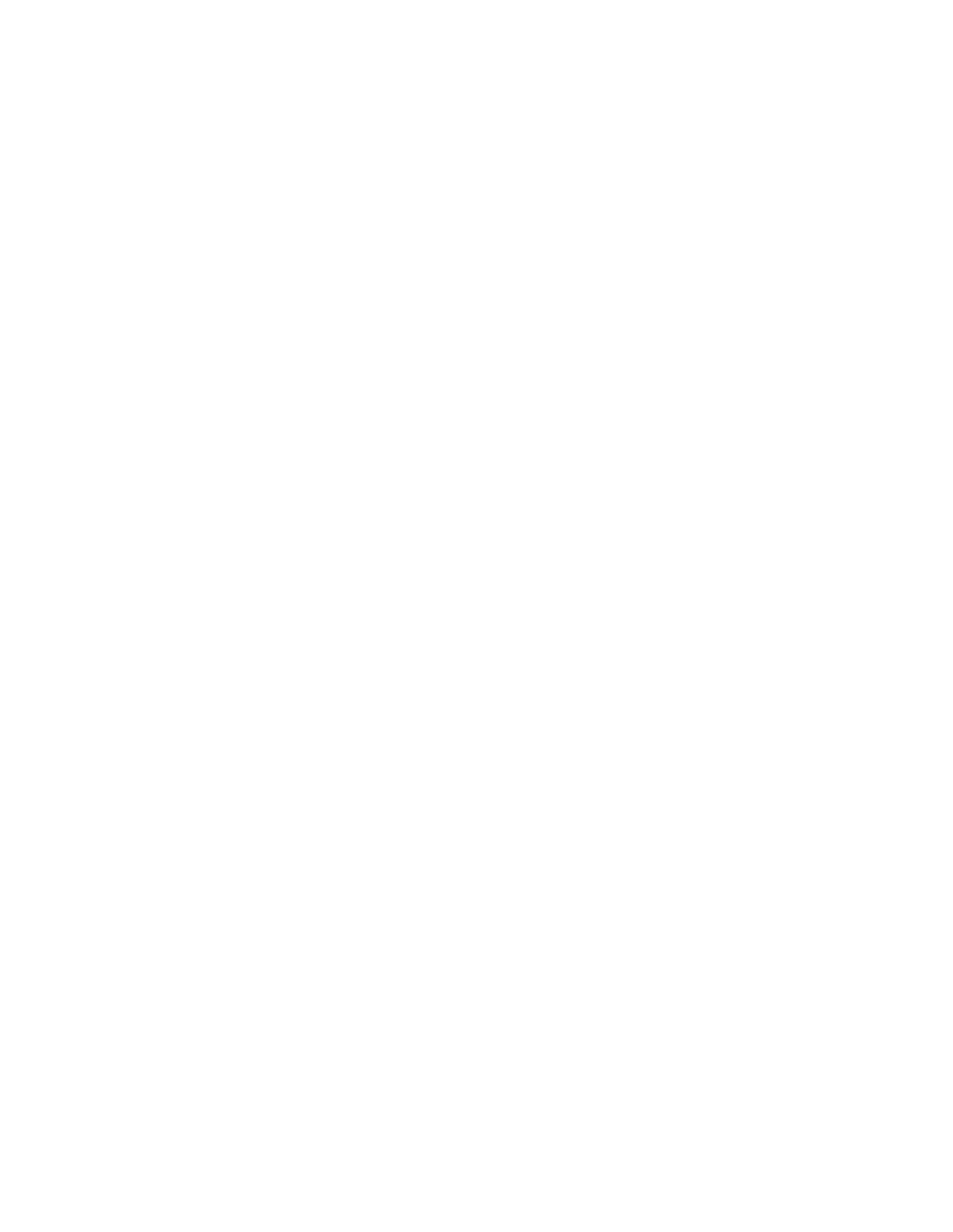# Note 1 - Summary of Significant Accounting Policies

The financial statements of the County of Tioga have been prepared in conformity with generally accepted accounting principles (GAAP). The Governmental Accounting Standards Board (GASB) is the accepted standard-setting body for establishing GAAP for state and local governments through its pronouncements (Statements and Interpretations). Governments are also required to follow the pronouncements of the Financial Accounting Standards Board (FASB) issued on or before November 30, 1989, unless those pronouncements conflict with or contradict GASB pronouncements. The County has the option to apply FASB pronouncements issued after that date to its Governmental Activities and Proprietary Funds and has elected to do so. The more significant of the County's accounting policies are described below.

# A. Financial Reporting Entity

The County of Tioga, which was established in 1791, is governed by County Law, and other general laws of the State of New York. The County Legislature, which is the Legislative body responsible for the overall operation of the County, consists of nine members representing seven legislative districts within the County. The Chairman of the County Legislature, elected by the Legislature each year, serves as Chief Executive Officer. The County Treasurer, elected for a four year term, serves at Chief Fiscal Officer.

The County provides the following basic services: police and law enforcement, educational assistance for County residents attending community colleges, economic assistance, health and nursing services, maintenance of County roads, culture and recreational services, home and community services, and mental health services.

All Governmental Activities and functions performed for the County of Tioga are its direct responsibility. No other governmental organizations have been included or excluded from the reporting entity.

The financial reporting entity consists of (a) the primary government which is the County of Tioga, (b) organizations for which the primary government is financially accountable, and (c) other organizations for which the nature and significance of their relationship with the primary government are such that exclusion would cause the reporting entity's financial statements to be misleading or incomplete as set forth in GASB Statement Number 14, "The Financial Reporting Entity," as amended by GASB Statement Number 39, "Determining Whether Certain Organizations are Component Units."

The decision to include a potential component unit in the County's reporting entity is based on several criteria set forth in GASB Statement Number 14, as amended by GASB Statement Number 39, including legal standing, fiscal dependency, and financial accountability. Based on the application of these criteria, the following are included as component units:

# 1. Blended Component Units

Tioga Tobacco Asset Securitization Corporation - Tioga Tobacco Securitization Corporation (TTASC), established on October 11, 2000, is a special purpose, local development corporation organized under the laws of the State of New York. TTASC is an instrumentality of the County, but is a separate legal entity from the County. TTASC will have not less than three or more than five directors, consisting of one ex-officio position being the chairperson of the County Legislature, up to four additional directors and one independent director appointed by the member of TTASC. Although legally separate from the County, TTASC is a component unit of the County and accordingly, is included in the County's basic financial statements as a blended component unit due to the fact that its purpose is to exclusively serve the County.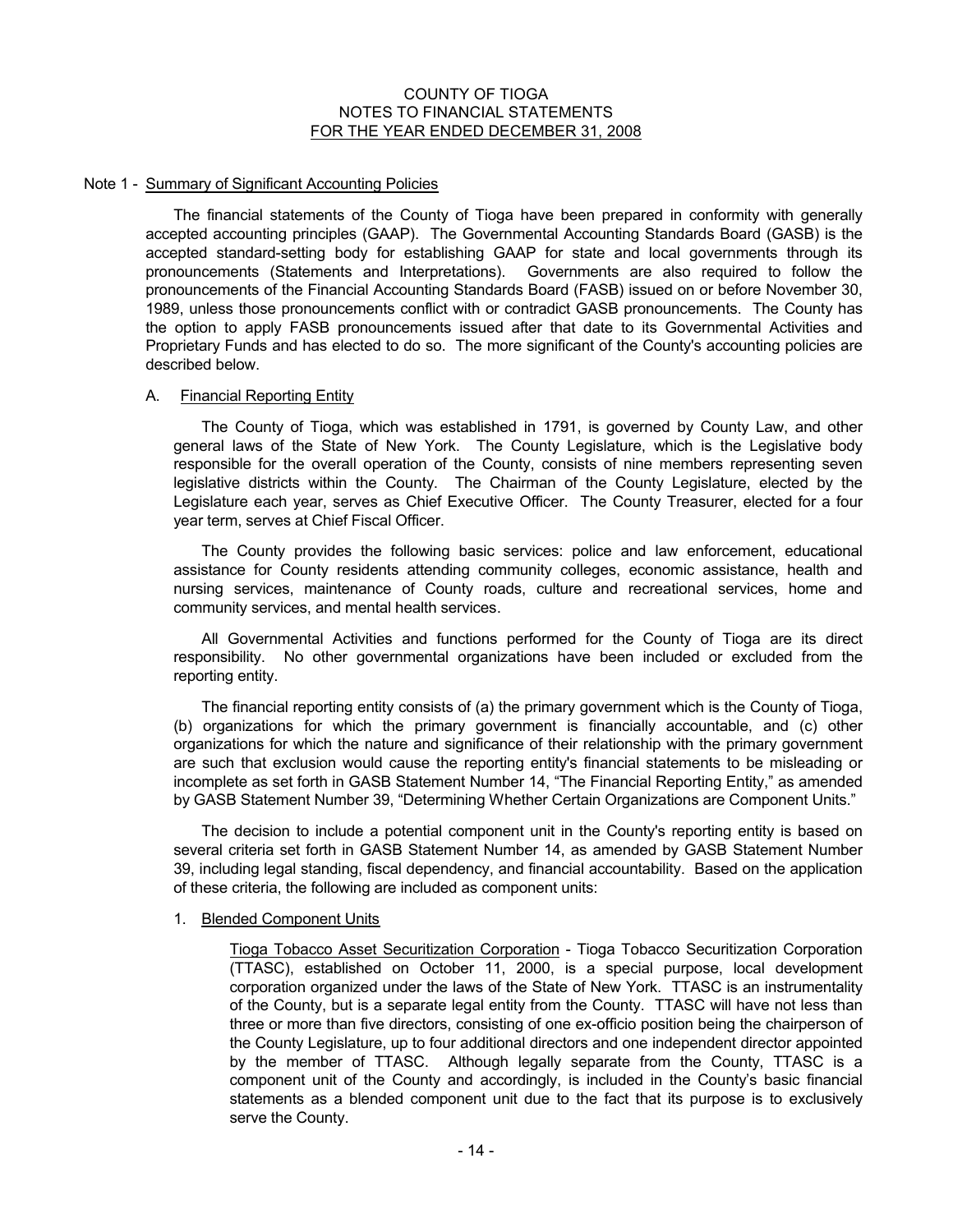TTASC is blended as part of the County's Governmental Activities and Non-Major Governmental Funds (Debt Service Fund). Separate financial statements may be obtained from the County Treasurer's Office.

# 2. Discretely Presented Component Units

Tioga County Soil and Water Conservation District - The Tioga County Soil and Water Conservation District was created by the State legislature to provide for the conservation of soil and water resources and prevention of soil erosion. The District provides technical assistance relative to natural resources conservation and water quality to the residents of the County. The five members of the District Board have complete responsibility for management and fiscal matters of the District. Separate financial statements may be obtained from the Tioga County Soil and Water Conservation District, 183 Corporate Drive, Owego, New York 13827.

Tioga Industrial Development Agency - A public benefit corporation created by State legislature and established to promote the economic welfare, recreation opportunities, and prosperity of the County's inhabitants and to develop economically sound commerce and industry. Members of the Agency have complete responsibility for management of the Agency and accountability for fiscal matters. The County is not liable for Agency bonds and exercises no oversight responsibility. Separate financial statements may be obtained from the Tioga County IDA, 56 Main Street, Owego, New York 13827.

# B. Accounting and Reporting Change

In June 2004, the GASB issued Statement Number 45, "Accounting and Financial Reporting by Employers for Postemployment Benefits Other Than Pensions." This Statement establishes standards for reporting on nonpension postemployment benefits, such as health care premiums for retirees. As required, the County adopted this Statement for the year ending December 31, 2008.

## C. Basic Financial Statements

The County's basic financial statements include both Government-wide (reporting the County as a whole) and Governmental Fund financial statements (reporting the County's Major Funds). Both the Government-wide and Governmental Fund financial statements categorize primary activities as either Governmental or Business- type. The County's general governmental support, education, public safety, health, transportation, economic assistance and opportunity, culture and recreation, and home and community services are classified as Governmental Activities. Services relating to self insurance and workers' compensation administration are classified as Internal Service Funds, and are also included in Governmental Activities.

## 1. Government-wide Financial Statements

The Government-wide financial statements include a Statement of Net Assets and a Statement of Activities. These statements present summaries of activities for the primary government and for the County's discretely presented component units.

Government-wide financial statements do not include the activities reported in the Fiduciary Funds or fiduciary component units. This Government-wide focus is more on the sustainability of the County as an entity and the change in the County's net assets resulting from the current year's activities.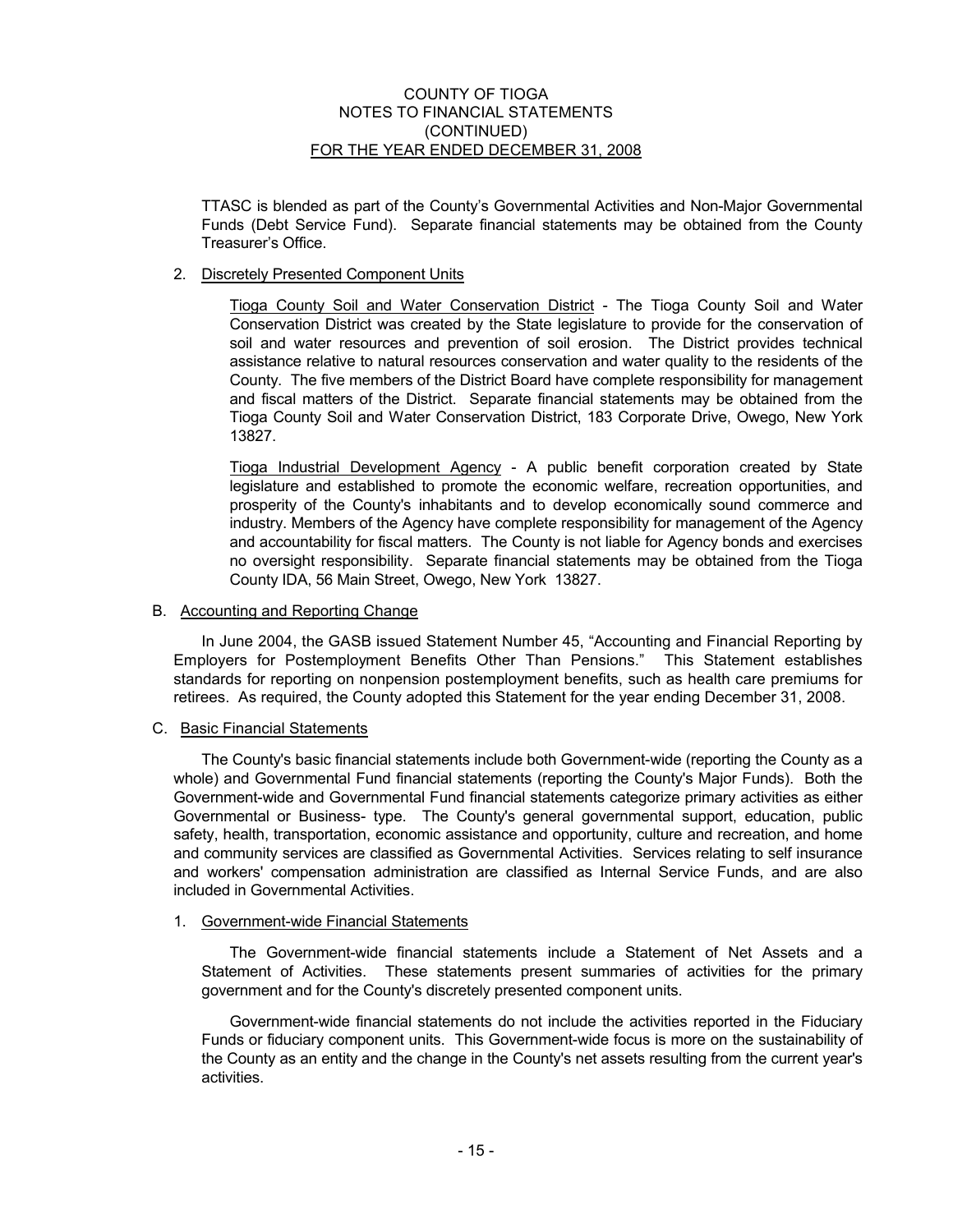In the Government-wide Statement of Net Assets, the Governmental Activities are presented on a consolidated basis in one column, and are reported on a full accrual, economic resource basis, which recognizes all long-term assets and receivables as well as long-term debt and obligations. The County's net assets are reported in three parts - invested in capital assets, net of related debt; restricted net assets; and unrestricted net assets. The County first utilizes restricted resources to finance qualifying activities.

The Statement of Activities reports both the gross and net cost for each of the County's functions or programs. Gross expenses are direct expenses, including depreciation, that are specifically associated with a service, program or department and, therefore, clearly identifiable to a particular function. These expenses are offset by program revenues - charges paid by the recipient of the goods or services offered by the program, grants, and contributions that are restricted to meeting the prepared or capital requirements of a particular program. Depreciation on assets that are shared by essentially all of the County's programs has been reported in general governmental support. Revenues, which are not classified as program revenues, are presented as general revenues of the County, with certain limited exceptions. The net cost represents the extent to which each function or program is self-financing or draws from the general revenues of the County.

The County does not allocate indirect costs. Indirect costs are reported in the function entitled "general governmental support."

## 2. Fund Statements

The financial transactions of the County are reported in individual funds in the Government Fund financial statements. Each fund is accounted for by providing a separate set of selfbalancing accounts that comprises its assets, liabilities, reserves, fund equity, revenues and expenditures or expenses. Fund accounting is designed to demonstrate legal compliance and to aid financial management by segregating transactions related to certain government functions or activities. The County records its transactions in the fund types described below:

## Governmental Funds

Governmental Funds are those through which most governmental functions are financed. The acquisition, use and balances of expendable financial resources, and the related liabilities are accounted for through Governmental Funds. The measurement focus of the Governmental Funds is based upon determination of financial position and changes in financial position. The following are the County's Governmental Funds:

## Major Fund:

General Fund - Principal operating fund which includes all operations not required to be recorded in other funds.

## Non-Major Funds:

Special Revenue Funds - Accounts for the proceeds of specific revenue sources that are legally restricted to expenditures for specified purposes. The following Special Revenue Funds are utilized:

Road Machinery Fund - Accounts for the purchase, repair, maintenance, and storage of highway machinery, tools, and equipment pursuant to Section 133 of Highway Law.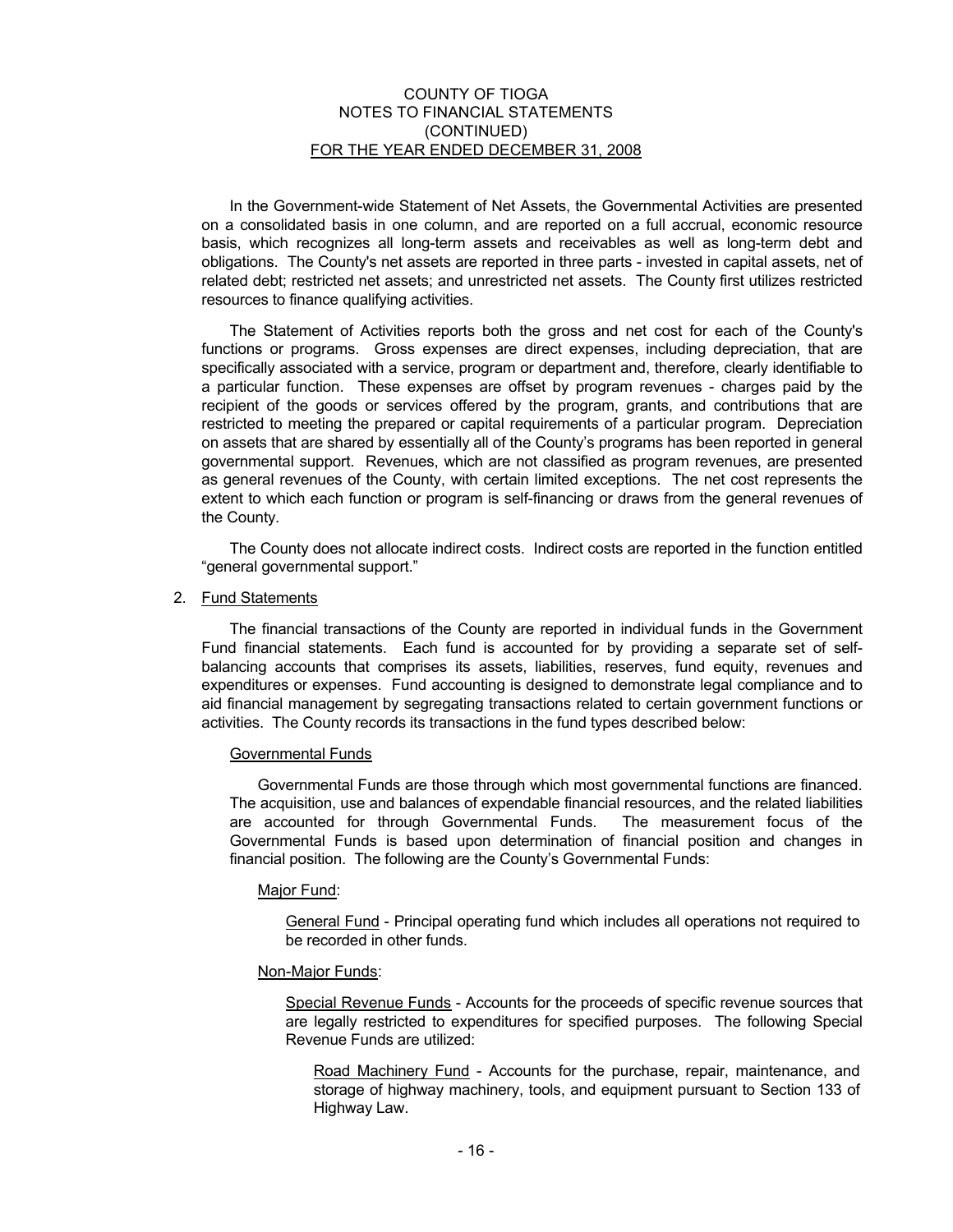Refuse and Garbage Fund - Accounts for the expense of operation and program income of the energy recovery facility.

Special Grant Fund - Accounts for funds received under the Workforce Investment Act (WIA).

County Road Fund - Accounts for expenditures for highway purposes authorized by Section 114 of the Highway Law.

Capital Projects Funds - Accounts for and reports financial resources to be used for the acquisition, construction, or renovation of major capital facilities or equipment.

Debt Service Fund (TTASC) - Accounts for the accumulation of resources from tobacco settlement payments and for the payment of principal and interest on the Tobacco Settlement Pass through Bonds.

#### Proprietary Funds

Accounts for ongoing organizations or activities, which are similar to those often found in the private sector. The measurement focus is upon determination of net income, financial position, and changes in financial position. The following Proprietary Fund is utilized:

Internal Service Fund - Accounts for the accumulation of resources for payment of unemployment insurance as authorized by Section 6M of the General Municipal Law and to account for the accumulation of resources for payment of compensation, assessments, and other obligations under Workers' Compensation Law, Article 5, and for the accumulation of resources for payment of self-insured risks as authorized by Section 6N of the General Municipal Law.

#### Fiduciary Funds

Accounts for assets held by the local government in a trustee or custodial capacity and therefore are not available to support the County's programs. The following are the County's Fiduciary Funds:

Private Purpose Trust Funds - Reports trust arrangements under which principal and income benefit individuals, private organizations or other governments.

Agency Funds - Accounts for money and/or property received and held in the capacity of trustee, custodian or agent. Agency Funds are custodial in nature and do not involve measurement of results for operations. The most significant of the County's Agency Funds are mortgage tax and social service trust funds.

#### D. Basis of Accounting/Measurement Focus

Basis of accounting refers to when revenues and expenditures/expenses and the related assets and liabilities are recognized in the accounts and reported in the financial statements. Basis of accounting relates to the timing of the measurements made, regardless of the measurement focus. Measurement focus is the determination of what is measured, i.e. expenditures or expenses.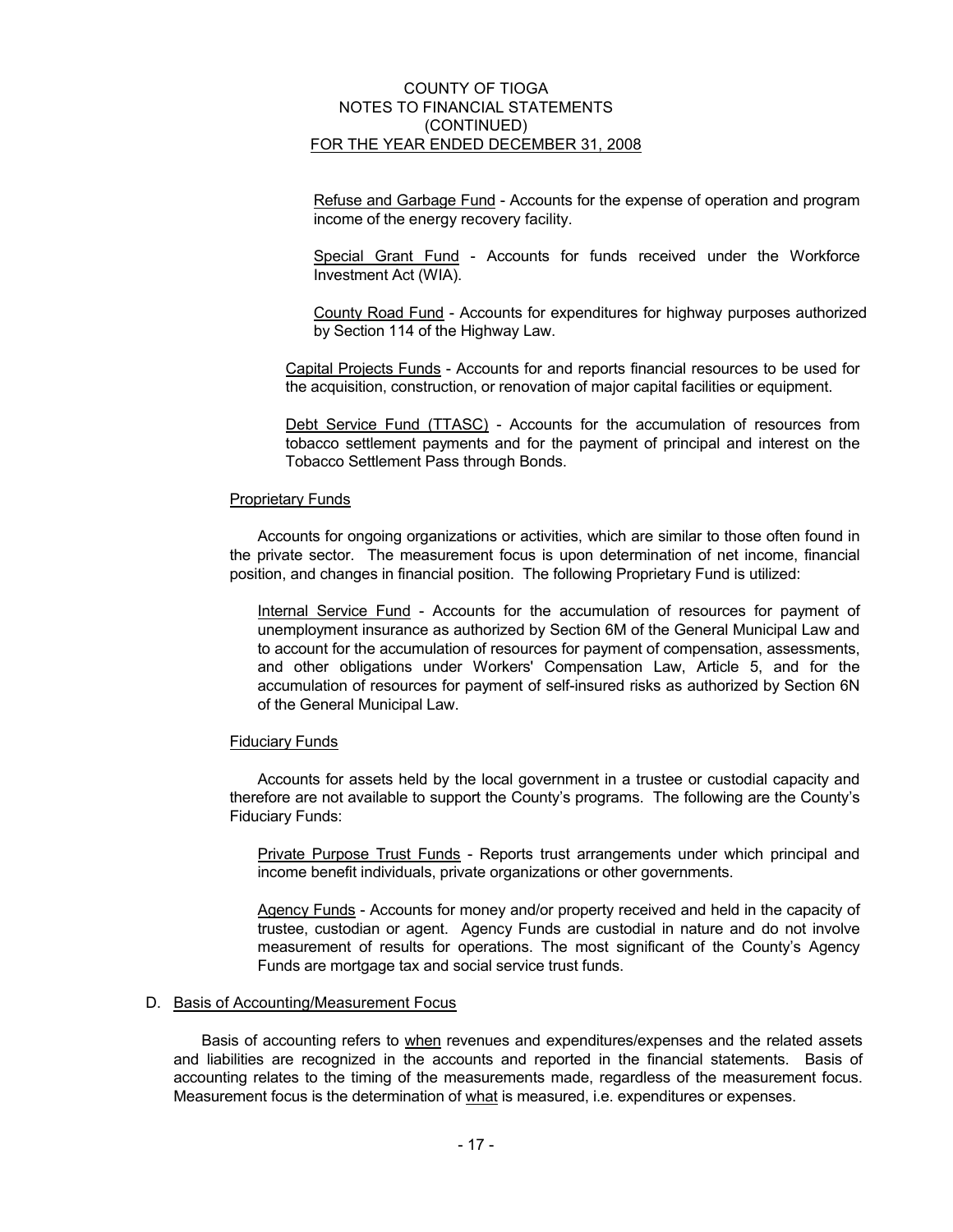## 1. Accrual Basis

The Government-wide financial statements and the Proprietary and Fiduciary Fund financial statements are presented on an "economic resources" measurement focus and the accrual basis of accounting. Accordingly all of the County's assets and liabilities, including capital assets, as well as infrastructure assets and long-term liabilities, are included in the accompanying Statement of Net Assets. The Statement of Activities presents changes in net assets. Under the accrual basis of accounting, revenues are recognized when earned and expenses are recognized when incurred.

# 2. Modified Accrual Basis

Under this basis of accounting, revenues are recorded when measurable and available. Available means collectible within the current period or soon enough thereafter to be used to pay liabilities of the current period. Material revenues that are accrued include real property taxes, State and Federal aid, sales tax, and certain user charges.

The County considers property tax receivables collected within 60 days after year-end to be available and recognizes them as revenues of the current year. All other revenues that are deemed collectible within 60 days after year end are recognized as revenues in the current year. If expenditures are the prime factor for determining eligibility, revenues from Federal and State grants are accrued when the expenditure is made. Expenditures are recorded when incurred. The cost of capital assets is recognized as an expenditure when received. Exceptions to this general rule are that 1) principal and interest on indebtedness are not recognized as an expenditure until due, and 2) compensated absences, such as vacation and sick leave, which vests or accumulates, are charged as an expenditure when paid.

# E. Use of Estimates

The preparation of financial statements in conformity with U.S. generally accepted accounting principles requires management to make estimates and assumptions that affect the reported amounts of assets and liabilities and disclosure of contingent assets and liabilities at the date of the financial statements. Estimates also affect the reported amounts of revenues and expenditures/expenses during the reporting period. Actual results could differ from those estimates. Significant estimates made by the County in the determination of recorded assets and liabilities include, but are not limited to, allowances for uncollectible property taxes and reserves for selfinsurance claim liabilities.

# F. Equity Classifications

## 1. Government-wide Financial Statements

Equity is classified as net assets and displayed in three components:

Invested in capital assets, net of related debt - Consists of capital assets including restricted capital assets, net of accumulated depreciation and reduced by the outstanding balances of any bonds, mortgages, notes or other borrowings that are attributable to the acquisition, construction, or improvement of those assets.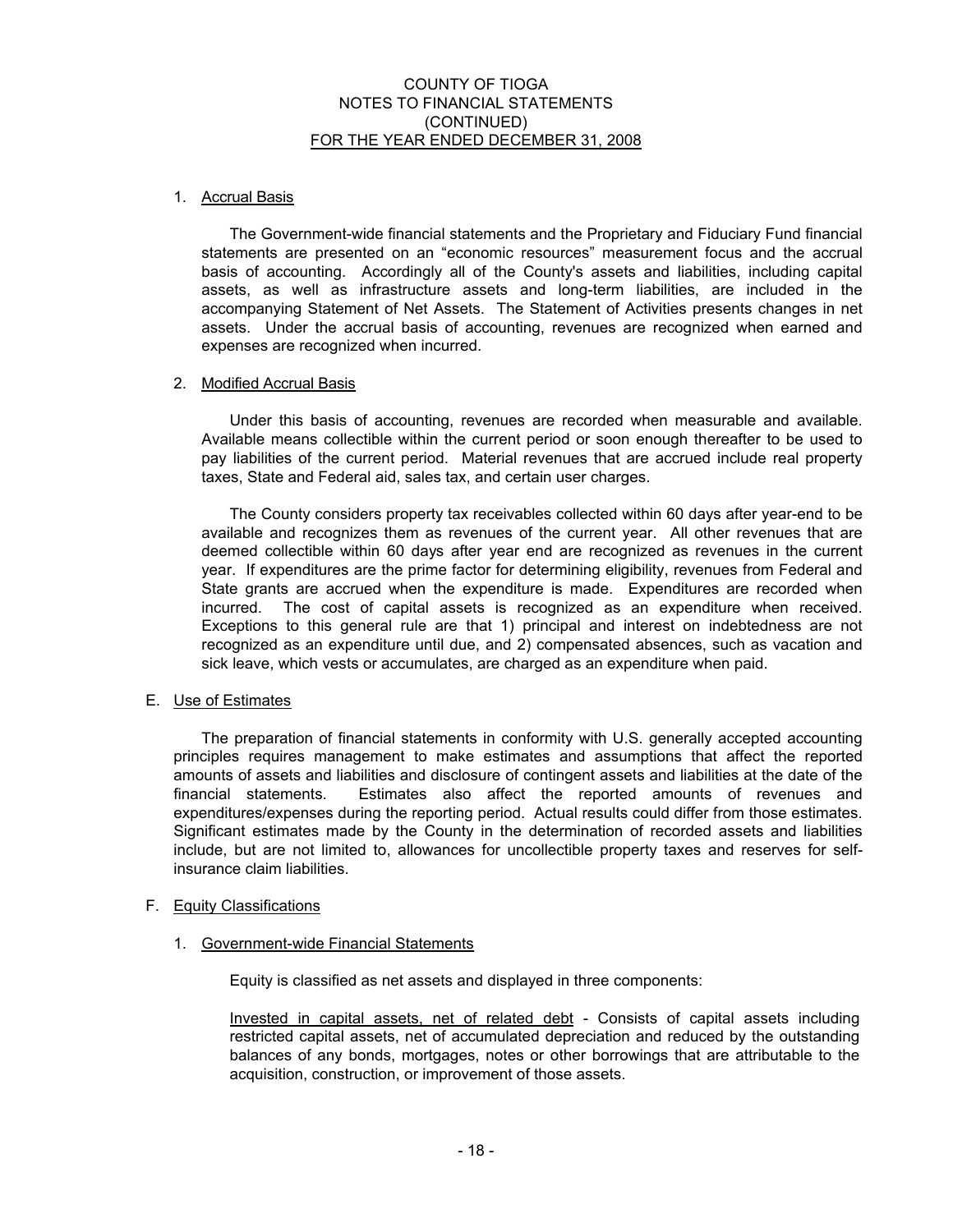Restricted net assets - Consists of net assets with constraints placed on their use either by 1) external groups such as creditors, grantors, contributors, or laws or regulations of other governments; or 2) law through constitutional provisions or enabling legislation.

Unrestricted net assets - Consists of all other net assets that do not meet the definition of "restricted" or "invested in capital assets, net of related debt."

## 2. Governmental Fund Financial Statements

Governmental Fund equity is classified as fund balance. Fund balance is further classified as reserved and unreserved, with unreserved further split between designated and undesignated. Proprietary Fund equity is classified the same as in the Government-wide financial statements. The following reserve funds are used by the County. Any capital gains or interest earned on reserve fund resources becomes part of the respective reserve fund. While a separate bank account is not necessary for each reserve fund, a separate identity for each reserve fund must be maintained.

Reserve for Encumbrances - Represents the amount of outstanding encumbrances at the end of the fiscal year and is utilized by any of the Governmental Funds, as needed.

Miscellaneous Reserve - Used for various purposes aggregated and reported in the General Fund. See Note 2. A. 6.

Reserve for Debt - Used for the payment of the County's bonded indebtedness and reported in the Debt Service Funds.

## G. Property Taxes

County real property taxes are levied annually no later than December 31 and become a tax lien on January 1. Taxes are collected in towns from January 1 to a date not later than June 1 when settlement is made with the County Treasurer, who makes collections thereafter. The towns' share of tax levies, which is guaranteed by the County, is paid to town supervisors out of the first monies received.

The County guarantees the real property tax levies of the villages and school districts located within the County. At December 31, 2008, the County reflected liabilities to the school districts of \$2,587,009 and the villages of \$598,112 for amounts of real property taxes the County had assumed responsibility for collecting, respectively. Such amounts were paid to the villages and school districts in 2009 and are included in due to other governments in the General Fund as of December 31, 2008.

All unpaid taxes of the current year are advertised and collected under the provisions of Article 11 of the Real Property Tax Law. Properties to which title is taken under this section of the Real Property Tax Law are sold through advertising for bids at public auction.

At December 31, 2008, total real property tax receivable was \$5,786,309 (before deduction of an allowance for uncollectible taxes of \$691,566). The portion of the receivable representing current year returned village and school taxes was \$3,216,690. The remaining portion of the tax receivable is offset by deferred tax revenues of \$1,394,504, which represents an estimate of the tax liens, and not be collected within the first sixty (60) days of the subsequent year.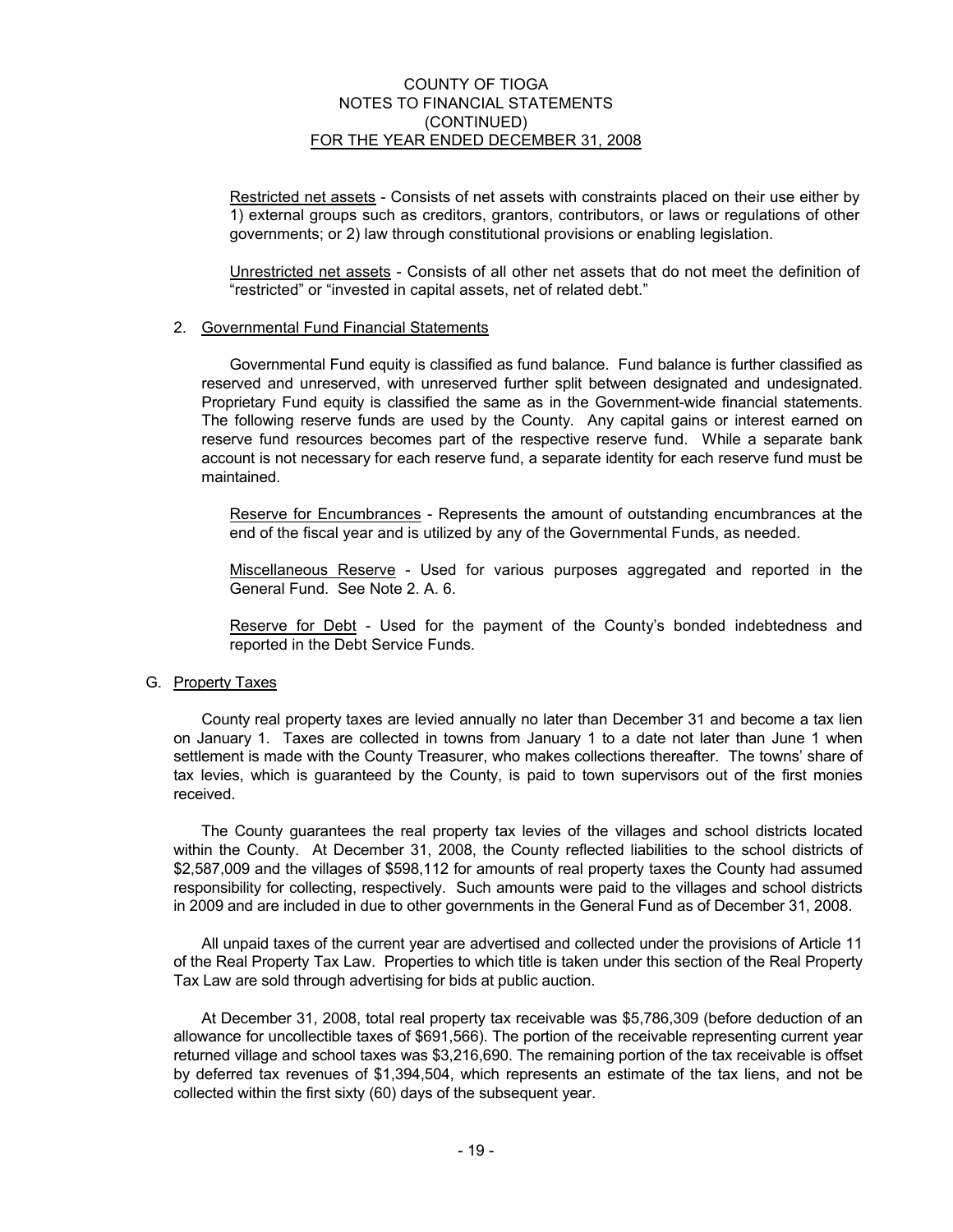#### H. Sales Tax

The County imposes a 3% sales tax in the County and in accordance with Section 14 of the tax law, the County shares one-third of the 3% sales tax collections with the towns and villages.

Effective March 1, 1994 the County increased its sales tax by 1/2% to 3-1/2%. The 1/2% increase in sales tax rate is not shared with the towns and villages and proceeds from the sales tax increase are restricted to a capital reserve fund to be used only to finance capital improvement projects. The Non-Major Governmental Funds' non-property tax item amounting to \$2,135,314 is sales tax designated for capital projects. At December 31, 2008 this amount included an accrual of \$164,983, which is included in State and Federal receivables in the General Fund, for sales that occurred in the State of New York in 2008 and had not been received by the County at December 31, 2008.

Effective December 1, 2003 the County increased its sales tax by 1/2% to 4%. The 1/2% increase in sales tax rate is not shared with the towns and villages and the proceeds are considered as discretionary to offset rising any State mandates to counties.

The General Fund's primary non-property tax item is sales tax, which amounted to \$16,582,379. At December 31, 2008 this amount included an accrual of \$1,324,339, which is included in State and Federal receivables, for sales that occurred in the State of New York in 2008 and had not been received by the County at December 31, 2008. Of the \$16,582,379 recognized as revenue, \$4,906,306 was distributed to local municipalities within the County.

#### I. Cash and Cash Equivalents

For financial statement purposes, the County considers all highly liquid investments with original maturities of three months or less as cash equivalents.

#### J. Receivables

Receivables are stated net of estimated allowances for uncollectible amounts. Amounts due from State and Federal governments represent amounts owed to the County to reimburse it for expenditures incurred pursuant to State and Federally funded programs.

#### K. Revenues

Substantially all Governmental Fund revenues are accrued. Property tax receivables expected to be received later than 60 days after year end are deferred. In applying GASB Statement Number 33 to grant revenues, the provider recognizes liabilities and expenses and the recipient recognizes receivables and revenue when the applicable eligibility requirements, including time requirements, are met. Resources transmitted before the eligibility requirements are met are reported as advances by the provider and deferred revenue by the recipient. Subsidies and grants to Proprietary Funds that finance either capital or current operations are reported as nonoperating revenue, based on GASB 33.

Operating revenues of Internal Service Funds consist of user fees. Operating expenses of Internal Service funds consist of salaries, wages and benefits and contractual services. Transactions related to capital and financing activities, non-capital financing activities, investing activities and Interfund transfers from other funds are components of non-operating income. Subsidies and grants to Proprietary Funds which finance either capital or current operations are reported as nonoperating revenue based on GASB Statement Number 33.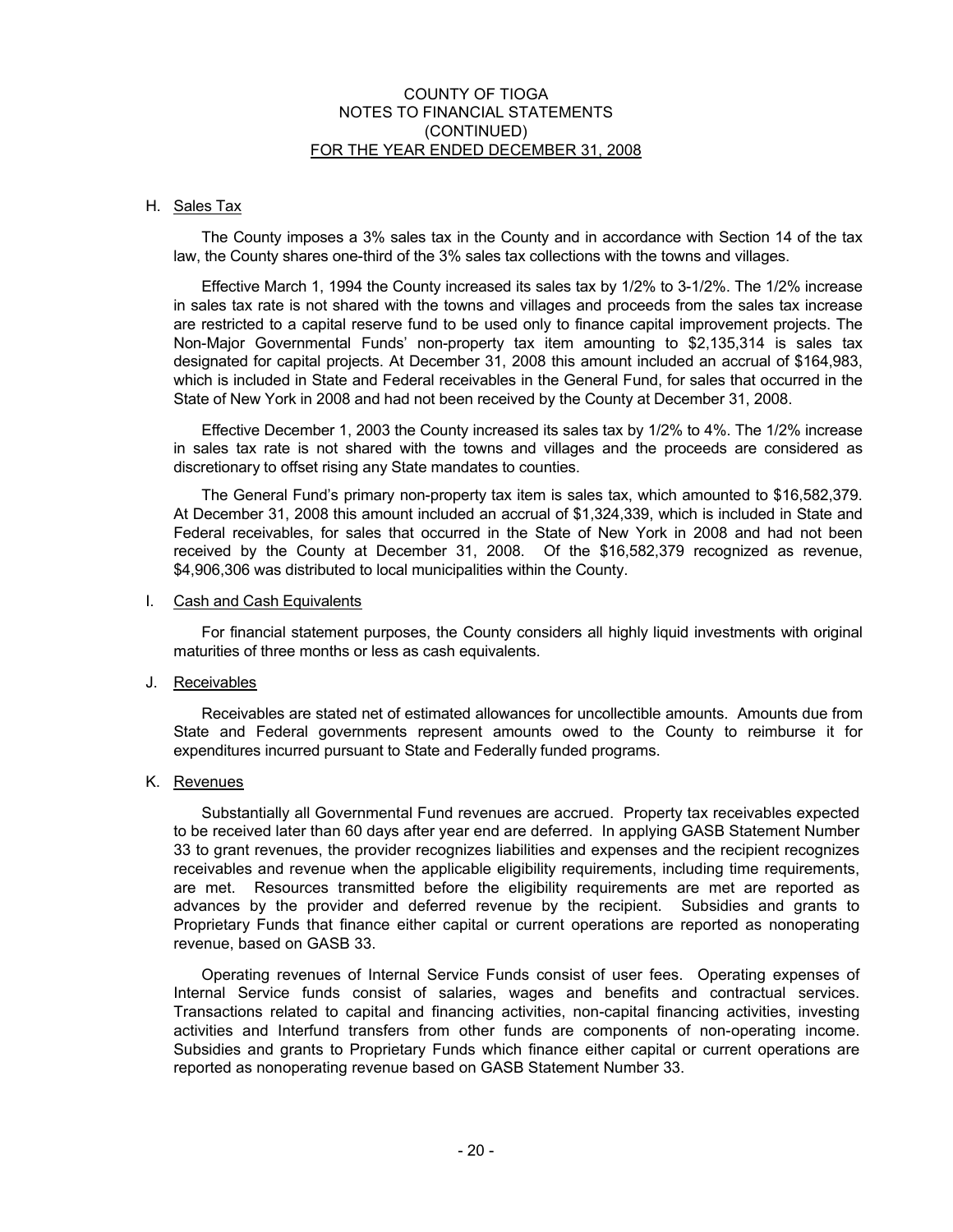#### L. Property, Plant, and Equipment

All capital assets are valued at historical cost or estimated historical cost. Contributed assets are reported at fair market value as of the date received. Additions, improvements, and other capital outlays that significantly extend the useful life of an asset are capitalized. Other costs incurred for repairs and maintenance are expensed as incurred.

Depreciation on all assets is provided on the straight-line basis over the estimated useful lives of the assets. Governmental capital assets purchased or acquired with an original cost of over \$3,000 and having a useful life of greater than two years are capitalized at cost in the Statement of Net Assets. Contributed fixed assets are recorded at fair market value at the date received. The estimated useful lives for governmental capital assets are as follows:

| <b>Buildings and improvements</b> | 50 years       |
|-----------------------------------|----------------|
| Machinery and equipment           | $2 - 25$ years |
| Infrastructure                    | 12 - 40 years  |

#### M. Vacation and Sick Leave and Compensatory Absences

Under terms of personnel policies and union contracts, County employees, other than elected officials, are granted personal, vacation, and sick leave credits and may accumulate these credits as follows:

Employees are granted between three and four days personal leave each year depending on contracts, coverage and hiring date. At December 31 of each year, all unused personal leave is forfeited. Employees are not reimbursed for unused personal leave credits upon termination.

Employees are granted sick leave credits of one day per month, and may accumulate up to 216 days of sick leaves credits, depending on contract coverage. Sick leave must be used prior to leaving County employment or for postretirement benefit premiums as described in Note 2.B.1.

Employees are granted vacation leave credits of ten to twenty days per year depending on their contract and years of service. Up to two weeks of such leave can be carried over to the following year unless unusual circumstances exist and more time is requested and approved. Upon resignation or retirement, employees are paid for all unused vacation leave. The liability for vacation leave totaling \$771,968 is reported as an accrued liability in the Governmental Activities, as such amounts were not due and payable at December 31, 2008.

## N. Interfund Activity

Interfund activity is reported as either loans, services provided, reimbursements or transfers. Loans are reported as interfund receivables and payables as appropriate, and are subject to elimination upon consolidation. Services provided, deemed to be at market or near market rates, are treated as revenues and expenditures/expenses. Reimbursements take place when one fund incurs a cost, charges the appropriate benefiting fund and reduces its related cost as a reimbursement. All other interfund transactions are treated as transfers. Transfers between Governmental Funds are netted as part of the reconciliation to the Government-wide financial statements.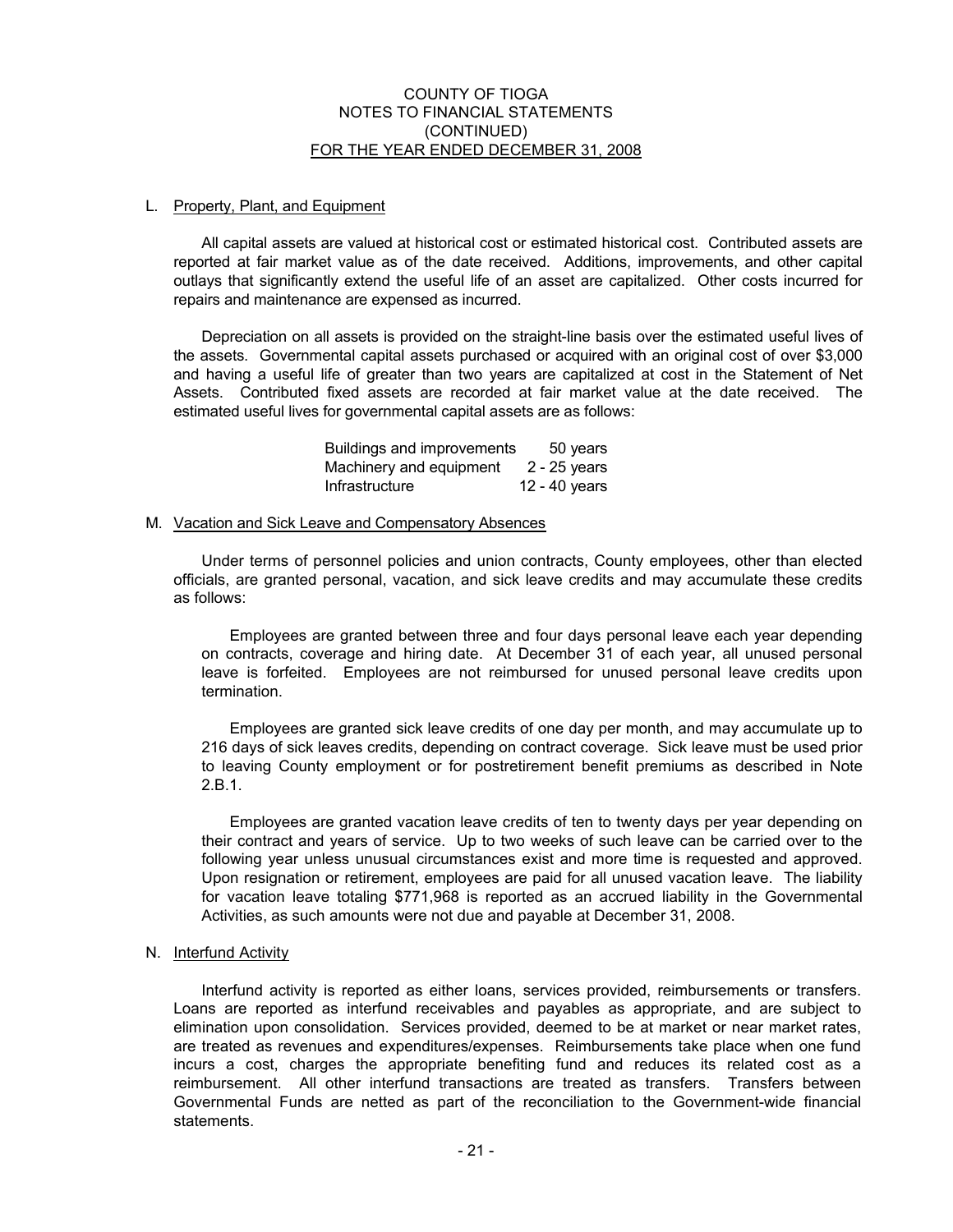## Note 2 - Detail Notes

# A. Assets

# 1. Cash and Investments

The County of Tioga's investment policies are governed by State statutes. In addition, the County of Tioga has its own written investment policy, the overall objective of which is to adequately safeguard the principal amount of funds invested or deposited; conform with Federal, State, and other legal requirements; provide sufficient liquidity of invested funds in order to meet obligations as they become due; and attain a market rate of return. Oversight of investment activity is the responsibility of the County Treasurer.

Total financial institution (bank) balances at December 31, 2008, per the bank, were \$20,558,125, with a carrying value of \$19,437,375 for the primary government, and \$158,164 for the TTASC, and were either insured or collateralized with securities held by the pledging financial institution in the County's name. Included in cash and cash equivalents are deposits in municipal money market savings accounts in the amount of \$5,563,568. The TTASC also had liquidity reserves; recorded as restricted cash, in the amount \$800,828 held by the TASC trustee.

# a. Interest Rate Risk

The County does not have a formal investment policy limiting investment maturities as a means of managing its exposure to fair value losses arising from increasing interest rates.

# b. Credit Risk

New York State General Municipal Law and the County's Investment and Deposit Policy authorize the County to purchase the following types of investments:

- Obligations of the United States of America
- Obligations guaranteed by the United States of America where payment of principal and interest are guaranteed by the United States of America
- Obligations of the State of New York
- Special time deposits accounts
- Certificates of Deposit
- Obligations of public authorities, public housing authorities, urban renewal agencies, and industrial development agencies where the general State statues governing such entities or whose specific enabling legislation authorizes such investments
- Obligations issued pursuant to New York State Local Finance Law Section 4.00 and 25.00 (with approval of the New York State Comptroller) by any municipality, school district, or district corporation other than the County
- Repurchase agreements authorized subject to the following restrictions: All repurchase agreements must be entered into subject to a master repurchase agreement. Trading partners are limited to banks or trust companies authorized to do business in New York State and primary reporting dealers. Obligations shall be limited to obligations of the United States of America and obligations guaranteed by agencies of the United States of America. No substitutions will be allowed and the custodian shall be a party other than the trading partner.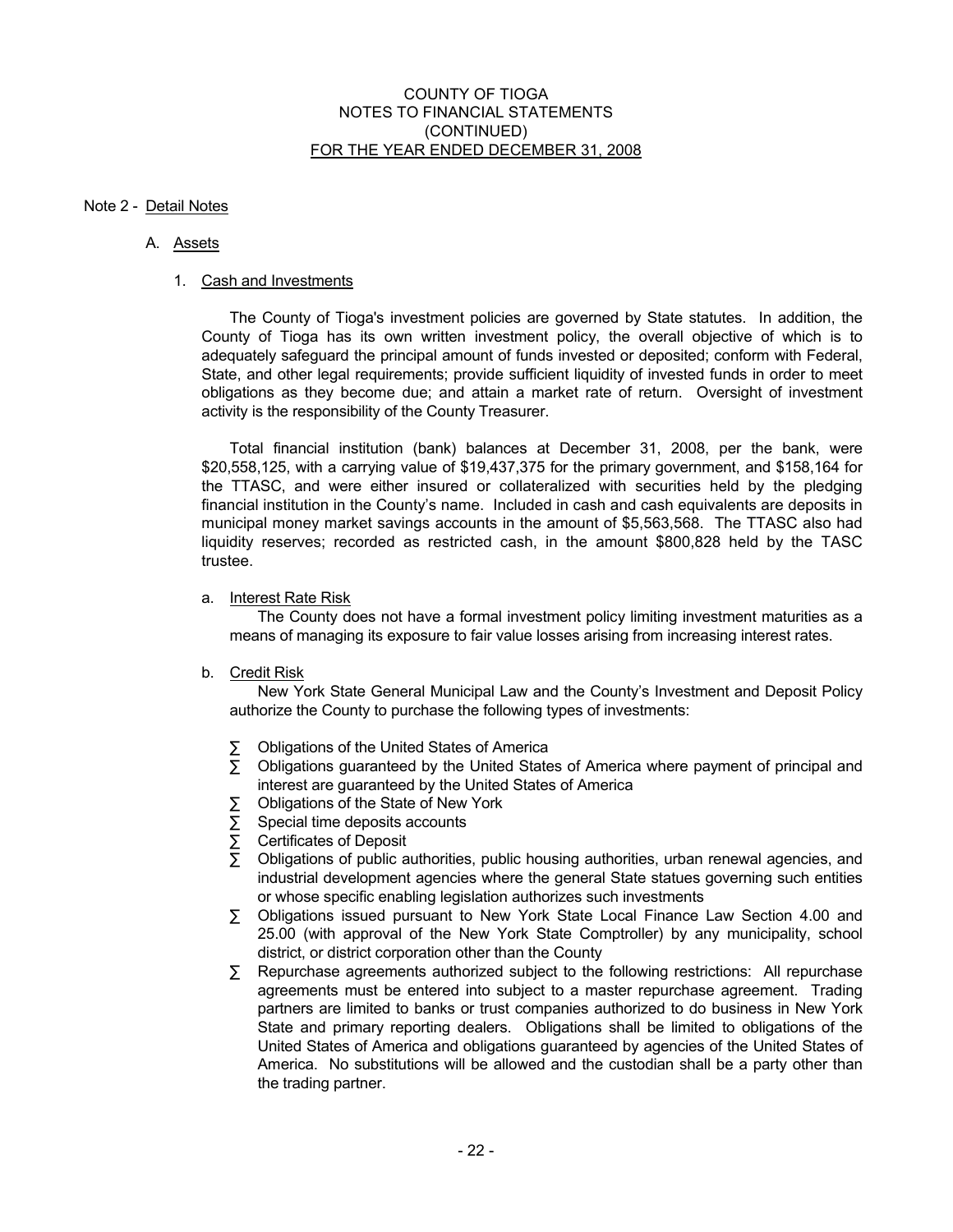# c. Custodial Credit Risk

For deposits, custodial credit risk is the risk that in the event of a failure of a depository financial institution, the County may not recover its deposits. In accordance with New York State General Municipal Law and the County's Investment and Deposit Policy, all deposits of the County, including certificates of deposits and special time deposits in excess of the amount insured under the provisions of the Federal Deposit Insurance Act shall be secured by a pledge of securities with an aggregate value equal the aggregate amount of deposits. The County restricts the securities to the following eligible items:

- Obligations issued or fully insured or guaranteed as to the payment of principal and interest by the United States of America, an agency thereof or a United States government sponsored corporation;
- Obligations partially insured or guaranteed by any agency of the United States of  $\mathbf{r}$ America;
- Obligations issued or fully insured or guaranteed by the State of New York;
- Obligations issued by municipal corporations, school districts, or district corporations of New York State or obligations of any public benefit corporation which under specific State statute may be accepted as security for deposit of public monies;
- Obligations issued by states (other than the State of New York) of the United States rated in one of the two highest rating categories by at least one Nationally Recognized Statistical Rating Organization; obligations of counties, cities, and other governmental entities of a state other than the State of New York having the power to levy taxes that are backed by the full faith and credit of such governmental entity and rated in one of the two highest categories by at least one Nationally Recognized Statistical Rating Organization;
- Obligations of domestic corporations rated in one of the two highest rating categories by at least one Recognized Statistical Rating Organization; and
- Zero coupon obligations of the United States of America marketed as treasury strips. L.
- d. Investments

For investments, custodial risk is the risk that a government will not be able to recover the value of an investment or collateral securities in the possession of an outside party if the counter-party to the transaction fails. The County's investment policy requires all County investments be registered or insured in the County's name and held in the custody of the bank or the bank's trust department. Pledged securities are not required to be registered or inscribed in the name of the County. In the event that the pledged securities are not registered or inscribed in the name of the County, such securities shall be delivered in a form suitable for transfer or with an assignment in blank to the County or its custodial bank.

# e. Discretely Presented Component Unit - Industrial Development Agency

The Industrial Development Agency had cash with a carrying value of \$3,877,893, which was either insured or collateralized with securities held by the pledging financial institution in the Agency's name. Cash, in the amount of \$3,285,502 was restricted for use of the Agency's Board designated and outside contractual restrictions. The Agency also had certificates of deposit of \$1,174,948, with interest rates ranging from 2.35% to 3.94% of which \$712,961 matures in 2009 and \$461,987 matures in 2010.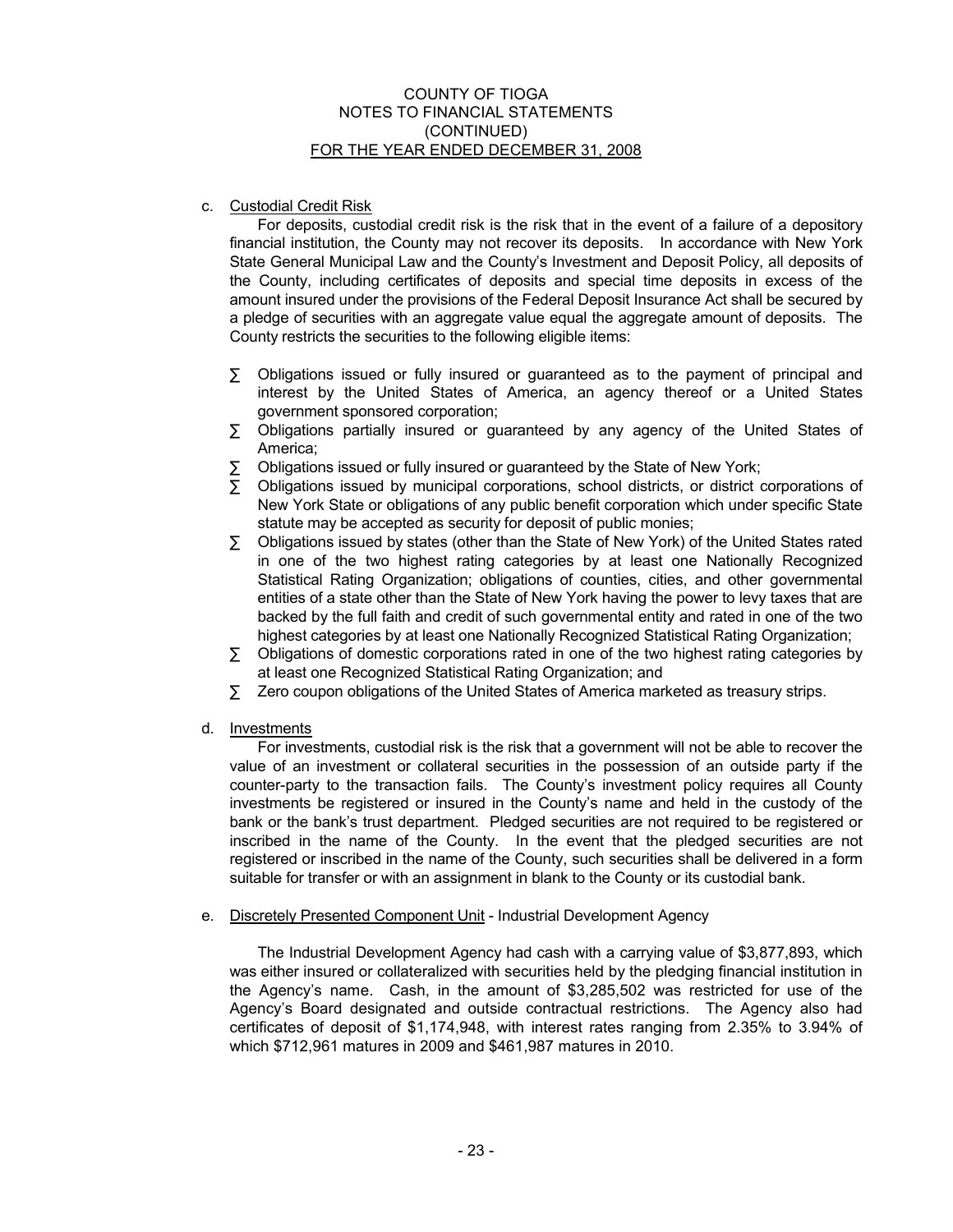# f. Discretely Presented Component Units - Soil and Water Conservation District

The Soil and Water Conservation District had cash deposits with a carrying value of \$695,524, which were either insured or collateralized with securities held by the pledging financial institution in the Agency's name.

# 2. Medicaid Claims

During 2005, the New York Legislature enacted major changes to the funding of the County's share of Medicaid cost. Chapter 58 of the Laws of 2005 capped Medicaid cost at 2005 levels and limited the growth rates to 3.5% in 2006, 3.25% in 2007, and permanently capped growth at 3% beginning in 2008. The cap was established based on the County's local share expenditure made during the 2005 calendar base year.

This legislation fundamentally altered the Medicaid financing methodology, the accounting and recording of revenue and expense and the method of budgeting for Medicaid. As a result of this legislation, the County will receive long-term benefits due to the limitation of future costs to the County, as described above.

# 3. Special and Restricted Fund Balances

- a. Miscellaneous Reserve:
	- i. State statutes require the County to reserve excess revenues over expenditures under the STOP DWI Program for use in the program in the following fiscal year. The amount of excess STOP DWI funds reserved in the General Fund at December 31, 2008 was \$117,602.
	- ii. The County Legislature permits the collection of fees from telephone companies for the installation and operation of an Emergency 911 telephone system. A designation is therefore established in order for excess revenues may be used for this specific purpose in subsequent years. The amount designated in the General Fund at December 31, 2008 was \$362,453.
	- iii. The County Legislature required the County to designate revenues from the forfeiture of criminal proceeds for the purpose of crime prevention. The amount of unexpended criminal prevention revenue designated in the General Fund at December 31, 2008 was \$20,071.
	- iv. The County Legislature permits the collection of fees for hotel/motel usage. The amount of unexpended hotel/motel usage revenue designated in the General Fund at December 31, 2008 was \$98,820.
	- v. The County Legislature permits the collection of fees from illegal handicapped parking. The amount of unexpended handicapped parking revenue designated in the General Fund at December 31, 2008 was \$468.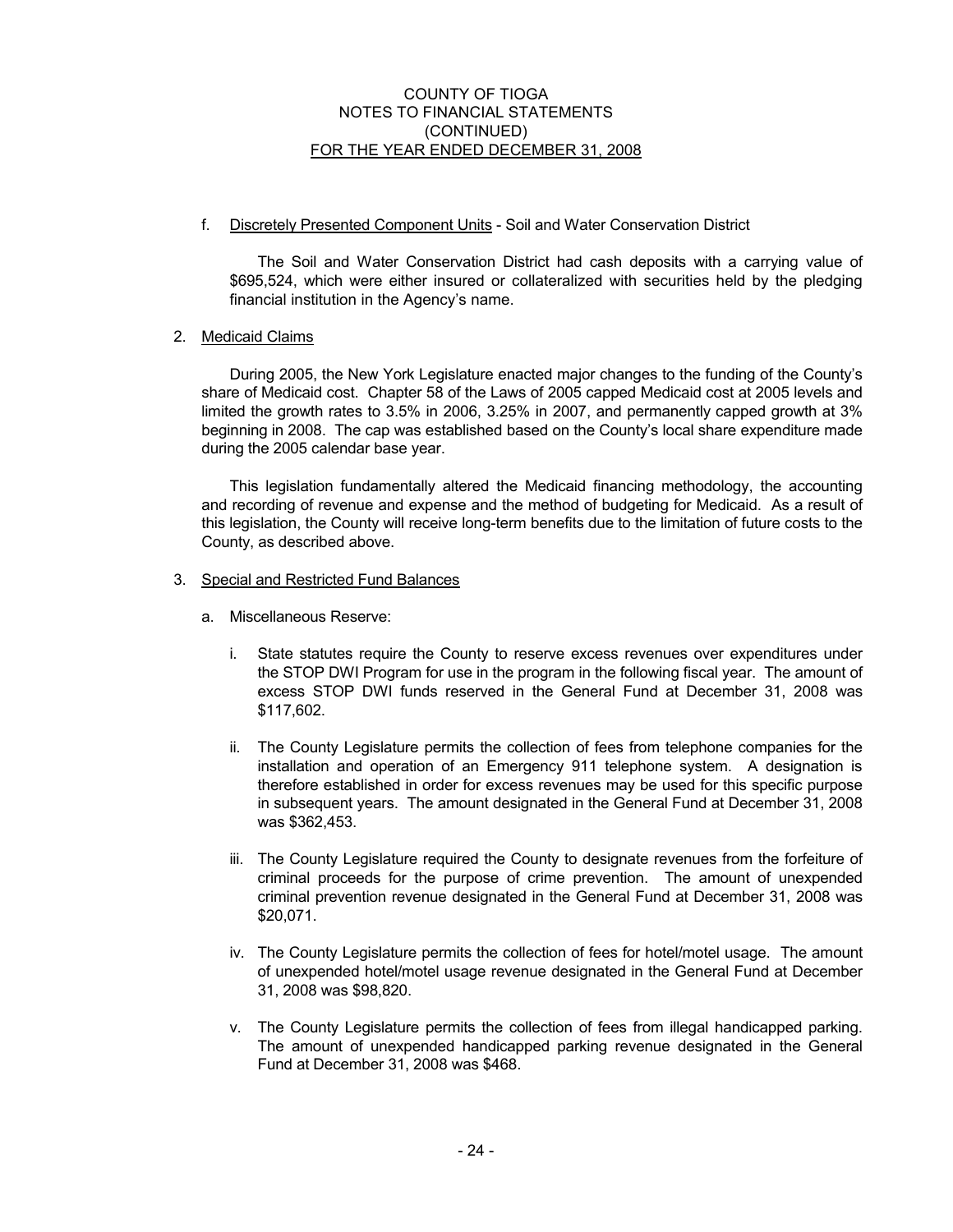- b. The County Legislature adopted a resolution to increase its sales tax by one-half of one percent for the purpose of financing capital projects. The amount of unexpended sales tax revenue designated and/or appropriated for 2008 in the Capital Projects Fund at December 31, 2008 was \$1,173,958.
- c. The County Legislature adopted a local law to sell future rights, title, and interest in the Tobacco Settlement Revenue's (TSR) under the Master Settlement Agreement and the Consent Decree and Final Judgment of the Supreme Court of the State of New York, dated December 23, 1998, to the TTASC as Described in Note 1.A.1. The County by law is required to use the net proceeds of the sale to finance capital projects. As of December 31, 2008 there is \$1,029,074 designated and/or appropriated for 2009 within the Capital Projects Fund for the reconstruction and replacement of bridges in Tioga County.

## 4. State and Federal Receivables

State and Federal receivables in the General Fund are comprised primarily of claims and reimbursement of expenditures in administering various health and social service programs in accordance with New York State and Federal laws and regulations. These receivables are reported net of related advances received from the State. Cash advances received by the County under other programs are reported as other liabilities.

The County participates in a number of grant and assistance programs. These programs are subject to financial and compliance audits by the grantors or their representatives. The County believes, based upon its review of current activity and prior experience, the amount of disallowances resulting from these audits, if any, will not be significant to the County's financial position or results of operations. Expenditures disallowed by completed audits relating to operating programs have been reflected as adjustments to revenues in the year the expenditure was determined to be unallowable, as such amounts have been immaterial in nature.

## 5. Tobacco Settlement and Other

In October 2000, the County sold to TTASC all of its future rights, title and interest, in the tobacco settlement revenues. As part of this sale, the County became the beneficial owner of a Residual Certificate, which represents the entitlement to receive all amounts required to be distributed after payment of debt service, operating expenses and certain other costs. The Non-Major Governmental Funds reflect \$790,914 of tobacco settlement revenues for the year ended December 31, 2008. The amount recognized in the Statement of Activities, on the accrual basis is \$872,187.

## 6. Other Accounts Receivable

Other accounts receivable as of December 31, 2008, are as follows:

| <b>Governmental Activities:</b>                        |   |           |
|--------------------------------------------------------|---|-----------|
| Various fees and charges                               |   |           |
| Recorded in the General Fund                           | S | 388,736   |
| Recorded in the Special Grant Fund                     |   | 93        |
| Recorded in the Capital Fund                           |   | 46.228    |
| Recorded in the Internal Service Fund                  |   | 23,011    |
| Tobacco settlement revenues recorded in the TTASC Fund |   | 872,187   |
| <b>Total Accounts Receivable</b>                       | S | 1,330,255 |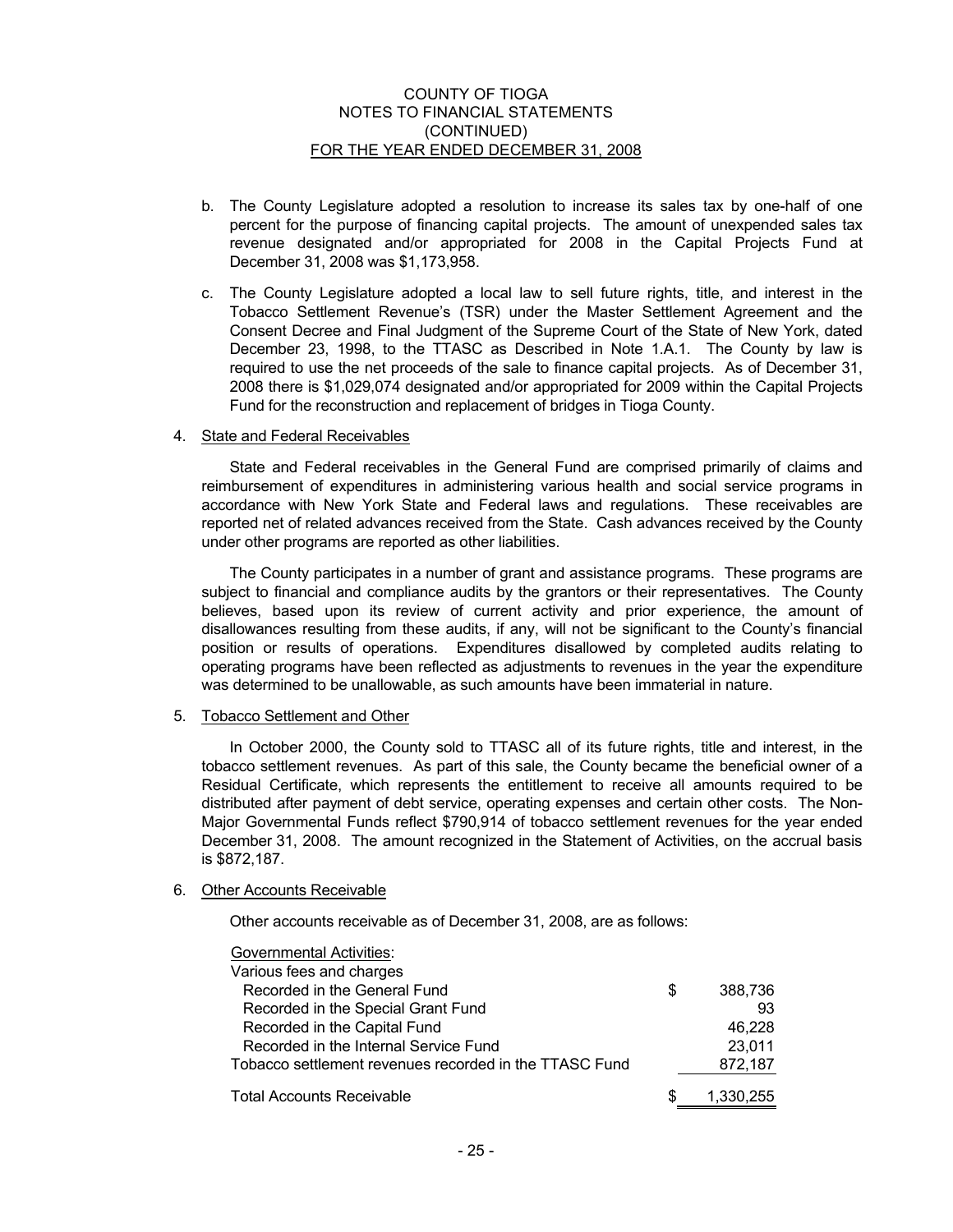# 7. Capital Assets

Capital asset activity for the year ended December 31, 2008, was as follows:

|                                             |    | Balance at<br>12/31/07 | Additions    | <b>Deletions</b> | Balance at<br>12/31/08 |
|---------------------------------------------|----|------------------------|--------------|------------------|------------------------|
| <b>Governmental Activities:</b>             |    |                        |              |                  |                        |
|                                             |    |                        |              |                  |                        |
| Non-depreciable Capital Assets:             |    |                        |              |                  |                        |
| Land and land improvements                  | \$ | 1,355,100 \$           |              | \$<br>\$         | 1,355,100              |
| Construction in progress                    |    | 437,012                | 2,302,508    | (186,683)        | 2,552,837              |
| <b>Total Non Depreciable Capital Assets</b> |    | 1,792,112              | 2,302,508    | (186, 683)       | 3,907,937              |
| Depreciable Capital Assets:                 |    |                        |              |                  |                        |
| <b>Buildings</b>                            |    | 29,828,178             | 180,290      |                  | 30,008,468             |
| Machinery and equipment                     |    | 9,959,340              | 1,481,040    | (840, 407)       | 10,599,973             |
| Infrastructure                              |    | 41,479,084             | 2,403,395    | (680,267)        | 43,202,212             |
| <b>Total Depreciable Capital Assets</b>     |    | 81,266,602             | 4,064,725    | (1,520,674)      | 83,810,653             |
| <b>Total Historical Cost</b>                |    | 83,058,714             | 6,367,233    | (1,707,357)      | 87,718,590             |
| Less Accumulated Depreciation:              |    |                        |              |                  |                        |
| <b>Buildings</b>                            |    | (3,218,805)            | (603, 498)   |                  | (3,822,303)            |
| Machinery and equipment                     |    | (6,247,628)            | (1,787,333)  | 680,267          | (6,434,041)            |
| Infrastructure                              |    | 19,606,874)            | (834, 196)   | 647,783          | (20, 713, 940)         |
| <b>Total Accumulated Depreciation</b>       |    | (29,073,307)           | (3,225,027)  | 1,328,050        | (30, 970, 284)         |
| Governmental Activities Capital Assets,     |    |                        |              |                  |                        |
| Net                                         | S  | 53,985,407 \$          | 3,142,206 \$ | $(379, 307)$ \$  | 56,748,306             |
|                                             |    |                        |              |                  |                        |

Depreciation expense was charged to functions as follows:

| <b>Governmental Activities:</b>                           |    |           |
|-----------------------------------------------------------|----|-----------|
| General government support                                | \$ | 441,589   |
| Public safety                                             |    | 419,461   |
| Public health                                             |    | 58,116    |
| Transportation                                            |    | 2,196,517 |
| Economic assistance and opportunity                       |    | 93,917    |
| Home and community services                               |    | 15,427    |
|                                                           |    |           |
| <b>Total Governmental Activities Depreciation Expense</b> | S  | 3,225,027 |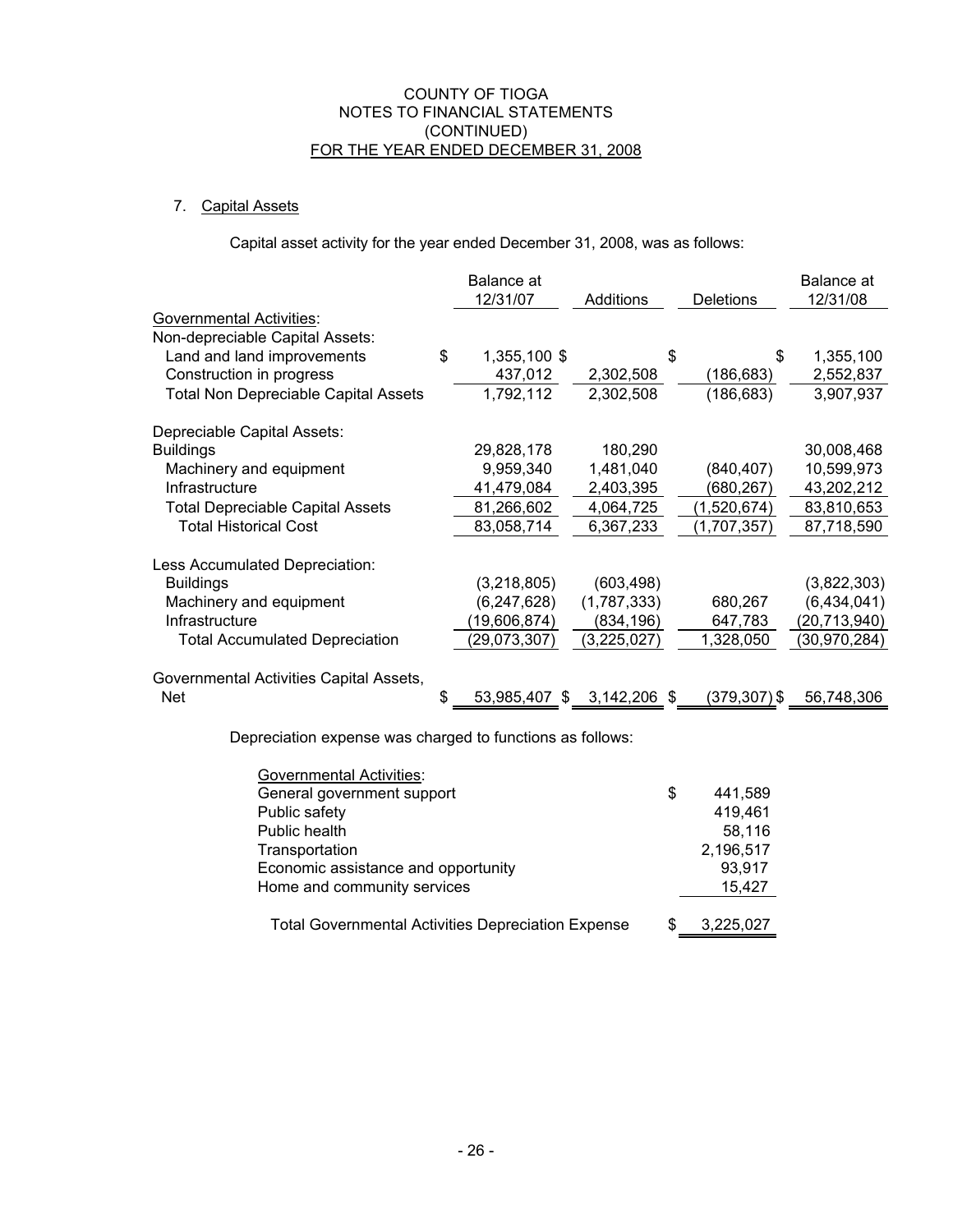Capital asset activity for the Industrial Development Agency for the year ended December 31, 2008, was as follows:

|                                  |    | <b>Balance</b> at |            |                  | <b>Balance</b> at |
|----------------------------------|----|-------------------|------------|------------------|-------------------|
|                                  |    | 12/31/07          | Additions  | <b>Deletions</b> | 12/31/08          |
| Land and land improvements       | \$ | 5,473,371 \$      | 103,509 \$ |                  | \$<br>5,576,880   |
| Construction in progress         |    |                   | 423,083    |                  | 423,083           |
| Railroad tracking and facilities |    | 977,529           |            |                  | 977,529           |
| Sewer line                       |    | 81,655            |            |                  | 81,655            |
| Machinery and equipment          |    | 2,283             |            |                  | 2,283             |
| <b>Total Historical Cost</b>     |    | 6,534,838         | 526,592    | -0-              | 7,061,430         |
| Less Accumulated Depreciation    |    | (836,654)         | (37,075)   | -0-              | (873,729)         |
| Capital Assets, Net              | S  | 5,698,184 \$      | 489,517 \$ | $-0-$ \$         | 6,187,701         |

## B. Liabilities

#### 1. Pension Plans

#### General Information

The County of Tioga participates in the New York State and Local Employees' Retirement System (ERS). This is a cost sharing multiple-employer defined benefit retirement system, which provides retirement benefits. Obligations of employers and employees to contribute, and benefits to employees are governed by the New York State Retirement and Social Security Law (NYSRSSL). As set forth in the NYSRSSL, the Comptroller of the State of New York (Comptroller) serves as sole trustee and administrative head of the System. The Comptroller shall adopt and may amend rules and regulations for the administration and transaction of the business of the System and for the custody and control of funds.

The System issues a publicly available financial report that includes financial statements and required supplementary information. That report may be obtained by writing to the New York State and Local Retirement Systems, 110 State Street, Albany, New York 12244.

## Funding Policy

The System is noncontributory except for employees who joined the New York State and Local Employees' Retirement System after July 27, 1976 and have less than ten years of credited service. These members contribute 3% of their salary. Prior to October 2000, all County employees who joined after July 27, 1976 were required to contribute 3%, but the laws were modified to forgive the 3% contribution for those with ten or more years of service time. Under the authority of the NYSRSSL, the Comptroller shall certify annually the rates expressed as proportions of payroll of members which shall be used in computing the contributions required to be made by the employer to the Pension Accumulation Fund.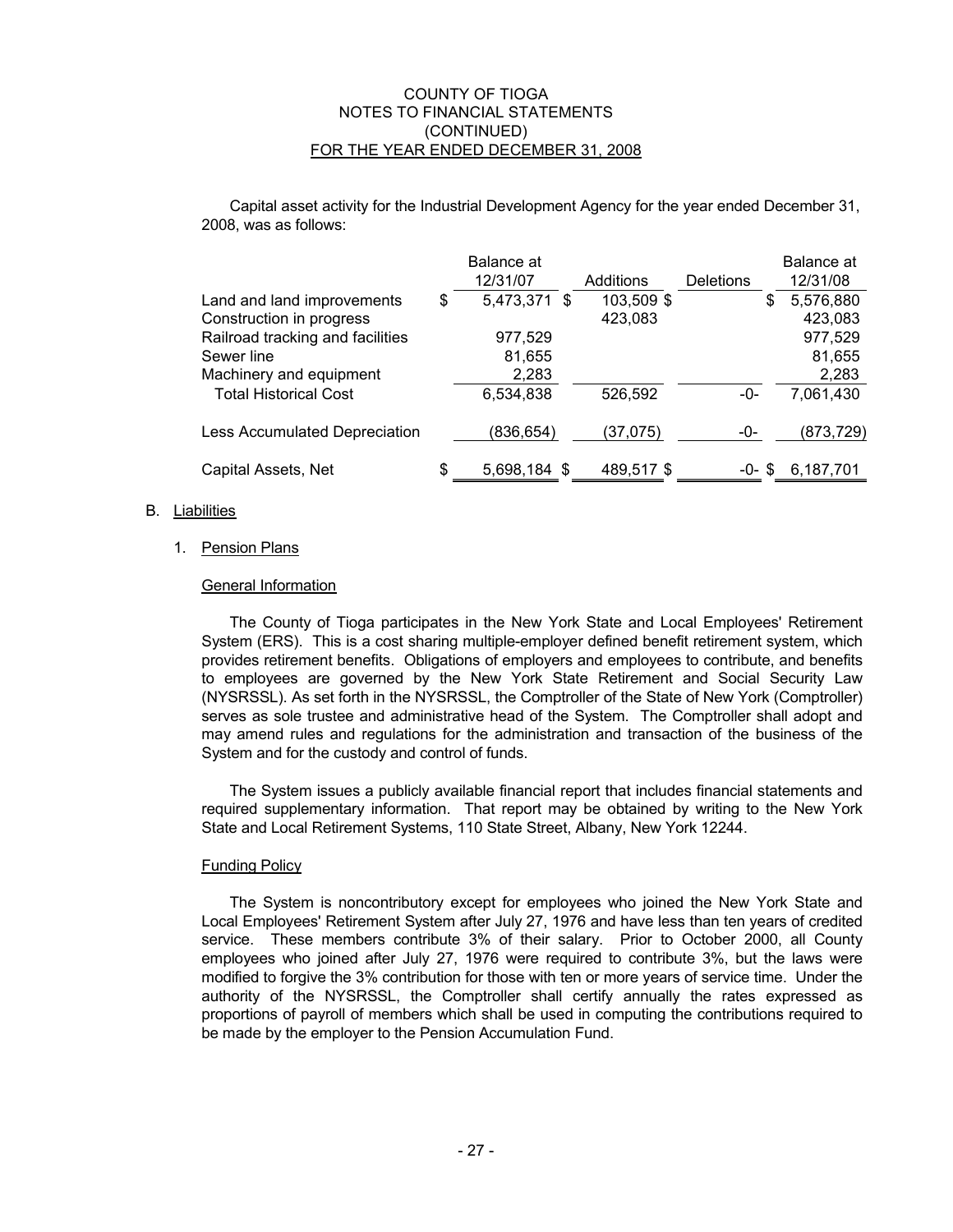The County of Tioga is required to contribute at an actuarially determined rate. The required contribution for the current year and two preceding years were:

| Year | <b>ERS</b>  |
|------|-------------|
| 2008 | \$1,346,956 |
| 2007 | 1,607,653   |
| 2006 | 1.719.593   |

The County's contributions made to the System were equal to 100% of the contributions required for each of the years. The System's pension relief legislation (New York State Chapter 620, Laws of 2004) was enacted to provide employers with relief in payment of their annual ERS cost. This legislation provides several options to employers, including delaying their payments from December 15 to February 6 of the ensuing year, payment of a portion of their cost over an amortized period, and the means to issue serial bonds to provide funding for the employer's liability. In addition, the employer was given the option of making full payment on December 15 at a discounted amount. The County of Tioga exercised its option of making payment on December 15, 2008, equal to 100% of the contributions required for the year.

The New York State Legislature has authorized local governments to make available retirement incentive programs. The County participates in early retirement programs when they are offered and has elected to pay the related cost over a five year amortization period, which includes interest at rates ranging from 8% to 8.5%. There is no remaining liability for these incentive programs at December 31, 2008.

## 2. Postemployment Benefits Other Than Pensions

In addition to the pension benefits described above, the County provides postretirement health care benefits to all employees who retire from the County in accordance with Article 2, Section 75-g, Article 14, and Article 15 of the New York State Retirement and Social Security Law. During 2008, 174 retirees participated in this program. When a retiree who was hired on or before 1991, elects such coverage, the individual payment is \$5.00 per month and the family payment is \$7.50 per month. For retirees who were hired after 1991, the cost is 50% of the monthly premium. Additionally, when an employee retires with accumulated sick leave, the dollar equivalent of the retiree's accumulated sick leave is credited to the retiree and is used to fund their share of the premium cost of the health insurance program that is available to the retiree group. Certain premium savings are realized for employees who are eligible for Medicare coverage (i.e., over age 65. The entire amount of any savings realized is deducted from the employees' contribution. During 2008, the expected cost of this program was \$1,986,506.

In 2008, the County adopted Government Accounting Standards Board (GASB) Statement Number 45 "Accounting and Financial Reporting by Employers for Postemployment Benefits Other Than Pensions." In the past, the County reported the cost of its retiree health care postretirement benefits on a "pay-as-you-go" basis. An actuarial valuation of the County of Tioga Postretirement Health Care Plans (The Plan) was performed as of January 1, 2007 for the fiscal year ending December 31, 2008.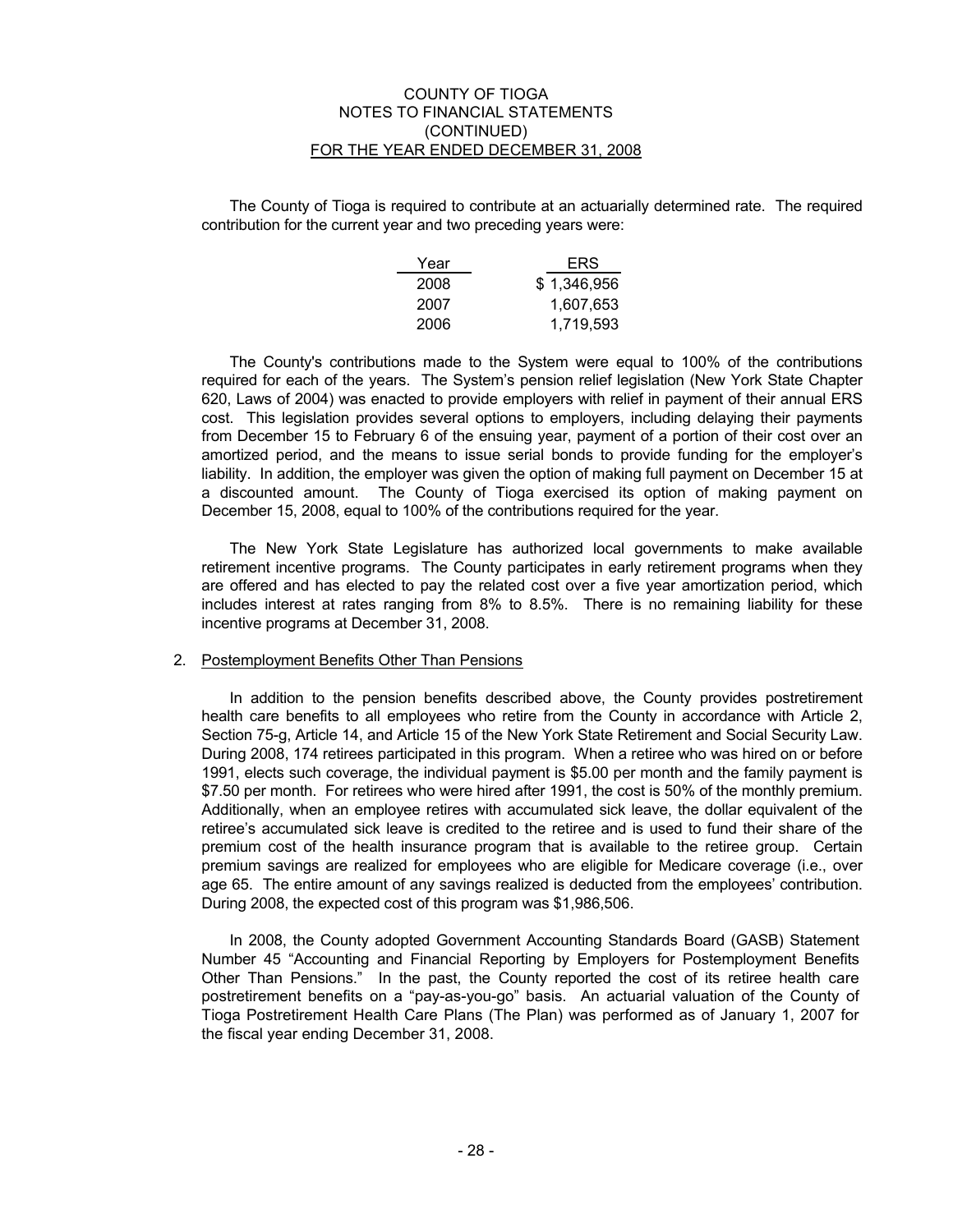The Plan is a single-employer, defined benefit healthcare plan administered by the County of Tioga. The Plan provides two self-insured options to eligible retirees and dependents. The County also offers an optional Medicare PPO plan to Medicare eligible retirees. Benefit provisions are established through negotiations between the County and bargaining units and are renegotiated each three-year period. The County of Tioga assigns the authority to establish and amend benefit provisions to the County Legislature for non-bargaining unit employees. The Plan does not issue a stand-alone financial report.

The contribution requirements of Plan members and the County are established and may be amended by the County Legislature. The County Legislature has negotiated several collective bargaining agreements, which include obligations of Plan members and the County. The required contribution is based on projected pay-as-you-go financing requirements. For the year ended December 31, 2008, the actuarial valuation used an expected County contribution to the Plan of \$1,986,506. Plan members receiving benefits may be required to contribute to the Plan depending on their hire date and collective bargaining unit.

The County's annual other postemployment benefit (OPEB) cost (expense) is calculated based on the annual required contribution of the employer (ARC), an amount actuarially determined in accordance with the parameters of GASB Statement 45. The ARC represents a level of funding that, if paid on an ongoing basis, is projected to cover normal cost each year and accumulate sufficient total accruals for all postretirement benefits when due.

The following table shows the components of the County's annual OPEB cost for the year, the amount actually contributed to the Plan, and changes in the County's net OPEB obligation to the County of Tioga's Plan:

| Normal cost<br>Interest on net OPEB obligation<br><b>Total Annual Required Contribution</b><br>Adjustment to annual required contribution<br>Annual OPEB Cost (Expense) | \$ | 7,362,183<br>-0-<br>7,362,183<br>-0-<br>7,362,183 |
|-------------------------------------------------------------------------------------------------------------------------------------------------------------------------|----|---------------------------------------------------|
| Contributions made (expected)<br>Increase in Net OPEB Obligation                                                                                                        |    | (1,986,506)<br>5,375,677                          |
| Net OPEB Obligation - January 1, 2008                                                                                                                                   |    |                                                   |
| Net OPEB Obligation - December 31, 2008                                                                                                                                 | S  | 5,375,677                                         |

The County's annual OPEB cost, the percentage of annual OPEB cost contributed to the Plan, and the net OPEB obligation for 2008 is as follows:

|            |                  | Percentage of    |            |
|------------|------------------|------------------|------------|
| Fiscal     | Annual           | Annual OPEB      | Net OPEB   |
| Year Ended | <b>OPEB Cost</b> | Cost Contributed | Obligation |
| 12/31/08   | 7.362.183        | 27.0%            | 5.375.677  |

The year ended December 31, 2008 is the first year that the OPEB obligation is required to be presented.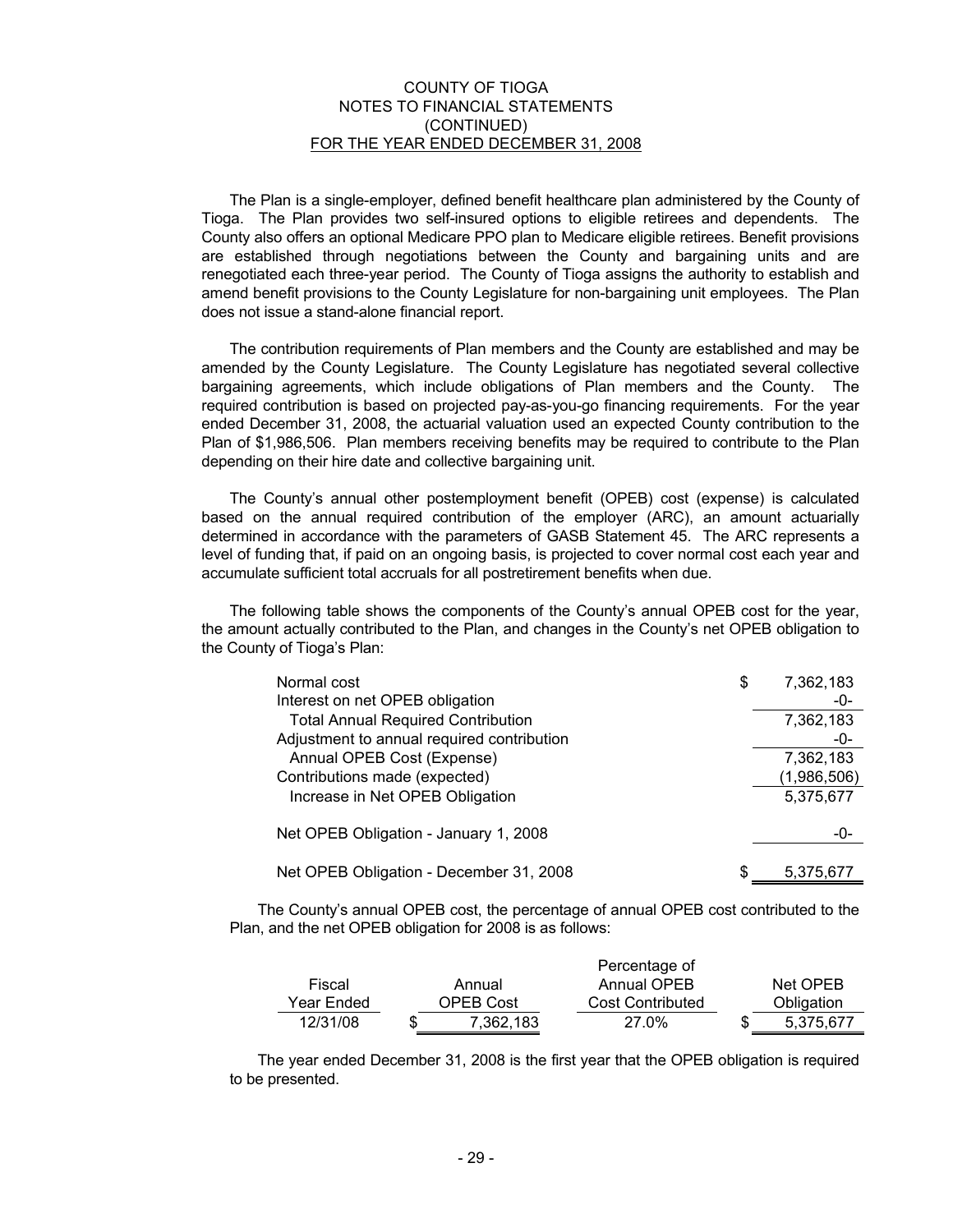As of December 31, 2008, the Plan was not funded. The actuarial accrued liability for benefits was \$76,792,324; there are no assets legally segregated for the Plan. The covered payroll (annual payroll of active employees covered by the Plan) was \$16,949,966 and the ratio of the Unfunded Actuarial Accrued Liability (UAAL) to the covered payroll was 453 percent.

Actuarial valuations of an ongoing Plan involve estimates of the value of reported amounts and assumptions about the probability of occurrence of events far into the future. Examples include assumptions about future employment, mortality, and healthcare cost trends. Amounts determined regarding funded status of the Plan and annual required contributions of the employer are subject to continual revision as actual results are compared with past expectations and new estimates are made about the future.

Projections of benefits for financial reporting purposes are based on the substantive Plan (the Plan as understood by the employer and the Plan members) and include the types of benefits provided at the time of each valuation and the historical pattern of sharing of benefit costs between the employer and Plan members to that point. The actuarial methods and assumptions used include techniques that are designed to reduce the effects of short-term volatility in actuarial accrued liabilities and the actuarial value of assets, consistent with the long-term perspective of the calculations.

In the January 1, 2007, Actuarial Valuation Report, the projected unit credit actuarial cost method was used. The actuarial assumptions included an annual healthcare cost trend rate of 10 percent initially reduced by decrements to an ultimate rate of 5 percent after ten years. The rate included a 4 percent inflation assumption.

## 3. Long-term Debt

At December 31, 2008, the total outstanding indebtedness of the County of Tioga aggregated to \$19,633,919. None of this amount was subject to the statutory debt limit debt limit of \$138,871,319.

a. Serial Bonds

Public improvement serial bonds, refunded in 2001, were utilized to finance the construction of a new public safety facility. The Tobacco Settlement Pass-Through bonds were utilized, as discussed in Note 2. A. 1, to finance the purchase of the County's future right, title, and interest in the Tobacco Settlement Revenues.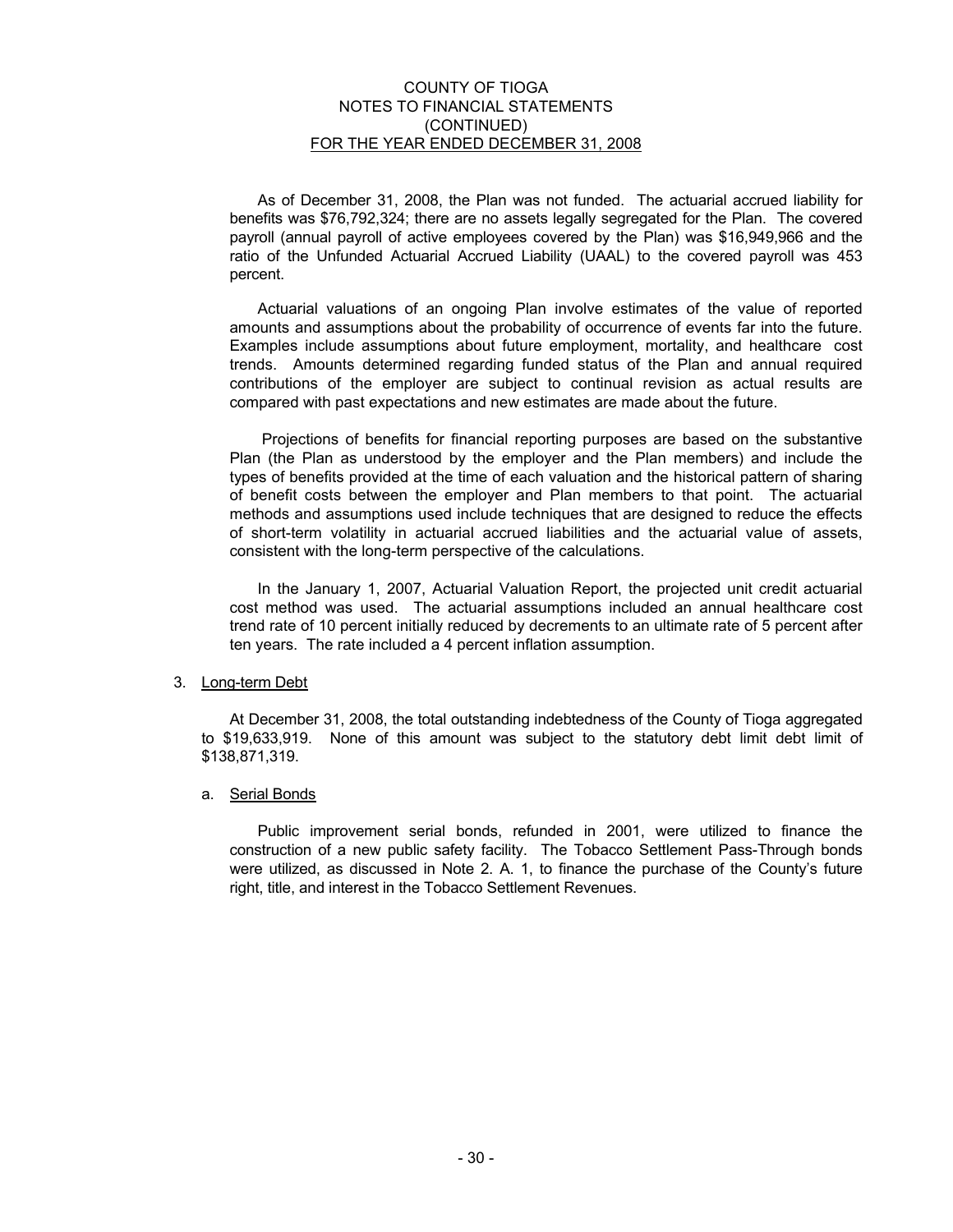In 2005, TTASC advanced refunded its 2000 series debt and secured additional Tobacco Settlement Revenues by issuing \$15 million in bonds. The proceeds are expected to finance the construction of bridge repairs within the County over the next few years.

The following is a summary of serial bond indebtedness as of December 31, 2008:

| Serial Bonds:                                                                           | Interest   | Maturity   | Amount                |
|-----------------------------------------------------------------------------------------|------------|------------|-----------------------|
| Issued by TTASC:<br>Series 2005                                                         | 4.25-5.00% | 12/31/2042 | \$14,712,915          |
| Add accreted interest on<br>capital appreciation bonds<br>Carrying value of TTASC bonds |            |            | 571,004<br>15,283,919 |
| Issued by the County:<br>Refunding issues - 2001                                        | 3.00-5.00% | 03/15/2014 | 4,350,000             |
| <b>Total Serial Bonds</b>                                                               |            |            | 19,633,919            |

The TTASC Series 2005 bonds are comprised of tax exempt turbo bonds in the amount of \$12,585,000 and \$2,332,915 of tax exempt turbo capital appreciation bonds. Accreted interest in the amount of \$571,004 has been accrued on the capital appreciation bonds, for a total carrying value of \$2,903,919 as of December 31, 2008.

# Other Long-term Debt

In addition to the above long-term debt, the County had the following non-current liabilities:

- 1) Compensated Absences: Represents the value of earned and unused portion of the liability for compensated absences and is liquidated in various funds.
- 2) Self Insurance Liabilities: As further explained in Note 3, the County is self-insured. Liabilities are established for workers' compensation and general claims in accordance with GASB Statement Number 10, "Accounting and Financial Reporting for Risk Financing and Related Insurance Issues." This liability is liquidated in the Internal Service Funds.
- 3) Other Postemployment Benefits: Represents the County's liability for retiree health insurance.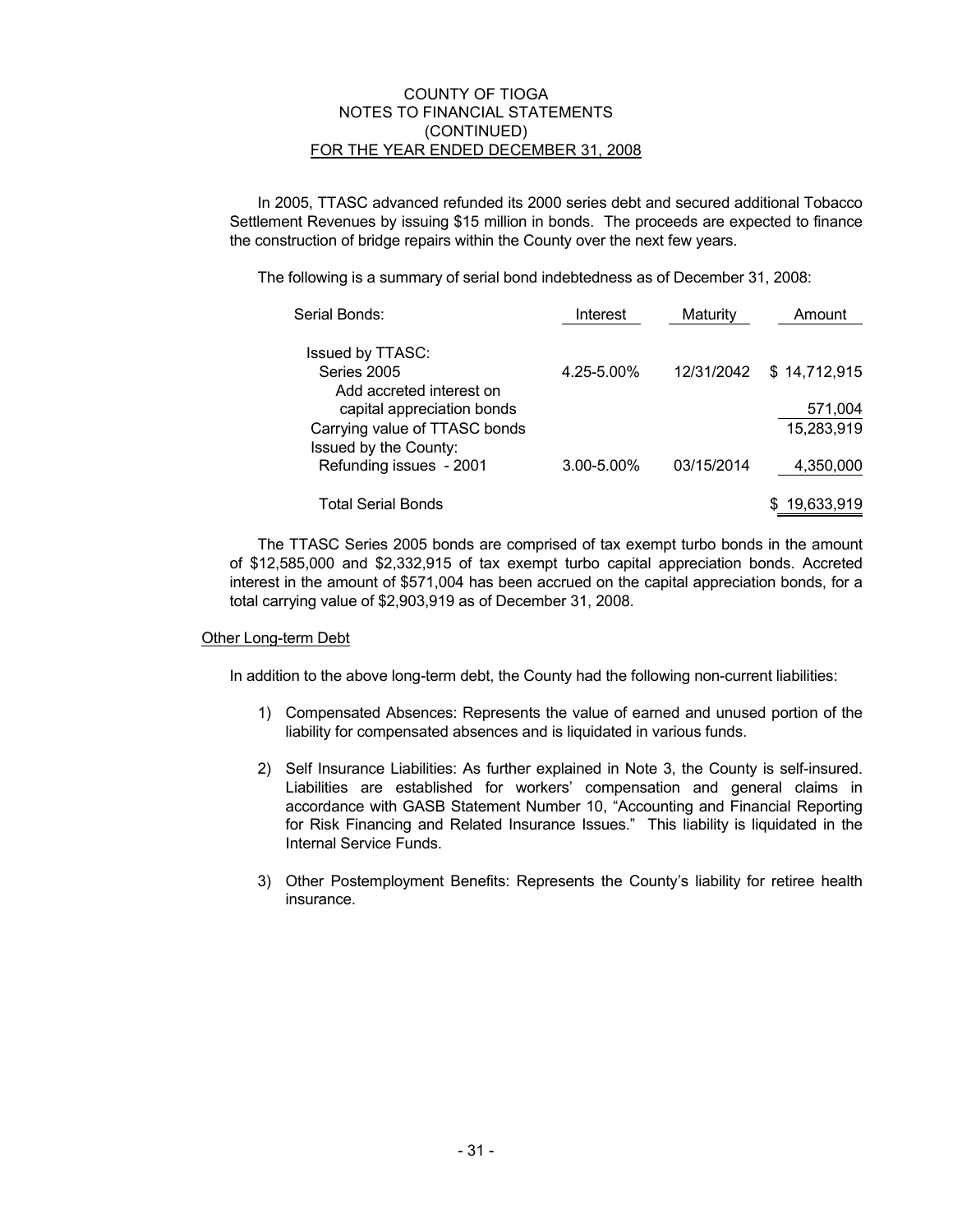#### Indebtedness and Certain Long-term Obligations

The following is a summary of changes in long-term obligations for the period ended December 31, 2008: Amount

|                                                                                     | Balance at<br>12/31/07          | Additions     | <b>Deletions</b> | Balance at<br>12/31/08                                         | Amount<br>Due within<br>One Year |
|-------------------------------------------------------------------------------------|---------------------------------|---------------|------------------|----------------------------------------------------------------|----------------------------------|
| Long-term Liabilities:                                                              |                                 |               |                  |                                                                |                                  |
| <b>Governmental Activities:</b><br><b>Bonds Payable</b><br><b>Accreted Interest</b> | 19,917,915 \$<br>\$.<br>372,404 | \$<br>198,600 | $(855,000)$ \$   | 19,062,915 \$<br>571,004                                       | 990,000                          |
| Carrying value of bonds                                                             | 20,290,319                      | 198,600       | (855,000)        | 19,633,919                                                     | 990,000                          |
| Other Long-term Liabilities:<br>Compensated absences<br>Other postemployment        | 764.536                         | 7.432         |                  | 771,968                                                        | 771,968                          |
| benefits                                                                            | -0-                             | 5,375,677     |                  | 5,375,677                                                      |                                  |
| Self insurance liabilities                                                          | 4,450,000                       |               |                  | 4,450,000                                                      |                                  |
| Total Long-term Liabilities                                                         |                                 |               |                  | \$25,504,855 \$5,581,709 \$ (855,000) \$30,231,564 \$1,761,968 |                                  |

Additions and deletions to compensated absences and claims and judgments are shown net, as it is impractical to determine these amounts separately.

The annual requirements to amortize the debt on outstanding bonds as of December 31, 2008 are as follows:

| Year      | County           |   |          |    |           |  |  |  |
|-----------|------------------|---|----------|----|-----------|--|--|--|
|           | Principal        |   | Interest |    | Total     |  |  |  |
| 2009      | \$<br>690,000 \$ |   | 172,138  | \$ | 862,138   |  |  |  |
| 2010      | 730,000          |   | 144,600  |    | 874,600   |  |  |  |
| 2011      | 745,000          |   | 115,100  |    | 860,100   |  |  |  |
| 2012      | 735,000          |   | 81,825   |    | 816,825   |  |  |  |
| 2013      | 730,000          |   | 47,025   |    | 777,025   |  |  |  |
| 2014-2018 | 720,000          |   | 15,300   |    | 735,300   |  |  |  |
|           |                  |   |          |    |           |  |  |  |
| Totals    | 4,350,000        | S | 575,988  | S. | 4,925,988 |  |  |  |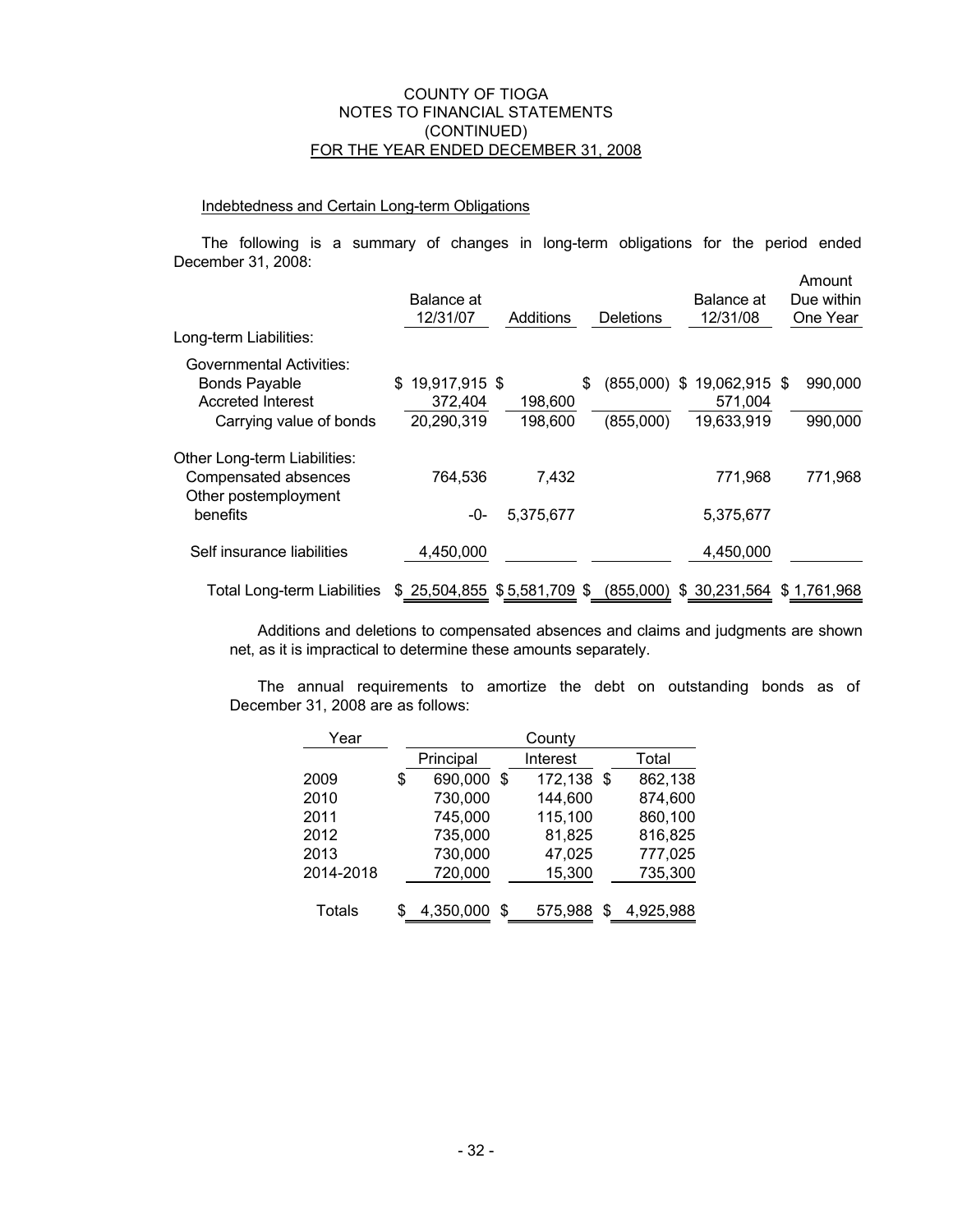| Year      |               |   | <b>TTASC</b> |   |              |
|-----------|---------------|---|--------------|---|--------------|
|           | Principal     |   | Interest     |   | Total        |
| 2009      | \$<br>300,000 | S | 587,837      | S | 887.837      |
| 2010      | 330,000       |   | 574.722      |   | 904.722      |
| 2011      | 355,000       |   | 560.378      |   | 915,378      |
| 2012      | 375,000       |   | 544.806      |   | 919.806      |
| 2013      | 400.000       |   | 527.363      |   | 927.363      |
| 2014-2018 | 2,600,000     |   | 2,302,643    |   | 4,902,643    |
| 2019-2023 | 4,170,000     |   | 1.456.250    |   | 5,626,250    |
| 2024-2028 | 4,362,613     |   | 2.301.145    |   | 6.663.758    |
| 2029-2033 | 897.853       |   | 5,132,069    |   | 6,029,922    |
| 2034-2038 | 613.632       |   | 5.785.791    |   | 6.399.423    |
| 2039-2040 | 308.817       |   | 1.468.323    |   | 1.777.140    |
|           |               |   |              |   |              |
| Totals    | \$14,712,915  |   | \$21,241,327 |   | \$35,954,242 |

## Letter of Credit

The County has an irrevocable standby Letter of Credit with Tioga State Bank for \$714,400. The County uses the letter of credit as part of its guarantee to Blue Cross-Blue Shield under the Tioga County Consolidated Municipal Health Insurance Program. Interest on advances is at the lender's base rate less 2.5% per annum with a minimum rate of 3.5% per annum. There have been no advances under the letter of credit as of December 31, 2008.

## Discretely Presented Component Unit - The Industrial Development Agency

The Industrial Development Agency has bonds outstanding, which were issued on September 12, 2002, as taxable variable rate demand industrial development bonds. Face value of the bonds was \$7,005,000. The bonds were sold at a discount of \$101,573. The average life of the bonds is 5.85 years, with a maturity date of September 2012. The interest rate on the bonds is blended, and calculated daily. As of December 31, 2008, the rate was 1.01%. At December 31, 2008, the face value of the bonds was \$3,215,000, with a remaining discount of \$37,243. The discount is shown together with the bond issue cost of \$252,732 in the Statement of Net Assets. The principal of the bonds is scheduled to be repaid as follows:

| Year  | Amount         |
|-------|----------------|
| 2009  | 740,000<br>\$  |
| 2010  | 780,000        |
| 2011  | 825,000        |
| 2012  | 870,000        |
| Total | 3,215,000<br>S |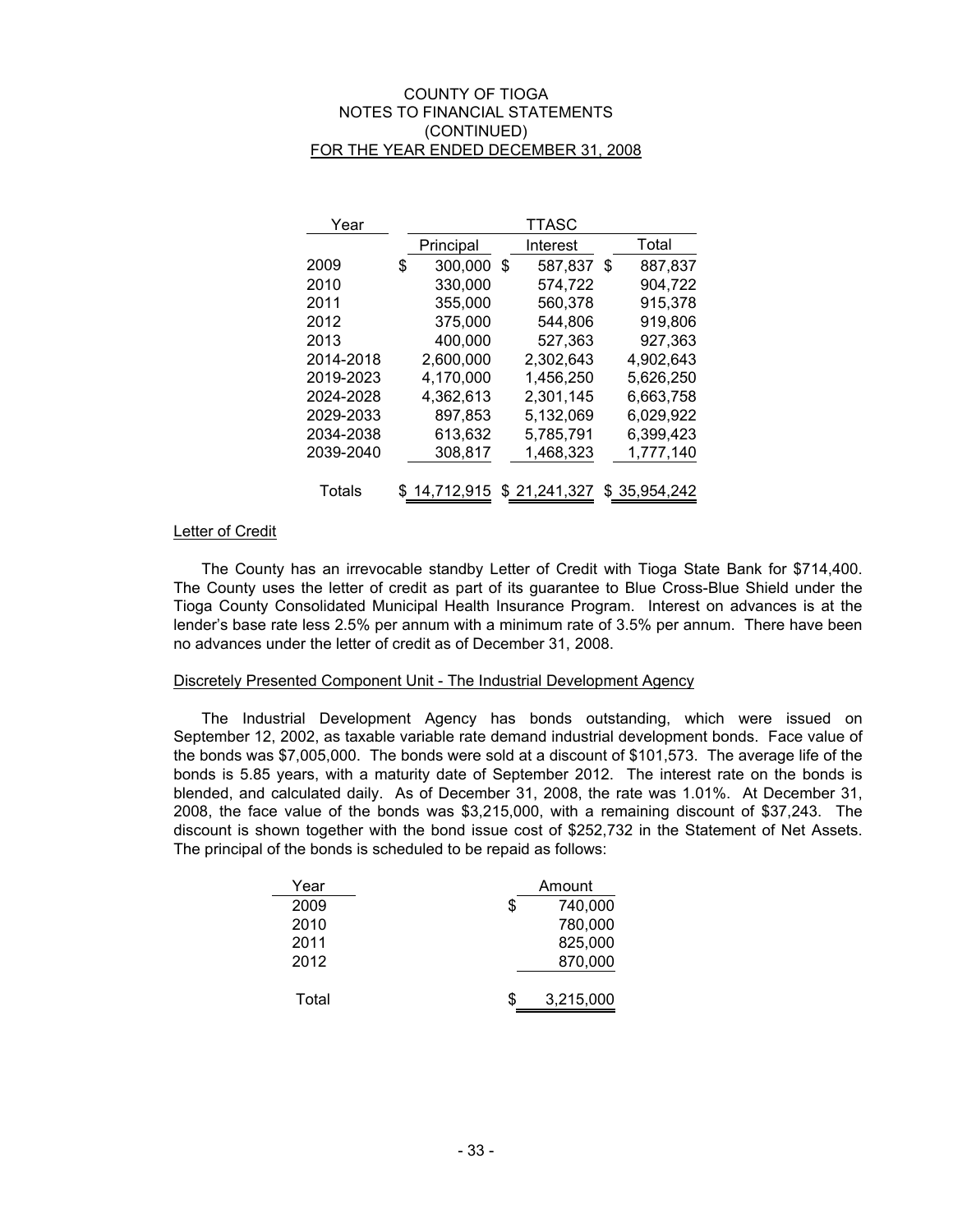The cost of issuing the bonds had been capitalized and is included on the balance sheet as bond issuance costs. The amortization of the costs, using straight-line method is:

|                   |     | Amount    |
|-------------------|-----|-----------|
| Bond issuance     |     |           |
| costs             | \$. | 541,586   |
| Less amortization |     | (342.996) |
|                   |     |           |
| Total             | S   | 198.570   |

In addition to the bonds noted above, the Agency has loans payable to the U.D.C. One loan, in the amount of \$13,333, at 0.00% interest, matures in 2009. The other loan, in the amount of \$18,409, at 1.0% interest, matures 2011. The repayment of these loans is estimated as follows:

| Year  |    | Amount |
|-------|----|--------|
| 2009  | \$ | 21,464 |
| 2010  |    | 8,212  |
| 2011  |    | 2,066  |
| Total | S  | 31,742 |

# C. Interfund Receivables/Payables and Transfers

During the course of normal operations, the County has numerous transactions between funds including expenditures and transfers of resources primarily to provide services.

The Governmental Funds financial statements generally reflect such transactions as transfers whereas the Proprietary Funds record such transactions as non-operating revenues or expenses. Interfund receivables/payables and transfers at December 31, 2008 were as follows:

|                                 | Interfund<br>Receivables | Interfund<br>Payables | Interfund<br>Revenue |    | Interfund<br>Expense |
|---------------------------------|--------------------------|-----------------------|----------------------|----|----------------------|
| General Fund                    | \$<br>3,070,939          | \$2,215,791           | \$                   | \$ | 3,115,766            |
| Non-Major Funds                 | 2,161,311                | 1,993,031             | 3,115,766            |    |                      |
| <b>Total Governmental Funds</b> | 5,232,250                | 4,208,822             | 3,115,766            |    | 3,115,766            |
| Internal Service Funds          | 56,610                   | 1,080,038             |                      |    |                      |
| Total                           | \$<br>5,288,860          | \$5,288,860           | \$3,115,766          | S  | 3,115,766            |

All transfers were planned and budgeted as part of normal activities. The General Fund transfers out were to provide property tax revenues collected by the General Fund.

#### Note 3 - Risk Management

The County is exposed to various risks of loss related to torts; theft of, damage to, and destruction of assets; errors and omissions; injuries to employees and third parties; and natural disasters. The County utilizes three risk management funds (internal service funds) to account for and finance the County's insured and uninsured risks of loss.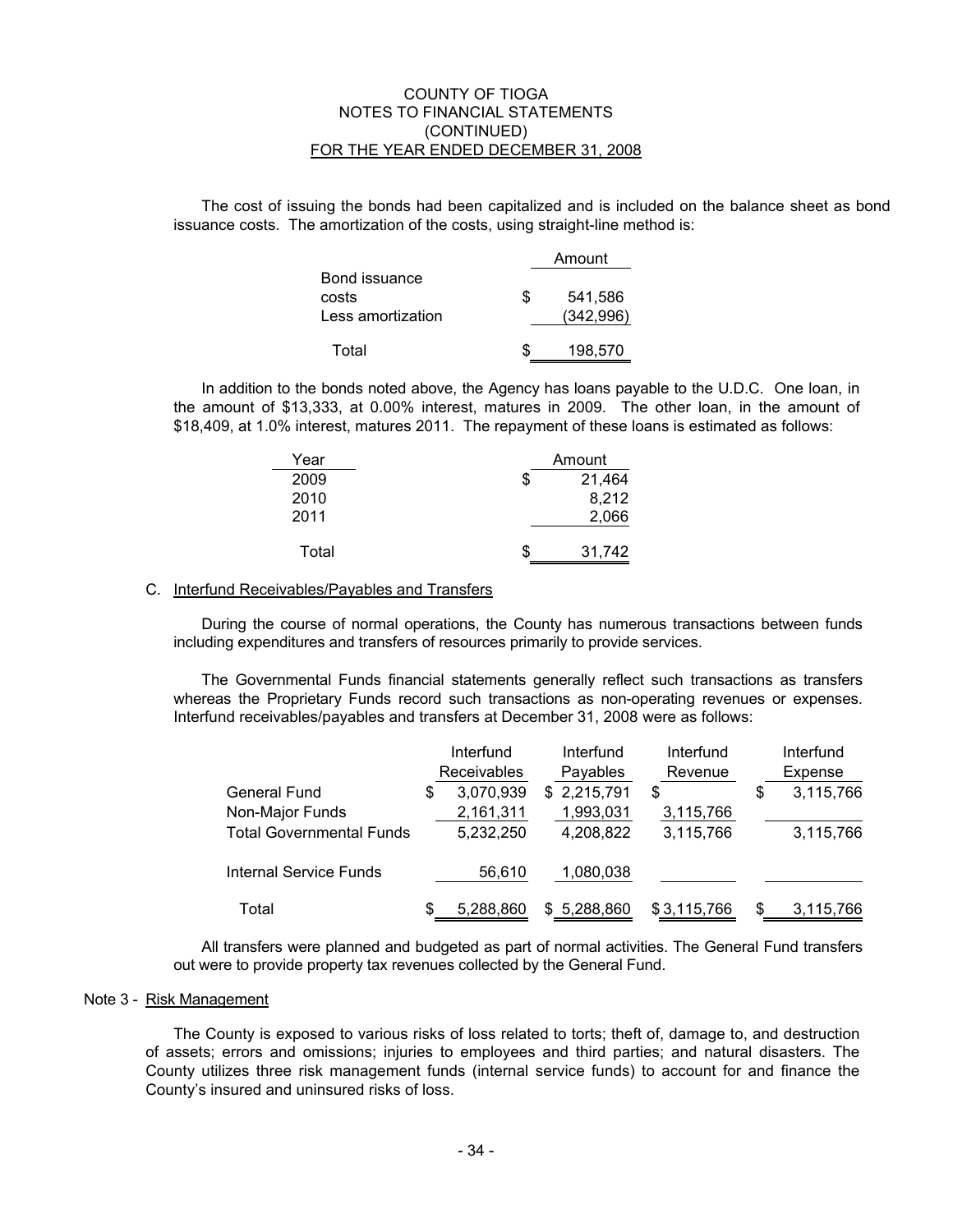The liability insurance fund provides self insurance coverage up to \$25,000 for property-related claims and up to \$50,000 for third-party liabilities. All County departments participate in the program with payments from participants based upon the participant's relative budget. The County purchases commercial insurance for claims in excess of the self insurance coverage. Settled claims have not exceeded this commercial coverage in any of the past three fiscal years. The County utilizes a third party administrator who is responsible for processing claims and estimating liabilities under this coverage.

The self insurance fund provides self insurance coverage for all workers' compensation claims for employees of each participating municipality. The County and certain municipalities within the County participate in the program and make payments to the self insurance fund based upon three factors: the total property tax assessed value, the total payroll, and the prior years' claims for each participant. The County is completely self insured with regard to workers' compensation claims and is the administrator for this fund. The net deficit of this fund was \$2,919,273 at December 31, 2008 as the County has not fully funded incurred but not reported claims.

The consolidated health insurance fund provides self insurance coverage up to an annual ceiling (\$7.9 million in 2008) for health and dental claims for employees of each participating municipality. The County and certain municipalities within the County participate in the program and make payments to the consolidated health insurance fund. Payments from participants are determined based upon the number of contracts each participating municipality utilized in the preceding year. The County purchases commercial insurance for claims in excess of self insurance coverage provided by the fund. Settled claims have not exceeded this commercial coverage in any of the past three fiscal years. The County utilizes a third party administrator who is responsible for processing claims and estimating liabilities under this coverage.

The estimated accrued claims of \$8,404,080 reported in the Internal Service Funds at December 31, 2008 are based upon the requirements of GASB Statement Number 10, "Accounting and Financial Reporting for Risk Financing and Related Issues," which requires that a liability for claims be reported if information prior to the issuance of the financial statements indicates it is probable that a liability has been incurred at the date of the basic financial statements and the amount of the loss can be reasonably estimated. All liabilities are recorded at their estimated fair values as of December 31, 2008 including discounted long-life workers' compensation awards within the Workers' Compensation Fund. Changes in the funds' liabilities for the year ended December 31, 2008 were:

|                                                     | Liability<br>Beginning | Claims and<br>Changes in   | Claim                |   | Liability<br>End       |
|-----------------------------------------------------|------------------------|----------------------------|----------------------|---|------------------------|
|                                                     | of Year                | <b>Estimates</b>           | Payments             |   | of Year                |
| Workers' compensation<br>Property and health claims | 5,100,000<br>2,548,880 | \$<br>831.467<br>9,485,266 | 831.467<br>8,730,066 |   | 5,100,000<br>3,304,080 |
| Total All Funds                                     | \$<br>7,648,880        | 10,316,733                 | 9,561,533            | S | 8,404,080              |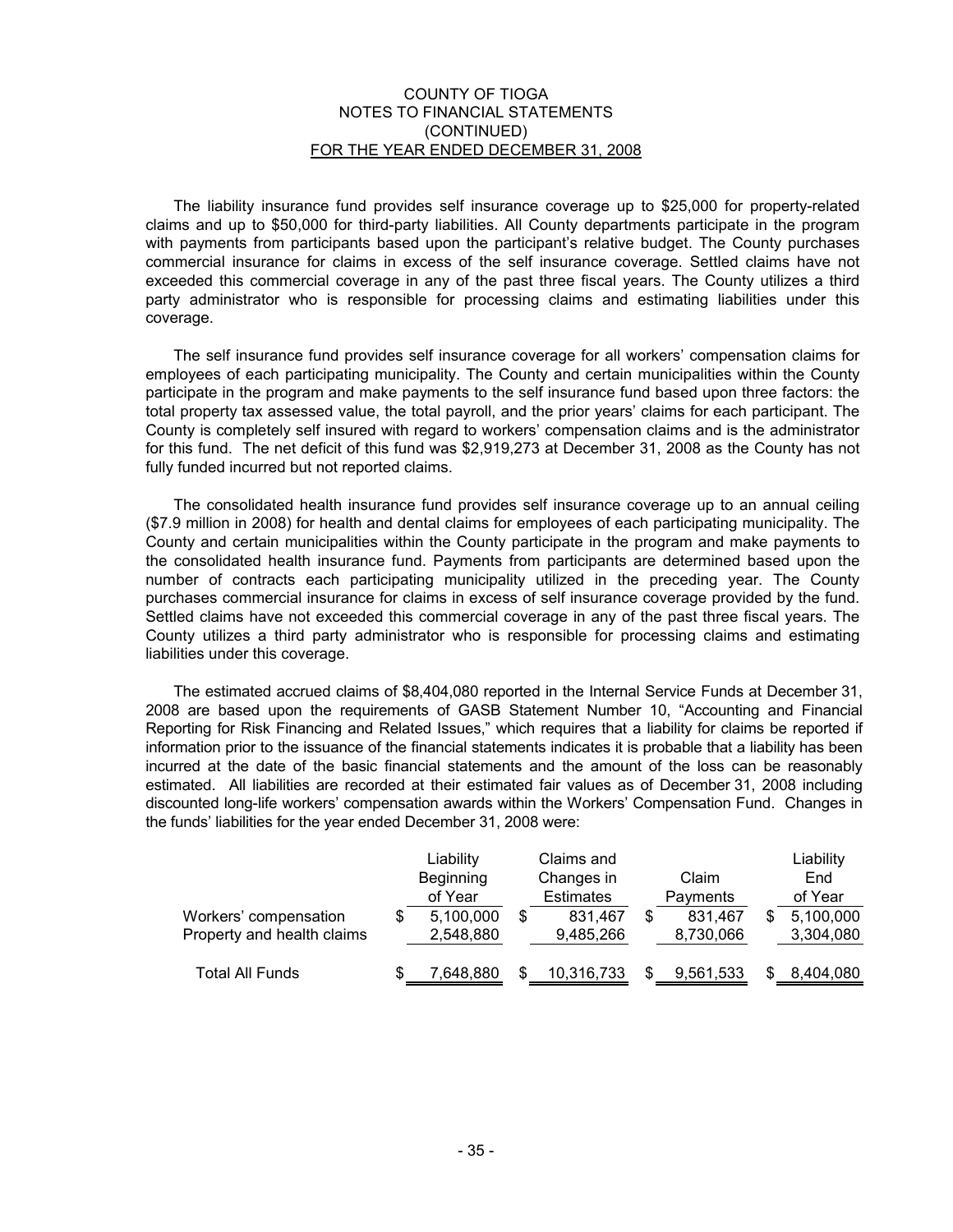# Note 4 - Transactions with Discretely Presented Component Units

## Tioga County Soil and Water Conservation District

The County provides support to the District through annual appropriations. In 2008, the County provided \$182,836 to the District. In addition, the District office is on land owned by Tioga County. A lease agreement has been put into place outlining the term and how the land may be used. The District is obligated to pay any and all expenses relative to the property as rent. Tioga County has the right to request a security deposit, but has not made that request. The time period is ten years with the option to renew the lease for four additional ten year periods.

## Note 5 - Stewardship, Compliance, and Accountability - Deficit Fund Balance

#### General Fund Overexpenditures

Expenditures for education overexpended the modified budget of \$4,395,063 by \$170,946 due to audit adjustments. The County is working to strengthen controls over the year end accrual process to alleviate audit adjustments in the future.

#### Note 6 - Restatement of Special Grant Fund Balance and Governmental Net Assets as of December 31, 2007

During the year, the County changed its methodology for recording certain revenue in the Special Grant Fund. As a result, fund balance in the Special Grant Fund and net assets in the Statement of Net Assets as of December 31, 2007, had to be restated by \$359,987.

|                                                                                       |   | <b>Special Grant</b><br>Fund |   | Governmental<br>Activities |
|---------------------------------------------------------------------------------------|---|------------------------------|---|----------------------------|
| Fund Balance/Net Assets as of December 31, 2007 per<br>Report Dated November 18, 2008 | S | 756.443                      | S | 53.416.985                 |
| Restatement                                                                           |   | (359,987)                    |   | (359,987)                  |
| Fund Balance/Net Assets as of December 31, 2007 as Restated                           |   | 396.456                      |   | 53,056,998                 |

The County has established procedures to ensure receivable balances are properly reported in the future.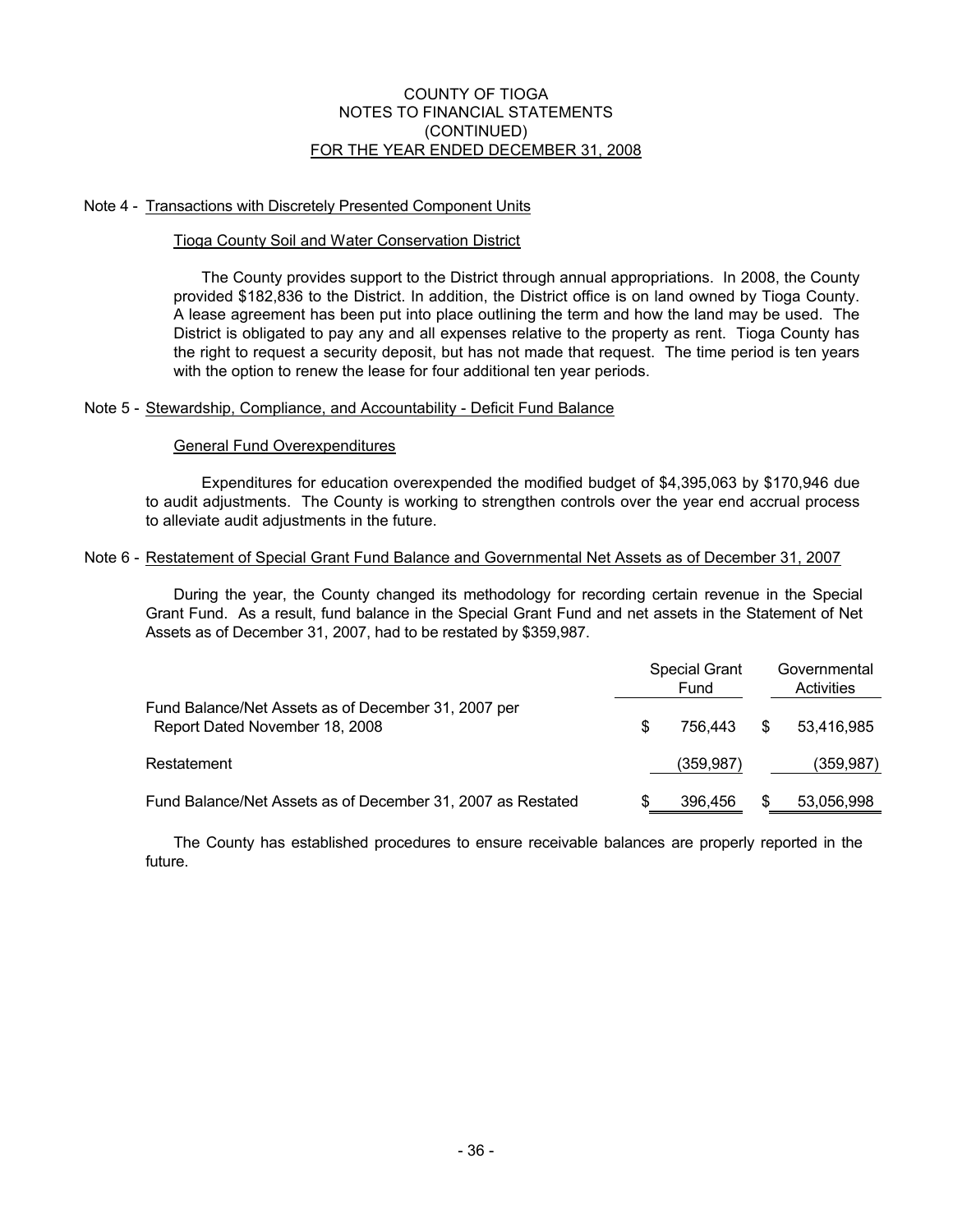## COUNTY OF TIOGA NOTES TO REQUIRED SUPPLEMENTARY INFORMATION FOR THE YEAR ENDED DECEMBER 31, 2008

## Note 1 - Budget Policies

No later than November 15, the budget officer submits a tentative for the fiscal year commencing the following January 1 to the County Legislature. The tentative budget includes proposed expenditures and the proposed means of financing for the General and Special Revenue Funds.

After public hearings are conducted to obtain taxpayer comments, no later than December 20, the County Legislature adopts the budget.

Budget modifications are authorized by resolution of the County Legislature. Unencumbered budgetary appropriations lapse at the close of each year.

Formal budgetary integration is employed as a management control device during the year for the General and Special Revenue Funds. Budgets for these funds are adopted on a basis consistent with U.S. generally accepted accounting principles (GAAP), except as explained in Note 2.

Encumbrance accounting, under which purchase orders, contracts and other commitments for the expenditure of funds are recorded in order to reserve under that portion of the applicable appropriation, is employed in the Governmental Funds. Open encumbrances at year end are reported as reservations of fund balances, as the commitments do not constitute expenditures or liabilities.

#### Note 2 - Reconciliation of the Budget Basis to GAAP

The "actual" column on the Budgetary Comparison Schedule (Non-GAAP) differs from the amounts reported on the GAAP reporting model because certain items in the General Fund are reported differently for GAAP than they were treated in the budget. The payment of retirement incentives, in the amount of \$139,948, is recorded as employee benefits on the budgetary basis, but is reported as debt service expenditures in the Statement of Revenues, Expenditures, and Changes in Fund Balances.

#### Note 3 - Schedule of Funding Progress

The Schedule of Funding Progress, presented as required supplementary information following the notes to the financial statements, presents multi-year trend information about whether the actuarial value of the Plan assets is increasing or decreasing over time relative to the actuarial accrued liabilities for benefits. Because this is the first year of implementation, only one year of information is presented for the year ending December 31, 2008.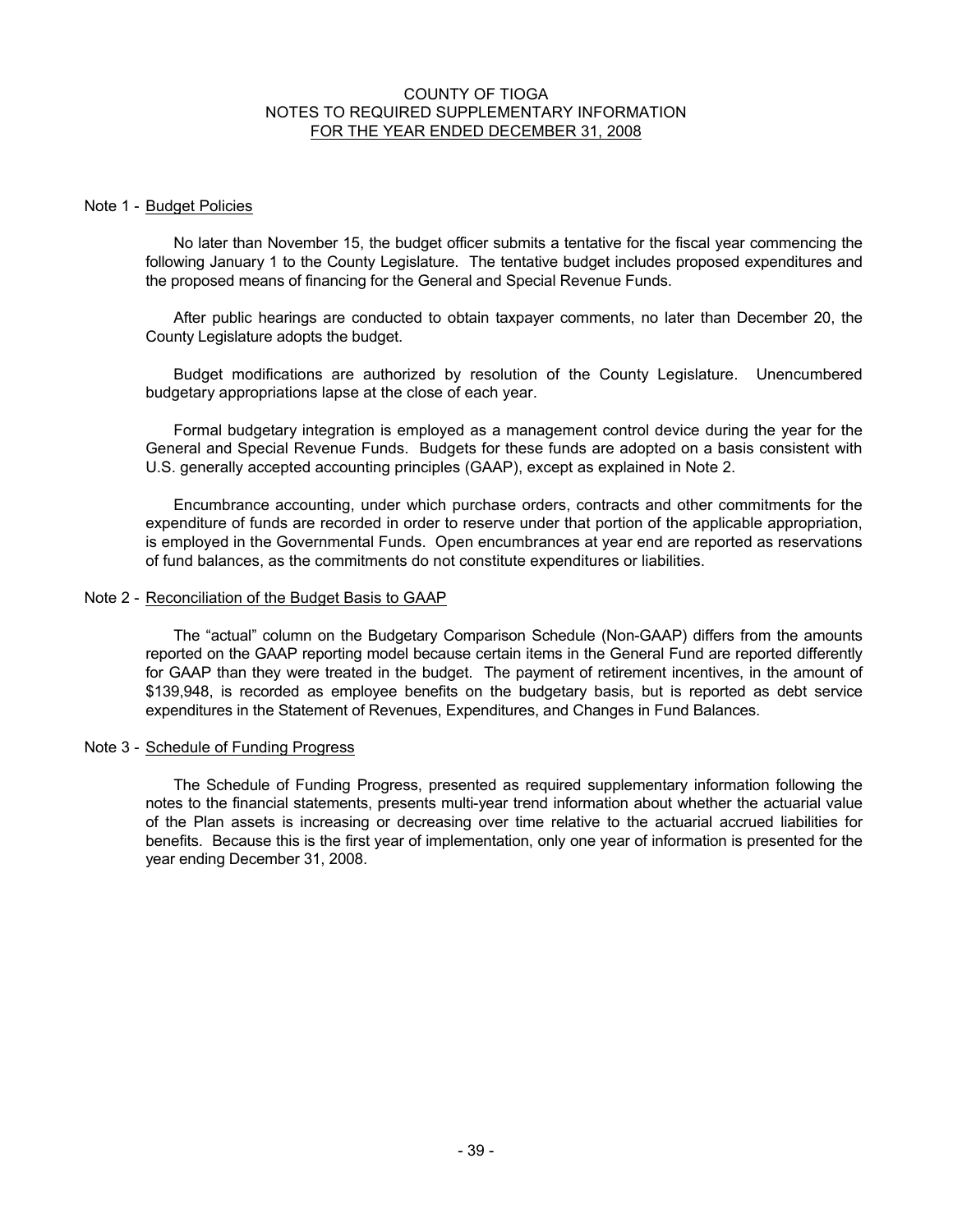# COUNTY OF TIOGA NOTES TO SCHEDULE OF EXPENDITURES OF FEDERAL AWARDS FOR THE YEAR ENDED DECEMBER 31, 2008

#### Note 1 - Basis of Presentation

The accompanying Schedule of Expenditures of Federal Awards presents the activity of all Federal awards programs administered by the County of Tioga, except for such programs, if any, administered by the Tioga Tobacco Asset Securitization Corporation, Tioga Industrial Development Agency, and the Tioga County Soil and Water Conservation District. The schedule is presented on the basis of accounting for Federal programs consistent with the underlying regulations pertaining to each program. The information in this schedule is presented in accordance with the requirements of OMB Circular A-133, *Audits of States, Local Governments, and Non-Profit Organizations.* Therefore, some amounts presented in this schedule may differ from amounts presented in, or used in the preparation of, the basic financial statements.

#### Note 2 - Basis of Accounting

The amounts reported as Federal expenditures generally were obtained from the appropriate Federal financial reports for the applicable program and periods, with the exception of the Social Services Block Grant which was based on the District Reimbursement Ceiling as determined by the New York State Department of Social Services. The amounts reported in the Federal financial reports are prepared from records maintained for each program. These records are periodically reconciled to the general ledger which is the source of the basic financial statements.

## Note 3 - Indirect Costs

Indirect costs are included in the reported expenditures to the extent they are included in the Federal financial reports used as the source for the data presented.

#### Note 4 - Matching Costs

Matching costs, i.e., the County's share of certain program costs, are not included in the reported expenditures.

#### Note 5 - Department of Social Services - Administrative Costs

Differences between the amounts reflected in the Schedule of Expenditures of Federal Awards and the Department of Social Services' Federal Financial Reports (RF-2 claims) are due to the allocation of administrative costs to the individual programs.

#### Note 6 - Non-Monetary Federal Program

The County is the recipient of Federal financial assistance programs that do not result in cash receipts or disbursements, termed "non-monetary programs." During the year ended December 31, 2008, the County distributed \$5,181,518 worth of food stamps to eligible persons participating in the Food Stamps Program (CFDA Number 10.551). These programs are considered a major Federal award in the County's single audit.

#### Note 7 - Pass-Through Programs

When the County receives funds from a government entity other than the Federal government (passthrough), the funds are accumulated based upon the Catalog of Federal Domestic Assistance (CFDA) number advised by the pass-through grantor.

Identifying numbers, other than CFDA numbers, which may be assigned by pass-through grantors are not maintained in the County's financial management system, and accordingly, are not available for presentation in the Schedule of Expenditures and Federal Awards.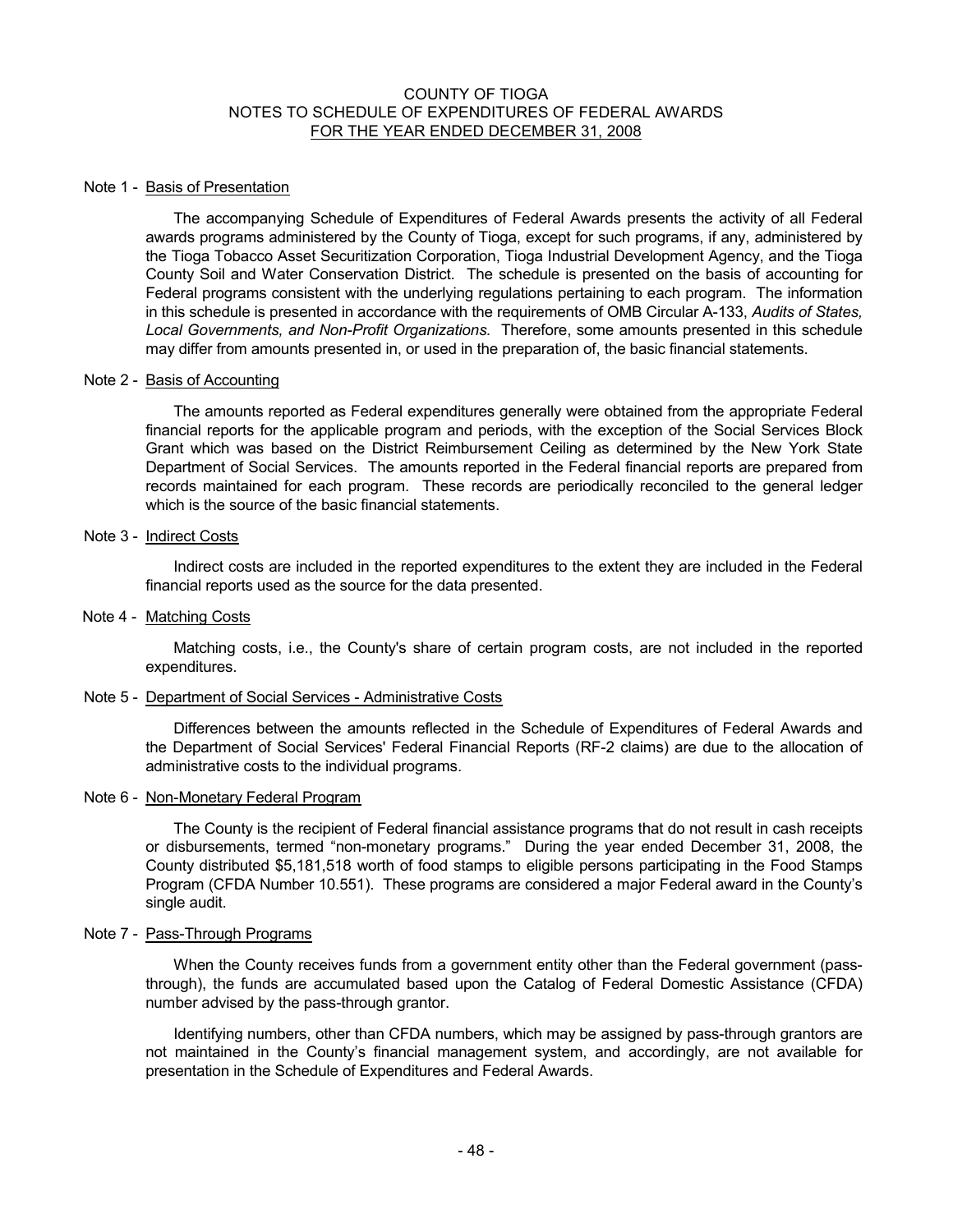# COUNTY OF TIOGA CORRECTIVE ACTION PLAN DECEMBER 31, 2008

Reference No. 06-01

Corrective Action Plan:

Management will continue to strengthen controls over the year end closing process to ensure accounting estimates are subjected to detailed analysis which supports management's judgment in establishing all accruals. Management will verify the completeness and accuracy of the data supporting the analysis and document reviews completed to ensure compliance of financial statements with U.S. generally accepted accounting principles.

## Reference No. 06-02

## Corrective Action Plan:

Management has established controls to verify all bank accounts are reconciled as soon as the system allows. The County Legislature is aware the financial software is outdated. However, the funds to replace the software are not currently available and the Legislature believes the cost of purchasing new software at this time outweighs the risk associated with delaying the year-end bank reconciliations until the year-end closing.

Contact: James McFadden County Treasurer County of Tioga 56 Main Street Owego, New York 13827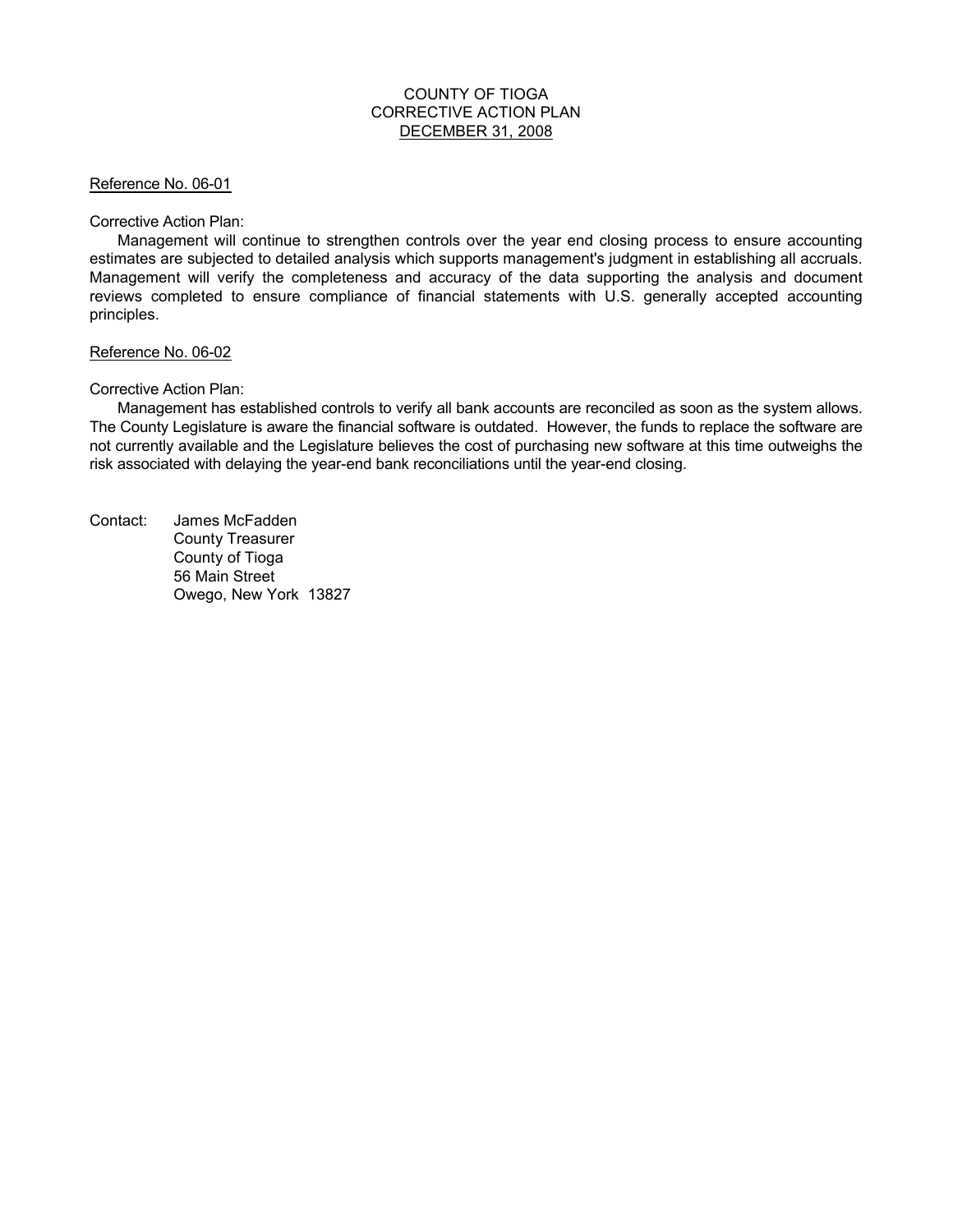# COUNTY OF TIOGA SUMMARY SCHEDULE OF PRIOR YEAR AUDIT FINDINGS DECEMBER 31, 2008

#### Reference No. 06-01

#### Condition:

Current accruals are not appropriately monitored by the County. Primarily, the County's self-insurance accruals are not analyzed on a periodic basis to ensure underlying accounting estimates support the required accruals.

#### Criteria:

Under U.S. generally accepted accounting principles, accruals based on estimates should reflect management's knowledge and experience about past and current events and assumptions about future events and the assumptions underlying estimates should be reasonable in relation to the financial statements as a whole.

#### Cause/Effect:

The County's procedures did not effectively ensure transactions were recorded in the proper period.

#### Recommendation:

It was recommended the County establish internal controls to ensure all accruals and underlying accounting estimates are subjected to detailed analysis supporting management judgments and appropriate independent review to ensure compliance with U.S. generally accepted accounting principles.

## Current Status:

During 2007, the County implemented procedures to analyze its self-insurance accruals and adjusted the accruals as necessary. During our current year audit, we noted great improvement over the prior year. However, audit adjustments to accrue additional payables and receivables were proposed and accepted by management.

## Reference No. 06-02

## Condition:

The reconciliations of the County's bank accounts at December 31, 2006 were not performed in a timely manner which resulted in a material misstatement in the basic financial statements not being detected.

# Criteria:

Reconciling bank accounts on a timely basis permits errors or other problems to be recognized and resolved on a timely basis. Also, it is generally simpler and less time-consuming to reconcile accounts while transactions are fresh in mind.

#### Cause/Effect:

Through inquiry with County personnel, it was revealed that the computer system could not provide the information needed to complete the reconciliations until year end closing, which occurs in April.

## Recommendation:

It was recommended the County establish internal controls to ensure that bank reconciliations are performed in a timely manner.

#### Current Status:

During the current year audit, with the exception of year-end bank reconciliations, the reconciliations appear to have been made in a timely manner. However, the year-end bank reconciliations could not be performed until April 2009 because the computer system could not provide information necessary to perform the reconciliations until the year-end closings could be performed in the system. No misstatement to the financial statements was noted as a result of this deficiency in the current year.

#### Reference No. 07-01 - Resolved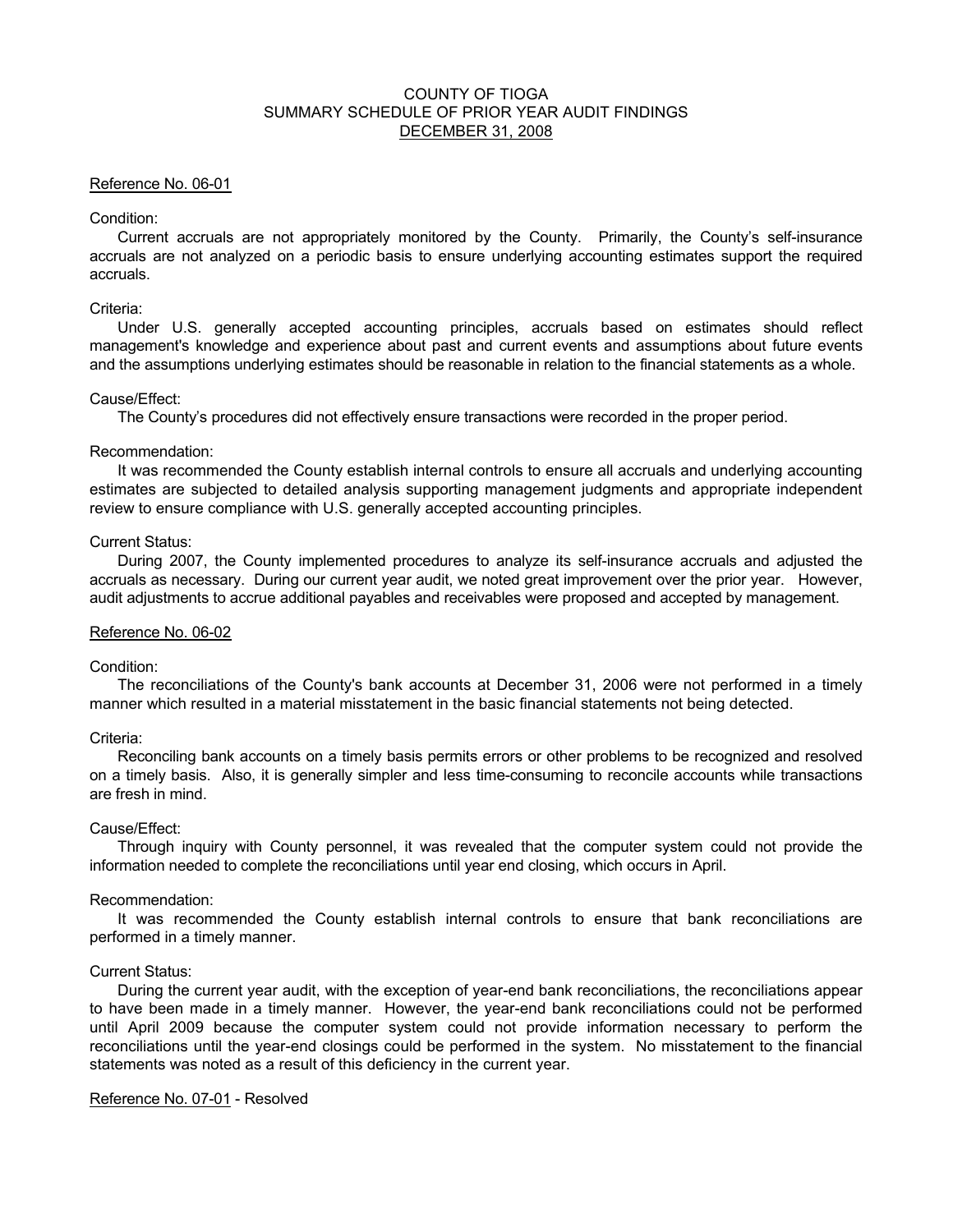# COUNTY OF TIOGA SCHEDULE OF FINDINGS AND QUESTIONED COSTS (CONTINUED) DECEMBER 31, 2008

#### **Section II - Financial Statement Findings**

#### Reference No. 06-01

#### Condition:

Current accruals are not appropriately monitored by the County. Primarily, the County's self-insurance accruals are not analyzed on a periodic basis to ensure underlying accounting estimates support the required accruals.

#### Criteria:

Under U.S. generally accepted accounting principles, accruals based on estimates should reflect management's knowledge and experience about past and current events and assumptions about future events and the assumptions underlying estimates should be reasonable in relation to the financial statements as a whole.

## Cause/Effect:

The County's procedures did not effectively ensure transactions were recorded in the proper period.

#### Recommendation:

It was recommended that the County establish internal controls to ensure all accruals and underlying accounting estimates are subjected to detailed analysis supporting management judgments and appropriate independent review to ensure compliance with U.S. generally accepted accounting principles.

#### Current Status:

During 2007, the County implemented procedures to analyze its self-insurance accruals and adjusted the accruals as necessary. During our current year audit, we noted great improvement over the prior year. However, audit adjustments to accrue additional payables and receivables were proposed and accepted by management.

## Corrective Action Plan:

Management will continue to strengthen controls over the year end closing process to ensure accounting estimates are subjected to detailed analysis to support management's judgments in establishing all accruals. Management will verify the completeness and accuracy of the data supporting the analysis and document reviews completed to ensure compliance of the financial statements with U.S. generally accepted accounting principles.

#### Reference No. 06-02

#### Condition:

The reconciliations of the County's bank accounts at December 31, 2006 were not performed in a timely manner which resulted in a material misstatement in the basic financial statements not being detected.

#### Criteria:

Reconciling bank accounts on a timely basis permits errors or other problems to be recognized and resolved on a timely basis. Also, it is generally simpler and less time-consuming to reconcile accounts while transactions are fresh in mind.

## Cause/Effect:

Through inquiry with County personnel, it was revealed that the computer system could not provide the information needed to complete the reconciliations until year end closing, which occurs in April.

## Recommendation:

It was recommended the County establish internal controls to ensure that bank reconciliations are performed in a timely manner.